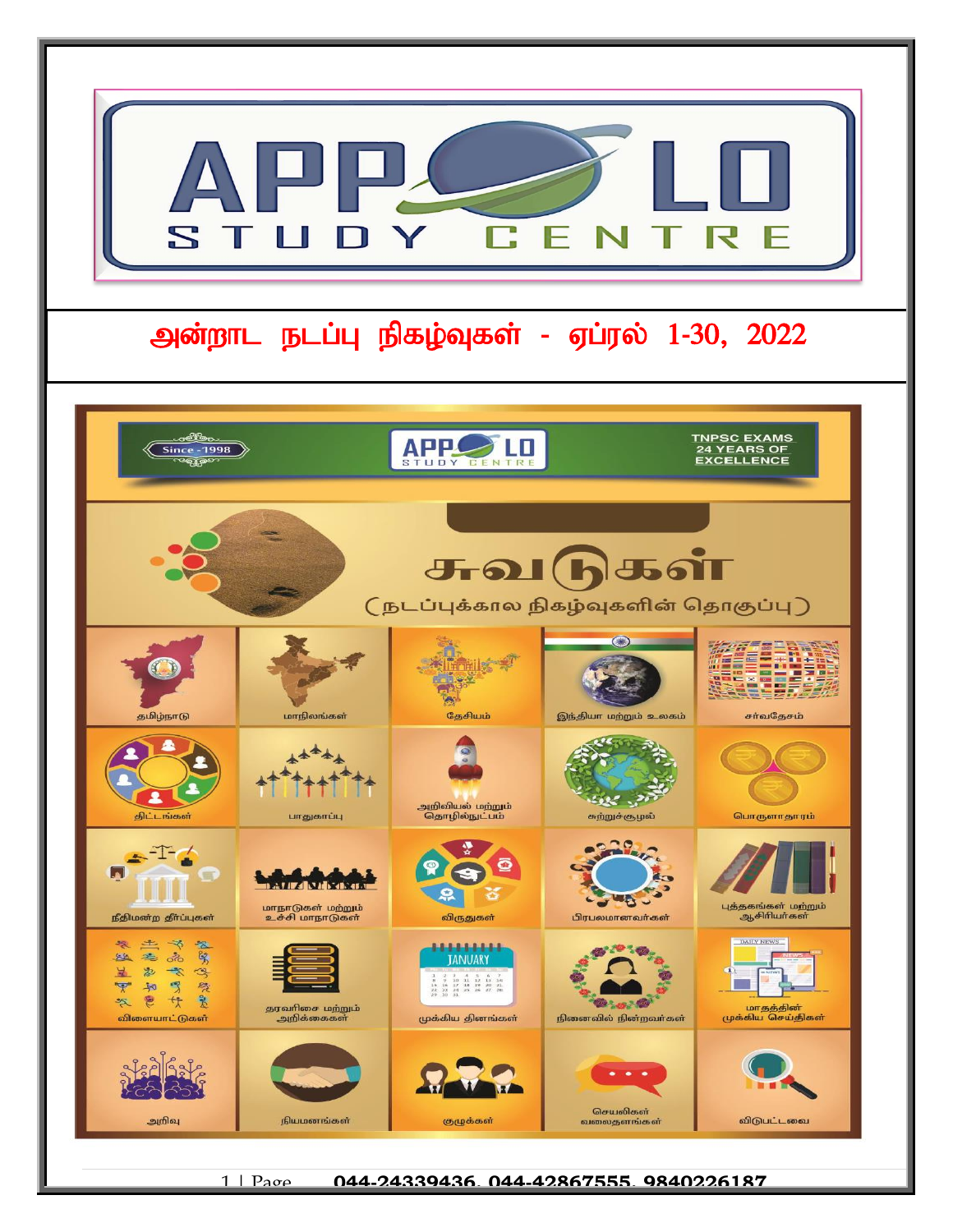| வ.எண்          | தலைப்புகள்                                          | பக்கம்<br>எண்.  |
|----------------|-----------------------------------------------------|-----------------|
| $\mathbf{1}$   | தமிழ்நாடு                                           | $\overline{3}$  |
| $\overline{2}$ | மாநிலம்                                             | 13              |
| $\overline{3}$ | தேசிய செய்திகள்                                     | 15              |
| $\overline{4}$ | திட்டங்கள்                                          | 23              |
| $\overline{5}$ | சா்வதேச செய்திகள்                                   | 24              |
| 6              | இந்தியா<br>மற்றும்<br>இதர<br>நாடுகள்                | $\overline{25}$ |
| $\overline{7}$ | _ச்சி<br>மாநாடுகளும்<br>$\mathbf{D}$<br>மாநாடுகளும் | 27              |
| 8              | பாதுகாப்பு                                          | 29              |
| 9              | பொருளாதாரம்                                         | 31              |
| 10             | நியமனங்கள்                                          | 32              |
| 11             | விருதுகள்                                           | $\overline{34}$ |
| 12             | புகழ்பெற்ற நபா்கள்                                  | 35              |
| 14             | புத்தகங்களும் ஆசிரியா்களும்                         | 35              |
| 15             | அறிவியல், தொழில்நுட்பம்<br>மற்றும் சுற்றுச் சூழல்   | 36              |
| 16             | விளையாட்டுகள்                                       | 39              |
| 17             | நினைவில் நின்றவர்கள்                                | 42              |
| 18             | அறிக்கைகள்                                          | 42              |
| 19             | தரவரிசைப்பட்டியல்                                   | 43              |
| 20             | முக்கிய தினங்கள்                                    | 44              |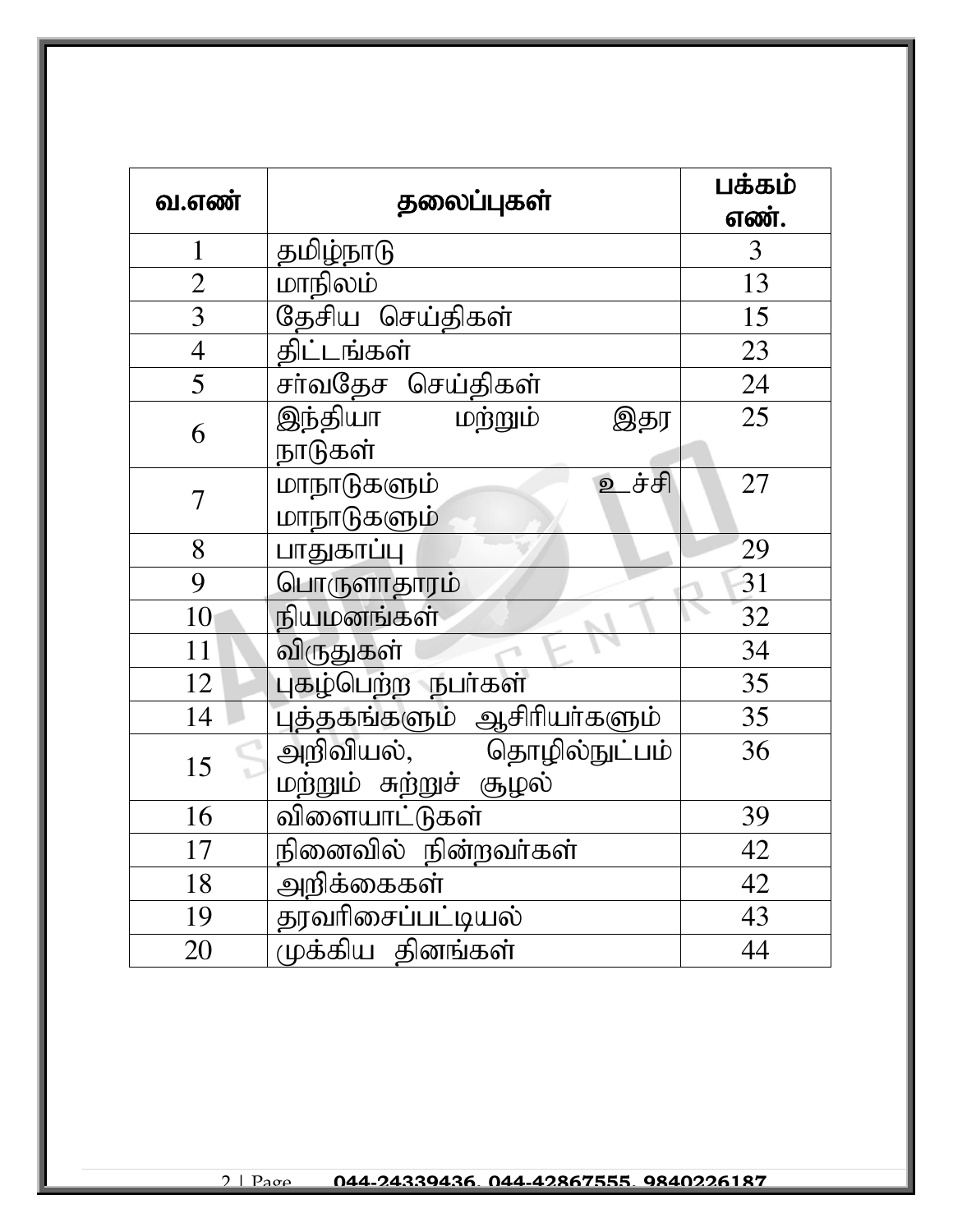# தமிழ்நாடு

- ➢ [g;ghd; rh;tNjr xj;Jiog;G epWtdk; (**Japan International Cooperation Agency - JICA)**
- $\checkmark$  சென்னை மெட்ரோ ரயில் திட்டத்தின் இரண்டாம் கட்டத்திற்காக ஜிகா 4,710 கோடி $\parallel$ ரூபாயை வழங்க உள்ளது.
- $\checkmark$  ஜப்பான் சர்வதேச ஒத்துழைப்பு நிறுவனம், சென்னை மெட்ரோ ரயில் திட்டத்தின்| இரண்டாம் கட்டத்தைக் கட்டமைப்பதற்காக ஜப்பானிய அதிகாரப்பூர்வ மேம்பாட்டு உதவி கடனாக சுமார் 4,710 கோடியை (ஜப்பானிய யென் 73,000 மில்லியன்) வழங்குவதற்காக இந்திய அரசுடன் ஒரு ஒப்பந்தத்தில் கையெழுத்திட்டுள்ளது.

# $\triangleright$  நீர் சாம்பியன் (Water Champion)

- $\checkmark$  ஆனைக் கட்டியைச் சேர்ந்த ஒரு பெண் 'நீர் சாம்பியன்' என்று அழைக்கப்படுகிறார்.
- முதுமலை புலிகள் காப்பகத்தின் இடையக மண்டலத்தின் சீகூரில் உள்ள அனைக்கட்டியில் வசிக்கும் ஒரு பழங்குடியினப் பெண், இந்திய அரசு மற்றும் UNDP- $\text{SIWI}$  நீா ஆளுகை வசதியின் ஒரு பகுதியாக அங்கீகரிக்கப்பட்ட 41 பெண் நீா சாம்பியன்களில் ஒருவர் ஆவார்.
- $\checkmark$  கீஸ்டோன் அறக்கட்டளையின் சமூக நல்வாழ்வுத் திட்டத்திற்கான கள உதவியாளரான $\parallel$ எஸ். லலிதா, தேசிய நீா இயக்கம், ஜல்சக்தி அமைச்சகம், யுஎன்டிபி-இந்தியா மற்றும் ஸ்டாக்ஹோம் சா்வதேச நீா் நிறுவனம் ஆகியவற்றால், ''நீா் பாதுகாப்பு மற்றும்<sup>'</sup> மேலாண்மையில் பெண்களின் முக்கிய பங்கை அடிக் கோடிட்டுக் காட்டுவதற்காக'' அங்கீகரிக்கப்பட்டார்.

# $\triangleright$  காலநிலை எழுத்தறிவு

- $\checkmark$  தமிழ்நாடு அரசு விவசாயிகள் மற்றும் பெண்கள் மட்டுமின்றி கல்லூரி மற்றும் பள்ளி மாணவர்களுக்காக, 'காலநிலை எமுக்குறிவு' என்ற ஒரு மாபெரும் கிட்டக்கைக் தொடங்கியுள்ளது.
- $\checkmark$  இந்தப் புதிய முயற்சியின்கீழ், விவசாயிகள் மற்றும் சுய உதவிக் குழுவினர் மாவட்ட அளவில் சம்பந்தப்பட்ட துறைகள் மூலம் காலநிலை எழுத்தறிவு திட்டத்தில் ஈடுபடுத்தப்படுவர்.
- $\checkmark$  இந்தப் புதிய திட்டம் உள்ளுர் சமூகத்திற்கான காலநிலை மாற்றம் பற்றிய கருத்தை எளிதாக்குவதை நோக்கமாகக் கொண்டுள்ளது.

# ➢ khefuhl;rp **'**ehl;bd; KjyhtJ**'** ghypd Ma;tfj;ijj; njhlq;FfpwJ.

- $\checkmark$  நாட்டிலேயே நகர்ப்புற உள்ளாட்சி அமைப்பினால் மேற்கொள்ளப்படும் முதல் முயற்சியாகக் $\parallel$ கூறப்படும் பாலின ஆய்வகத்தை பெருநகர சென்னை மாநகராட்சி திறந்து வைத்துள்ளது.
- $\checkmark$  இந்த வசதியைத் தொடங்குவதன் முதற்கட்டமாக மூன்று நிபுணர்களை குடிமை அமைப்பு $\parallel$ நியமித்துள்ளது.
- $\checkmark$  (முற்றிலும் பெண்களாகவே விளங்கும் இந்த மூன்று நிபுணா்களும், பொது இடங்களில் $\parallel$ பெண்களின் பாதுகாப்பை மேம்படுத்துவதற்கான மாற்றங்களைப் பரிந்துரைப்பதற்காக ஒவ்வொரு குடிமை உள்கட்டமைப்பு திட்டத்தையும் மதிப்பாய்வு செய்வாா்கள்.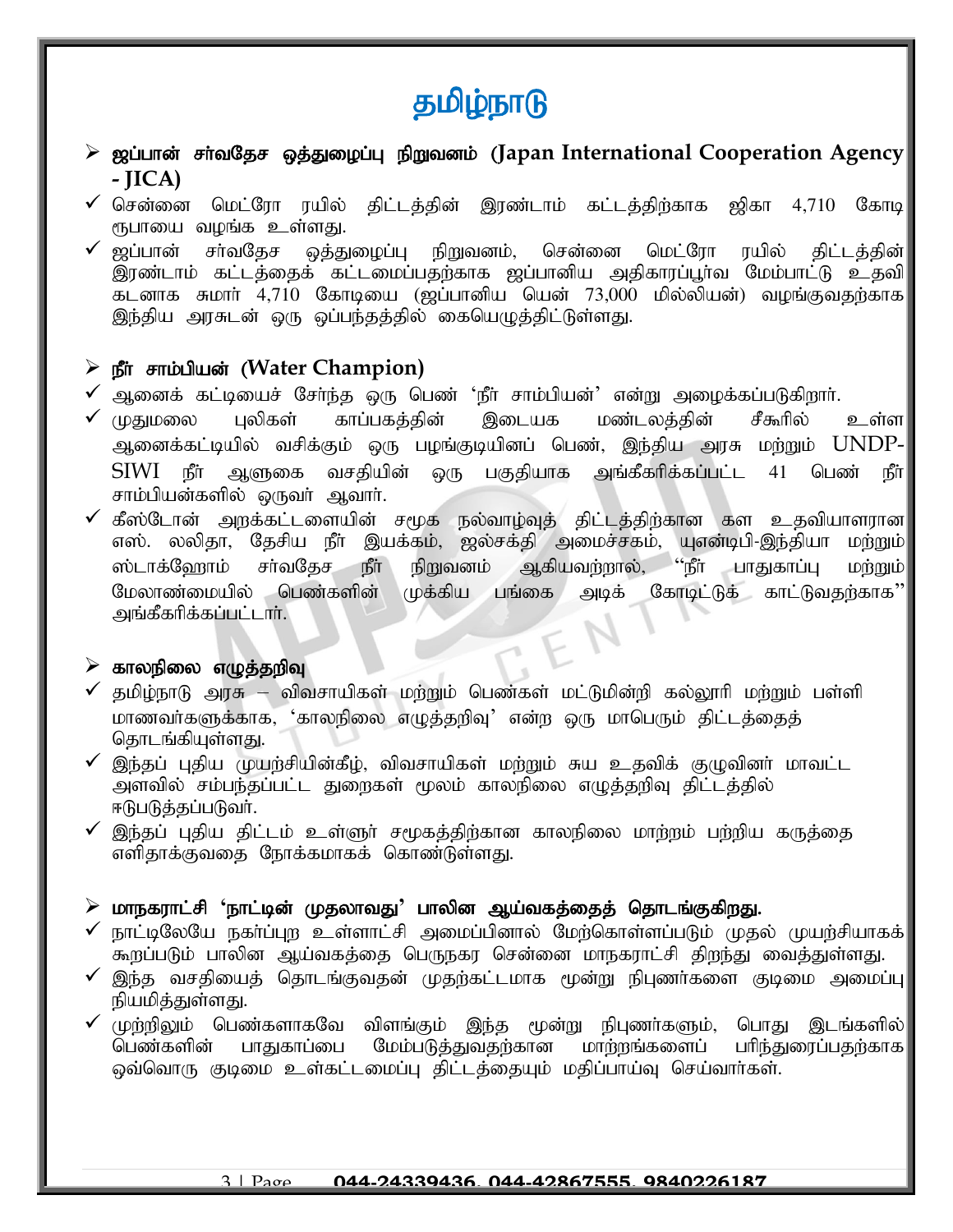#### $\triangleright$  பரந்தூர் மற்றும் பண்ணூர்

- $\checkmark$  ஒன்றிய சிவில் விமானப் போக்குவரத்து அமைச்சகம் சென்னைக்கு அருகிலுள்ள பரந்தூர் மற்றும் பண்ணூரை நகரின் இரண்டாவது விமான நிலையத்திற்குத் தேர்வு செய்துள்ளது.
- $\checkmark$  சென்னை-பெங்களுரு வழித்தடத்தில் ஸ்ரீபெரும்புதூர் அருகே, சென்னையில் இருந்து 70 கிமீ தொலைவில் பரந்தூரும், 60 கிமீ தொலைவில் பண்ணூரும் அமைந்துள்ளன.
- $\checkmark$  திருப்போரூர், பரந்தூர், பண்ணூர், படாளம் ஆகிய இடங்களை இரண்டாவது விமான நிலையம் அமைக்க தமிழக அரசு பரிந்துரைத்துள்ளது.
- $\checkmark$  ஒன்றிய அமைச்சகம், முன்மொழியப்பட்ட இடங்களை ஆய்வு செய்து பாந்தூர் மற்றும் பண்ணூரைத் தேர்வு செய்தது.
- > தமிழ்நாடு திறன் மேம்பாட்டுக் கழகம் (Tamil Nadu Skill Development Corporation **- TNSDC)**
- $\checkmark$  மரிநல அரசின் தொலைநோக்குப் பார்வைக்கு உதவும் வகையில் தமிழ்நாடு திறன் $\parallel$ மேம்பாட்டுக் கழகம், மறுசீரமைப்பு உத்திகளை வகுத்து வருகிறது.
- ✔ மனிதவளத் தேவைகளின் தேவைக்கும் வழங்கலுக்கும் இடையே உள்ள இடைவெளியைக்<br>குளைக்கும் முயர்சியாகவும், மாநில அரசு, 2030க்குள் ஒரு டிரில்லியன் டாலா் கு குறைக்கும் முயற்சியாகவும், மாநில அரசு, 2030க்குள் ஒரு டிரில்லியன் டாலா்<br>பொருளாதாரமாக மாற விரும்பும் தன்னுடைய இலக்கை நிறைவேற்றுவதற்காகவும், பொருளாதாரமாக மாற விரும்பும் தன்னுடைய இலக்கை நிறைவேற்றுவதற்காகவும், தமிழ்நாடு திறன் மேம்பாட்டுக் கழகம், சமீபத்திய தொழில் தர நிலைகள் மற்றும் $\vert$ .<br>தேவைகளுக்கு ஏற்ப, திட்டங்கள் மற்றும் உத்திகளை மறுசீரமைத்து வருகிறது.
- $\checkmark$  தமிழ்நாடு திறன் மேம்பாட்டுக் கழகத்தின் முதன்மைக் கவனம், பயிற்சி சுற்றுச் $|$ சூழலுக்குள் அதிக தொழில்களைக் கொண்டு வருவதேயாகும்.

#### $\blacktriangleright$  காவல் உதவி

- $\checkmark$  ஏப்ரல் 4ஆம் தேதி, தலைமைச் செயலகத்தில், தமிழ்நாடு காவல்துறையின் புதிய மேம்படுத்தப்பட்ட கைப்பேசி செயலியான 'காவல் உதவி' செயலியை முதல்வர் மு.க. ஸ்டாலின் தொடங்கி வைத்தார்.
- $\checkmark$  புதிதாக வெளியிடப்பட்டுள்ள செயலியைப் பயன்படுத்தி, அதில் உள்ள அவசரகால பொத்தானைக் கிளிக் செய்வதன்மூலம், மக்கள் இப்போது நகர காவல் கட்டுப்பாட்டு அறையை சில நொடிகளில் அடைய முடியும்.
- $\checkmark$  பயனர்கள் இந்தச் செயலியைப் பயன்படுத்தி, கைப்பேசி வழியாக ஆன்லைனில் புகாரைப் பதிவு செய்யலாம், மற்றும் தங்களின் தற்போதைய இருப்பிடத்தைப் பகிா்ந்து கொள்ளலாம்.

# ➢ khepy fy;tpf; nfhs;if (**State Education Policy)**

- $\checkmark$  தமிழ்நாடு அரசு தன்னுடைய சொந்த, மாநிலக் கல்விக் கொள்கையை உருவாக்குவதற்காக 13 பேர் கொண்ட குழுவை அமைத்தது.
- $\checkmark$  இந்தக் குழுவுக்கு டெல்லி உயா்நீதிமன்ற முன்னாள் தலைமை நீதிபதி நீதியரசா் டி. முருகேசன் தலைமை வகிக்கிறார்.
- $\checkmark$  இந்தக் குழு உறுப்பினர்களில் முன்னாள் உலக செஸ் சாம்பியனான விஸ்வநாதன் ஆனந்த், பிரபல கா்நாடக இசைக் கலைஞா் டி.எம். கிருஷ்ணா மற்றும் சவீதா பல்கலைக் கழகத்தின் முன்னாள் துணை வேந்தர் எல். ஜவஹர்நேசன் ஆகியோர் அடங்குவர்.

#### $\triangleright$  பெரியார் சமத்துவபுரம்

 $\checkmark$  முதலமைச்சா் மு.க. ஸ்டாலின், விழுப்புரத்தில் பெரியாா் சமத்துவபுரத்தைத் திறந்து வைத்தார்.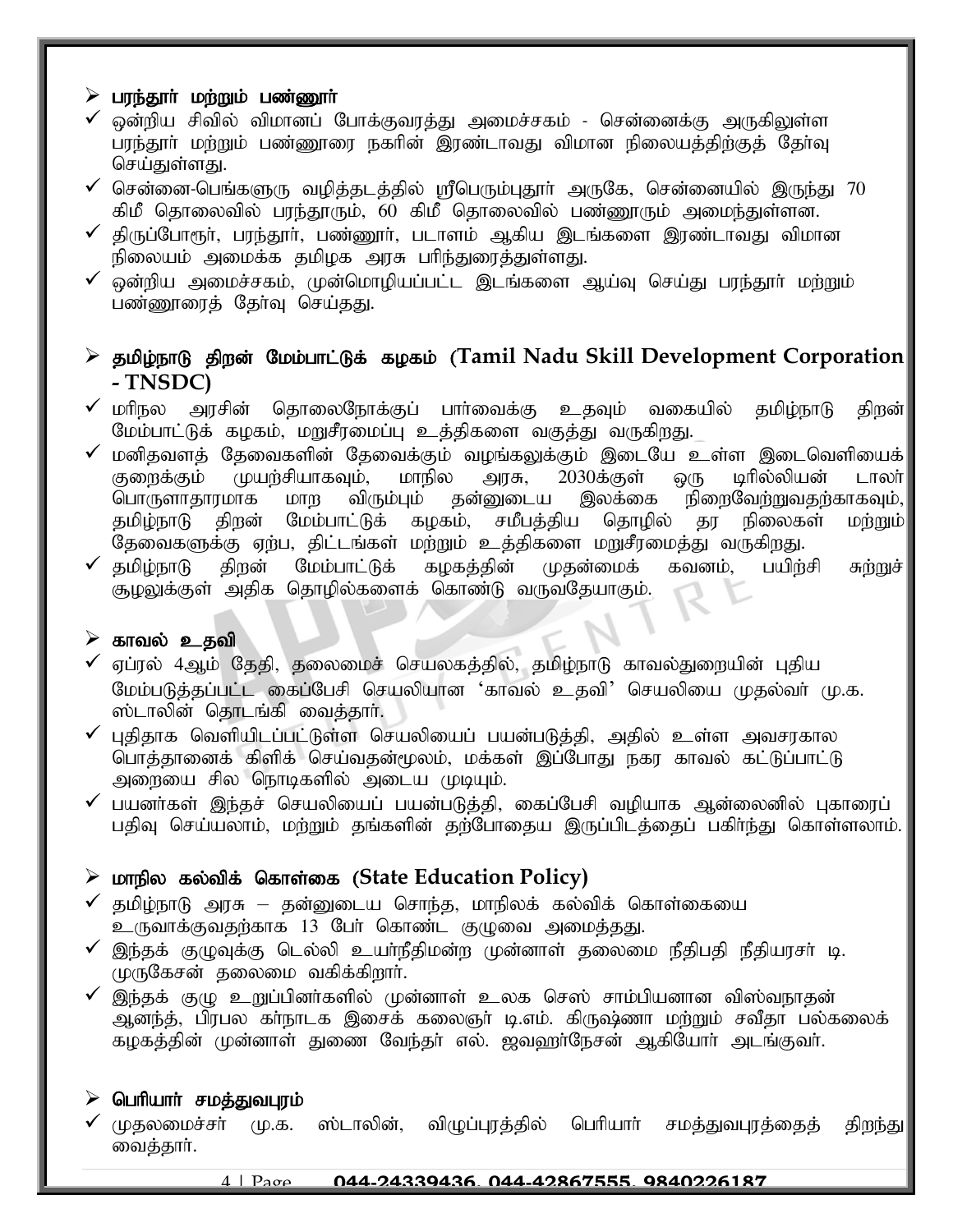இந்த நாடே, சமத்துவபுரமாக (சமத்துவ கிராமமாக) உருவாக வேண்டியதன் அவசியத்தை $\parallel$ வலியுறுத்திய மு.க. ஸ்டாலின், இந்த இலக்கை அடைய தமிழகமும் அதன் திராவிட மாடல் மாதிரியும் வழிகாட்டும் என்று தெரிவித்தார்.

### $\triangleright$  மெட்ரோலைட்

 $\checkmark$  கோயம்புத்தூா் விமான நிலையம் உட்பட நகாின் பல முக்கிய அடையாளங்களில் $|$ நிறுத்தப்பட்டு, 40 நிலையங்களுடன் 45.87 கிமீ தூரத்தை உள்ளடக்கிய மெட்ரோலைட் அமைப்பைக் கொண்ட, மாநிலத்தின் முதல் நகரமாக கோயம்புத்தூர் இருக்கப் போகிறது.

# $\triangleright$  உலக முதலீட்டாளர்கள் மாநாடு (Global Investors' Meet)

- $\checkmark$  ஏப்ரல் 6ம் தேதி சட்டசபையில் முதலமைச்சர் மு.க. ஸ்டாலின் அன்னிய முதலீடுகளை ஈர்க்கவும், மாநிலத்தில் வேலைவாய்ப்புகளை உருவாக்கவும் 2023ஆம் ஆண்டு இறுதிக்குள் தமிழகத்தில் உலகளாவிய முதலீட்டாளர்கள் மாநாடு நடத்தப்படும் என்று கூறினார்.
- $\checkmark$  தமிழகத்தில் முதலீடுகளை ஈர்ப்பதற்காக 2022ஆம் ஆண்டு நடைபெறும் உலகப் ்பொருளாதார மன்றத்தின் வருடாந்திர மாநாட்டில் பங்கேற்பதற்காக மாநில அதிகாரிகள் சுவிட்சாலாந்து செல்லவுள்ளனா் என்றும் முதலமைச்சா் கூறினாா்.

#### $\triangleright$  தூய்மையான நகரங்களுக்கான மக்கள் இயக்கம்

- $\checkmark$  நகராட்சி நிர்வாக அமைச்சர் கே.என். நேரு, அனைத்து பங்குதாரர்களையும் ஈடுபடுத்தி நகா்ப்புற உள்ளாட்சி அமைப்புகளில் தூய்மையை உறுதிப் படுத்தும் வகையில் 'தூய்மையான நகரங்களுக்கான மக்கள் இயக்கம்' என்ற புதிய திட்டத்தை அறிவித்தாா்.
- $\checkmark$  அனைத்து நகா்ப்புற உள்ளாட்சி அமைப்புகளுக்கும் குடிநீா மற்றும் இதர அடிப்படை வசதிகள் உள்ளிட்ட சரியான சேவைகள் வழங்கப்படுவதை உறுதி செய்வதற்காக சீா்மிகு ஆளுகை அமைப்பு (Smart Governance System) தொடங்கப்படும் என்றும் அவர் அறிவித்தார்.

# $\triangleright$  ஹாங் . பூ தொழில்துறை குழு (Hong Fu Industrial Group)

- $\checkmark$  தைவானின் முன்னணி ஷு தயாரிப்பு நிறுவனமாகிய ஹாங் . பூ தொழில்துறை குழுமம் ்.<br>நைக் மற்றும் பூமா போன்ற உலகளாவிய பிராண்டு விளையாட்டு ஷுக்களைத் தயாரிப்பதற்காக, தமிழகத்தில் அடுத்த 3-5 ஆண்டுகளில் 1,000 கோடியை முதலீடு செய்ய திட்டமிட்டுள்ளது.
- $\checkmark$  இந்தப் பிரிவில் சுமார் 20,000 பேர் வேலையில் அமர்த்தப்படுவார்கள். அவர்களில் $\parallel$ பெரும்பாலானோர் பெண்களாக இருப்பர்.
- $\checkmark$  வியட்நாமில் பல அலகுகள் மூலம் விளையாட்டு காலணிகள் மற்றும் பிற காலணிகளைக் $\checkmark$ தயாரிப்பதில் உலகின் இரண்டாவது பெரிய நிறுவனமாக ஹாங் ∴பூ விளங்குகிறது.

# $\triangleright$  பெண் தொழில்முனைவோா் ஒரு அமைதியான மாற்றத்தை எழுதுகிறாா்கள்

- $\checkmark$  ஒன்றிய புள்ளியியல் மற்றும் திட்ட அமலாக்க அமைச்சகத்தின், தேசிய புள்ளியியல் $\parallel$ அலுவலகம் கடந்த வாரம் வெளியிட்ட, இந்தியாவில் பெண்கள் மற்றும் ஆண்கள் 2021 $\parallel$ என்ற பதிப்பு, தமிழ்நாட்டிற்கு ஒரு ஆச்சரியத்தை அளிக்கிறது.
- ✔ சுமாா் 10.87 இலட்சம் அலகுகளுடன், சுய உதவிக் குழுக்கள் போன்ற தளங்கள் மூலம்│<br>→ ஊக்குவிக்கப்படும் குறு, சிறு மற்றும் நடுத்தர தொழில்கள் மட்டுமின்றி நானோ நடுத்தர தொழில்கள் பிரிவுகளையும் உள்ளடக்கிய அதிக எண்ணிக்கையிலான பெண் தொழில்முனைவோருக்குச் சொந்தமான நிறுவனங்கள் தமிழ்நாட்டில் உள்ளன.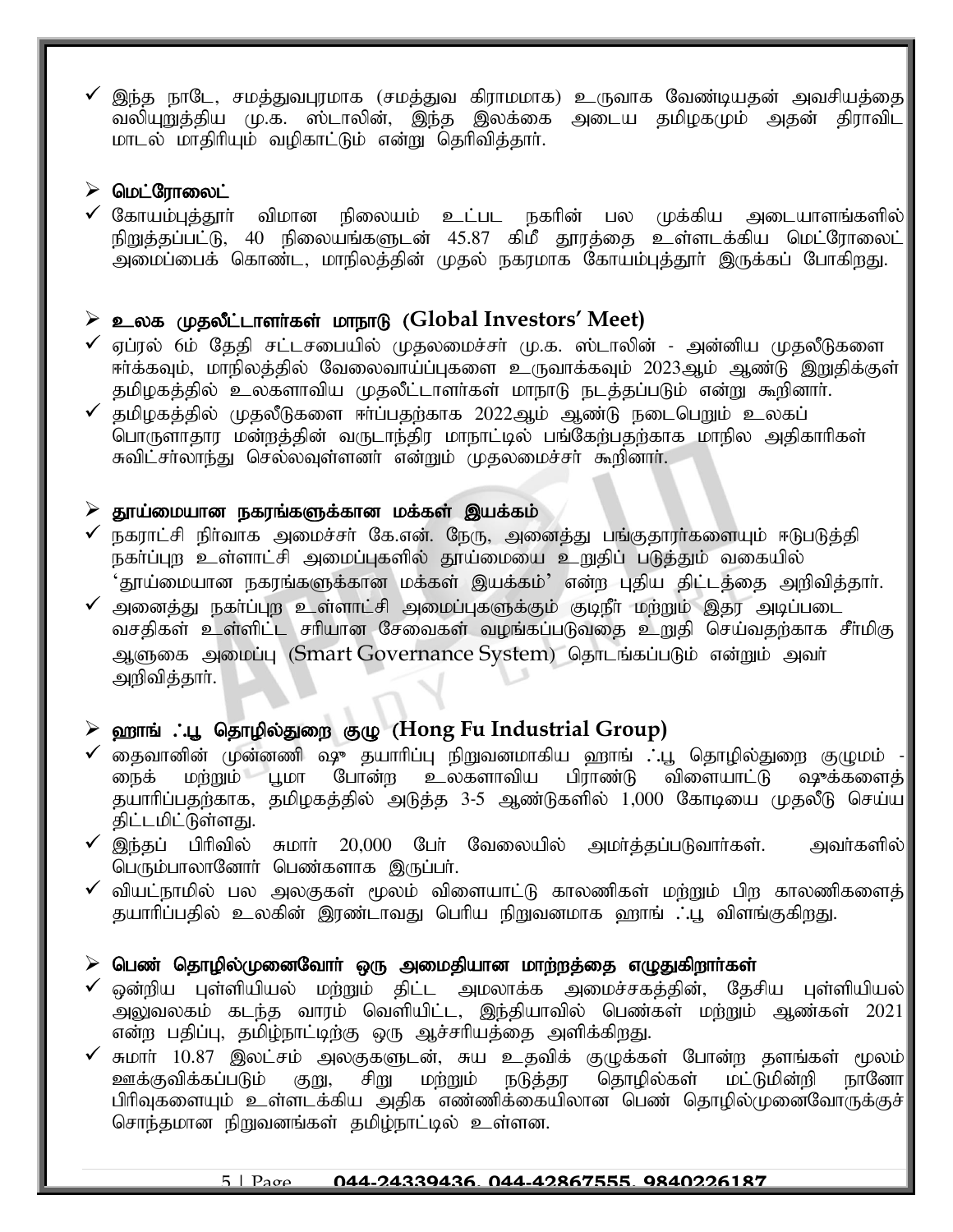$\checkmark$  நாட்டில் உள்ள 80.5 இலட்சம் நிறுவனங்களில் மாநிலத்தின் பங்களிப்பு 13.5 விழுக்காடு ஆகும். 'வேறு எந்த மாநிலமும் நமக்கு அருகில் கூட இல்லை' என்று வளர்ச்சி $|$ தொடர்பான விஷயங்களைக் கையாளும் மாநில அரசு அதிகாரி ஒருவர் தெரிவித்தார்.

#### $\triangleright$  நடமாடும் கூட்டுறவு வங்கிகள்

- $\checkmark$  தமிழ்நாடு மாநில உயா்நிலைக் கூட்டுறவு வங்கி மற்றும் அனைத்து மாவட்ட மத்திய கூட்டுறவு வங்கிகள் சாா்பில் ரூ.5.69 கோடியில் 34 வங்கிகள் (நடமாடும் கூட்டுறவு வங்கிகள்) அறிமுகப்படுத்தப்படும் என்று ஏப்ரல் 8ஆம் தேதி கூட்டுறவுத் துறை அமைச்சர் அறிவித்தார்.
- $\checkmark$  சிறு ஏடிஎம் சேவைகள் மற்றும் டேப் இயக்க வங்கி வசதிகள் உள்ளிட்ட முக்கிய வங்கிச் சேவைகள் அனைத்தையும் இந்த நடமாடும் கூட்டுறவு சேவை நிறுவனங்கள் வழங்கும்.

#### $\triangleright$  கோவிட்-19ஐப் போலவே காசநோய் பரிசோதனையை மேற்கொள்ளுதல்

- $\checkmark$  கோவிட்-19ஐப் போலவே காசநோய்க்கான பரிசோதனையை மேற்கொள்ள தமிழ்நாடு அரசு திட்டமிட்டுள்ளது.
- $\checkmark$  மாநிலத்தில் இலக்கு நடவடிக்கைகளால் கோவிட்-19 பெருந்தொற்றுக்கு மத்தியில் காசநோய் தாக்குதல் நேர்வுகள் அதிக அளவில் கண்டுபிடிக்கப்பட்டுள்ளன.
- $\checkmark$  இப்போது, 2025ஆம் ஆண்டுக்குள் ஒரு லட்சம் மக்கள் தொகைக்கு 44 என்ற அளவில் காசநோய் நேர்வுகளைக் குறைப்பதற்காக, மேலும் அதிகமான நேர்வுகளைக் கண்டறியும்பொருட்டு, கோவிட்-19 கண்டறியப்பட்ட அதே வழிகளில் காசநோய்க்கான பரிசோதனையை மேற்கொள்வதை தமிழ்நாடு அரசு இலக்காகக் கொண்டுள்ளது.
- $\checkmark$  தேசிய காசநோய் ஒழிப்புத் திட்டத்தின் (National TB Elimination Programme) முக்கிய நோக்கங்களில், காசநோய் பாதிப்பு விகிதத்தை ஒரு இலட்சம் மக்கள் தொகைக்கு 44 ஆகக் குறைப்பதும், 2025ஆம் ஆண்டுக்குள் காசநோயால் ஏற்படும் இறப்பை ஒரு இலட்சம் பேருக்கு 3 ஆகக் குறைப்பதும் அடங்கும்.

#### $\triangleright$  ஆராய்ச்சி பூங்கா

- அண்ணா பல்கலைக் கழகத்தில் ஆராய்ச்சி பூங்கா அமைப்பதற்காக 50 கோடி ரூபாய் ஒதுக்கீடு செய்யப்படுகிறது.
- $\checkmark$  அண்ணா பல்கலைக் கழகத்தில் ஆராய்ச்சி வசதிகளை மேம்படுத்த உயர்கல்வித் துரை ு.<br>சுமார் 65 கோடி முதலீடு செய்ய முன்வந்துள்ளது. இந்த உயர்கல்வித் துறையின் பட்ஜெட் ஆனது, அரசு கல்லூரிகளில் விடுதி மற்றும் ஆராய்ச்சி வசதிகள் உள்ளிட்ட உள்கட்டமைப்பு வசதிகளை மேம்படுத்துவதில் கவனம் செலுத்துகிறது.
- சுமார் 20,000 இளங்கலை, முதுகலை மற்றும் பொறியியல் ஆராய்ச்சி மாணவர்கள் பயன்பெறும் வகையில், தொழில்துறை சாா்ந்த ஆராய்ச்சி மற்றும் அடைகாக்கும் மையங்களுக்குப் பயன்படும் வகையில் ஒரு ஆராய்ச்சி பூங்காவை நிறுவ அண்ணா பல்கலைக் கழகம் ரூ.50 கோடியைப் பெறும்.

#### $\triangleright$  பள்ளிகளைத் தரம் உயர்த்துவதில் அரசு கவனம் செலுத்துகிறது

- $\checkmark$  7500 ஸ்மார்ட் வகுப்பறைகள் கட்டப்படும்.
- $\checkmark$  2022-23 கல்வியாண்டில் 150 கோடி ரூபாய் செலவில் தொடக்கப்பள்ளிகளில் 7500 ஸ்மார்ட் வகுப்பறைகள் அமைக்கப்படும் என்று பள்ளிக் கல்விக் துறை அமைச்சர் அன்பில் மகேஷ் பொய்யாமொழி தெரிவித்துள்ளார்.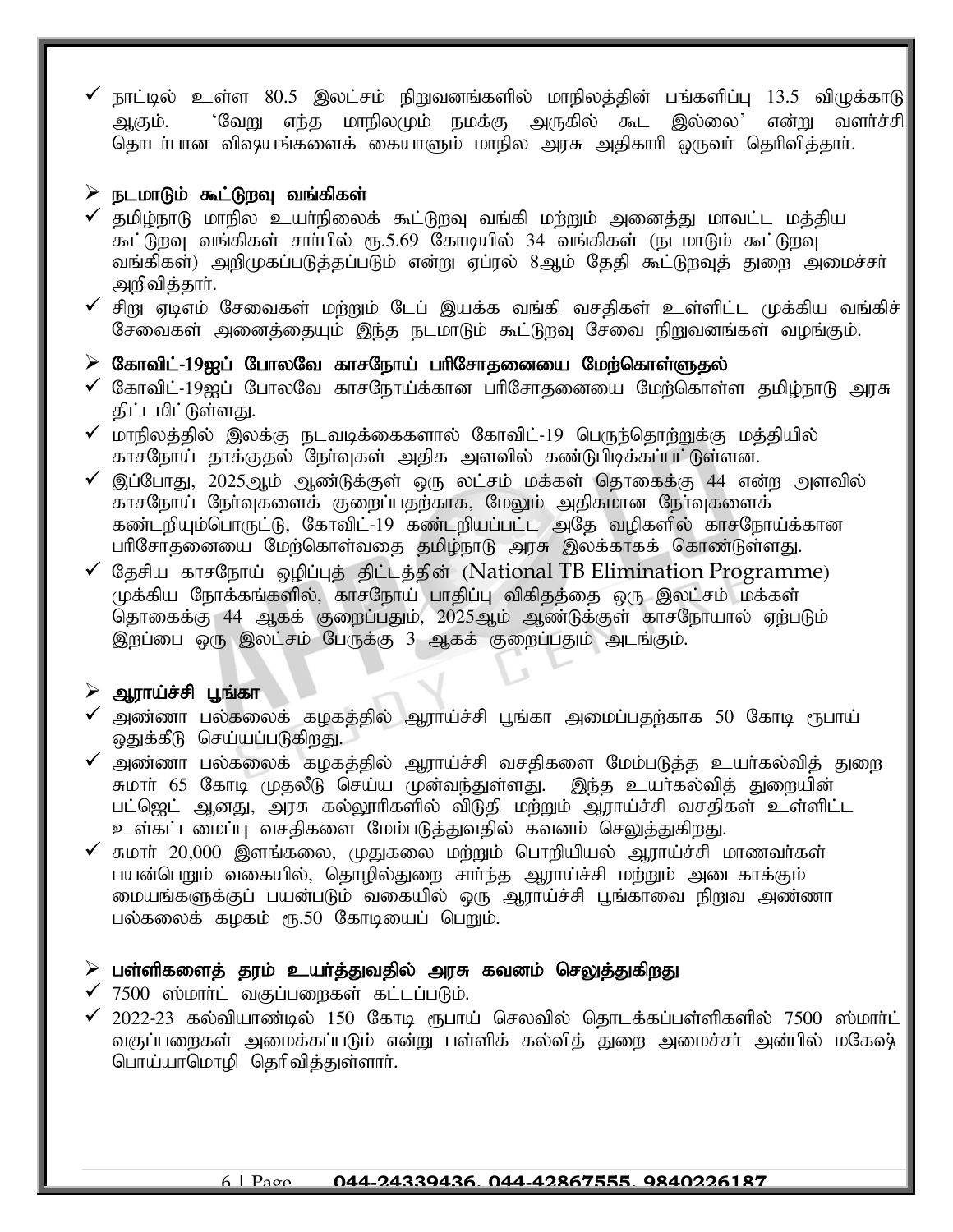# ➢ rf;~k ; (**Saksham) 2020**

- $\checkmark$  எாிபொருள் பாதுகாப்பு இயக்கத்திற்கு பங்களிப்பதற்காக, 'சக்ஷம் 2020' என்ற $\parallel$ விழிப்புணர்வு பிரச்சாரத்தை ஆளுநர் தொடங்கி வைத்தார்.
- $\checkmark$  ஆளுநா் ஆா்.என். ரவி, 'சக்ஷம் 2020' என்ற எண்ணெய் மற்றும் எாிவாயு பாதுகாப்பு $\parallel$ குறித்த ஒருமாத கால வெகுஜன விழிப்புணா்வு பிரச்சாரத்தை திங்களன்று தொடங்கினாா்.
- $\triangleright$  இந்திய விமானப்படை, இந்திய தொழில்நுட்பக் கழகம், சென்னை உடன் ஒரு புரிந்துணா்வு $\mid$ ஒப்பந்தத்தில் கையெழுத்திட்டுள்ளது.
- $\checkmark$  இந்திய விமானப்படை மற்றும் இந்திய தொழில்நுட்பக் கழகம் சென்னை, 13 ஏப்ரல் 2022 $|$ அன்று இந்திய விமானப் படையின் தேவைகளை ஆதரிக்கும் பல்வேறு மேம்பாட்டுத்| திட்டங்களுக்காக புரிந்துணாவு ஒப்பந்தத்தில் கையெழுத்திட்டன.
- $\checkmark$  'ஆத்ம நிா்பாா் பாரத்'ஐ அடைவதற்காக இந்திய விமானப்படையில் உள்நாட்டு மயமாக்கல் $\vert$ முயற்சிகளை விரைவுபடுத்துவதையே இந்தக் கூட்டாண்மை நோக்கமாகக் கொண்டுள்ளது.

### $\triangleright$  டான்சிம் ( $TANSIM$ )

 $\checkmark$  தாழ்த்தப்பட்ட மற்றும் பழங்குடியின சமூகத்தைச் சோ்ந்த தொழில்முனைவோரை உளக்குவிப்பதற்காக, தமிழ்நாடு தொடக்கநிலை மற்றும் புதுமை இயக்கத்திற்கு ரூ.30 கோடி நிதியுதவி வழங்கப்பட்டுள்ளது.

#### $\blacktriangleright$  சமத்துவ நாள்

- ஏப்ரல் 13ஆம் தேதி, முதல்வா் மு.க. ஸ்டாலின் டாக்டா். பி.ஆா். அம்பேத்காின் பிறந்த நாளான ஏப்ரல் 14ஆம் தேதியை சமத்துவ நாளாக அரசு கொண்டாடும் என்று அறிவித்தார்.
- $\checkmark$  இந்த நிகழ்ச்சியில், மாநிலம் முழுவதிலும் உள்ள அரசு ஊழியா்களால் சமத்துவ நாள் உறுதி மொழி எடுக்கப்படும்.
- $\checkmark$  (ழக்கியமாக, சீர்திருத்தத் தலைவர் பெரியாரின் பிறந்த நாளான செப்டம்பர் 17ஆம் தேதியை சமூக நீதி தினமாக திமுக அரசு ஏற்கனவே அறிவித்திருப்பது குறிப்பிடத்தக்கது.

# > வெங்காய சாகுபடி இயக்கம் (Onion Cultivation Mission)

- $\checkmark$  வேளாண்மைத் துறை அமைச்சர் எம்.ஆர்.கே. பன்னீர்செல்வம், சட்ட சபையில், தனது $\parallel$ துறைக்கான மானியக் கோரிக்கை மீதான விவாதத்தில், 104.97 கோடி ருபாய் செல்வில்,  $15$  அறிவிப்புகளை வெளியிட்டார்.
- $\checkmark$  விவாதத்தின்போது, வெங்காயம் தடையின்றி வழங்கப்படுவதை உறுதி செய்வதற்காக, $\checkmark$ இந்த நிதியாண்டில், 40 கோடி ரூபாய் செலவில், வெங்காய சாகுபடி இயக்கம்|| செயல்படுத்தப்படும் என்று அமைச்சர் கூறினார்.

#### $\triangleright$  மத்திய பல்கலைக் கழகங்களின் பொது நுழைவுத் தேர்வுக்கு எதிரான தீர்மானம்

- $\checkmark$  மத்திய பல்கலைக் கழகங்களின் பொது நுழைவுத் தேர்வு (Central Universities $\parallel$  $\emph{Common}$  Entrance Test) திட்டத்தைக் கைவிட வேண்டும் என்று ஒன்றிய அரசை வலியுறுத்தி, தமிழக அரசு தீர்மானம் நிறைவேற்றியுள்ளது.
- நாடு முழுவதும் பல்வேறு மாநில வாரியங்கள் உள்ளதால், தேசிய கல்வி ஆராய்ச்சி<br>மற்றும் பயிற்சி பாடத் திட்டத்தின் அடிப்படையில் நடத்தப்படும் நுழைவுத் தேர்வு .<br>மற்றும் பயிற்சி பாடத் திட்டத்தின் அனைத்து மாணவர்களுக்கும் சமமான வாய்ப்பை வழங்காது என்று மாநில சட்ட சபையில்| நிறைவேற்றப்பட்ட தீா்மானத்தில் தெரிவிக்கப்பட்டுள்ளது.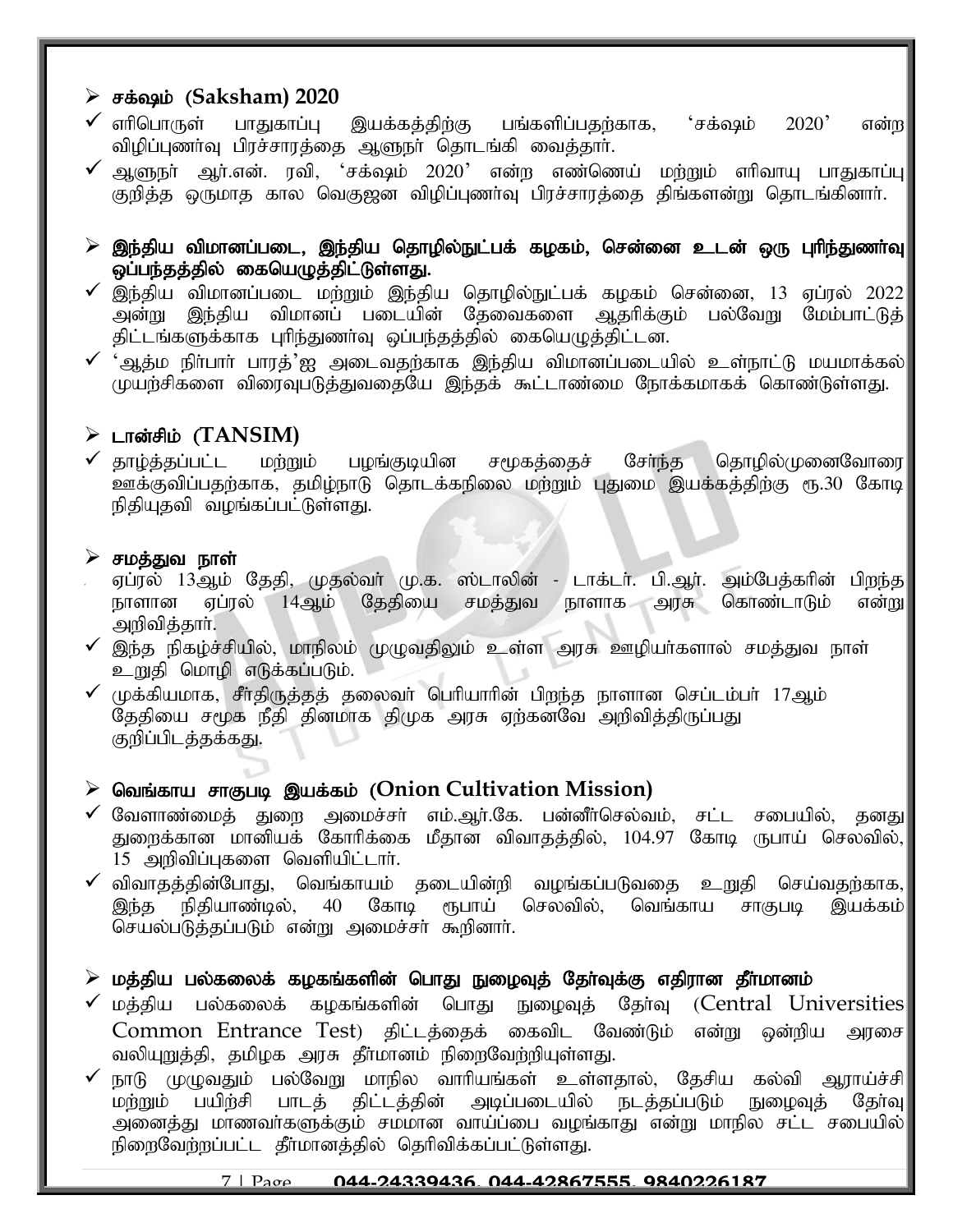#### $\triangleright$  ஒரு லட்சம் இலவச விவசாய மின் இணைப்புகள்

- $\checkmark$  கடந்த ஏப்ரல் 16ஆம் தேதி, முதலமைச்சர் மு.க. ஸ்டாலின், தமிழக அரசு பதவியேற்ற ஓராண்டில் ஒரு இலட்சம் இலவச விவசாய மின் இணைப்புகளை வழங்கி வரலாற்று சாதனை படைத்துள்ளதாக அறிவித்தார்.
- $\checkmark$  இந்த இலவச மின்சாரம், விவசாயிகள் தங்களது 2.13 இலட்சம் ஏக்கா் சாகுபடி பாப்பளவை அதிகரிக்க உதவியுள்ளது.

#### $\triangleright$  TIDCO உடன் GE கூட்டு சேர்கிறது

- $\triangleright$  தமிழ்நாட்டில் சிறந்து விளங்கும் மையத்தை அமைப்பதற்காக  $TIDCO$  உடன்  $GE$  கூட்டு சேர்கிறது.
- $\triangleright$  அமெரிக்காவைச் சேர்ந்த விமான இயந்திர உற்பத்தி நிறுவனமாகிய ஜிஇ, தமிழ்நாடு தொழில் வளர்ச்சிக் கழகத்துடன் கூட்டு சேர்ந்துள்ளது.
- $\blacktriangleright$  இது வளா்ந்து வரும் விமானவியல் எஞ்சின் தொழில்நுட்பங்களில் ஒரு சிறந்த மையத்தை $\mid$ ்தமிழ்நாட்டில் அமைக்க உதவி செய்யும். இது விமான எஞ்சின் பாகங்களின் தொழில்நுட்ப வளர்ச்சியை நோக்கி செயல்படும்.

#### $\triangleright$  பள்ளி மேலாண்மை குழுக்கள்

- $\checkmark$  ஏப்ரல் 19 அன்று, முதலமைச்சர் மு.க. ஸ்டாலின் மற்றும் பள்ளிக் கல்வித் துறை அமைச்சா் அன்பில் மகேஷ் பொய்யாமொழி – அனைத்து அரசுப் பள்ளிகளிலும் பள்ளி மேலாண்மைக் குழுக்களை மறுசீரமைப்பு செய்வதற்கான இயக்கத்தைத் தொடங்கினாா்.
- $\checkmark$  சென்னை திருவல்லிக்கேணியில் உள்ள லேடி வெலிங்டன் மேநிலைப் பள்ளியில் இந்த இயக்கம் தொடங்கப்பட்டது.
- ✓ இது தொடா்பாக, மாநிலத்தில் உள்ள அனைத்து 37,558 அரசுப் பள்ளிகளிலும் பள்ளி<br>மேலாண்மைக் குழுக்களை மாற்றியமைப்பதற்காக பள்ளிக் கல்வித் துறை புதிய மேலாண்மைக் குழுக்களை மாற்றியமைப்பதற்காக பள்ளிக் கல்வித் துறை வழிகாட்டுதல்களை வெளியிட்டுள்ளது.

#### $\triangleright$  தொழில்கள், முதலீட்டு ஊக்குவிப்பு மற்றம் வா்த்தகத் துறை

தமிழ்நாட்டு தொழில்துறை – 'தொழில்கள், முதலீட்டு ஊக்குவிப்பு மற்றும் வணிகத் துறை'  $\sigma$ ன்று பெயர் மாற்றம் செய்யப்படும். ஏப்ரல் 19ஆம் தேதி தனது துறையின் கொள்கை விளக்கக் குறிப்பை தாக்கல் செய்த பின்னர், சட்டப்பேரவையில் தொழில்துறை அமைச்சர் தங்கம் தென்னரசு இதனை அறிவித்தார்.

#### $\triangleright$  விடியல்

- $\checkmark$  மாநில உறுப்பு மாற்று ஆணையமான டிரான்ஸ்டன் (Transtan) வெளிப்படைத் தன்மையை உறுதிப்படுத்தவும், மனிதத் தலையீடுகளைக் கட்டுப்படுத்தவும் மற்றும் உறுப்பு மாற்று செயல்பாட்டில் செயல்திறனை அதிகரிக்கவும் புதிய செயலியைப் பயன்படுத்தத் கிட்டமிட்டுள்ளது.
- $\checkmark$  கைப்பேசி மற்றும் இணையத்திற்கு ஏற்ப வடிவமைக்கப்பட்டுள்ள இந்த புதிய செயலிக்கு, 'விடியல்' என்று பெயரிடப்பட்டுள்ளது.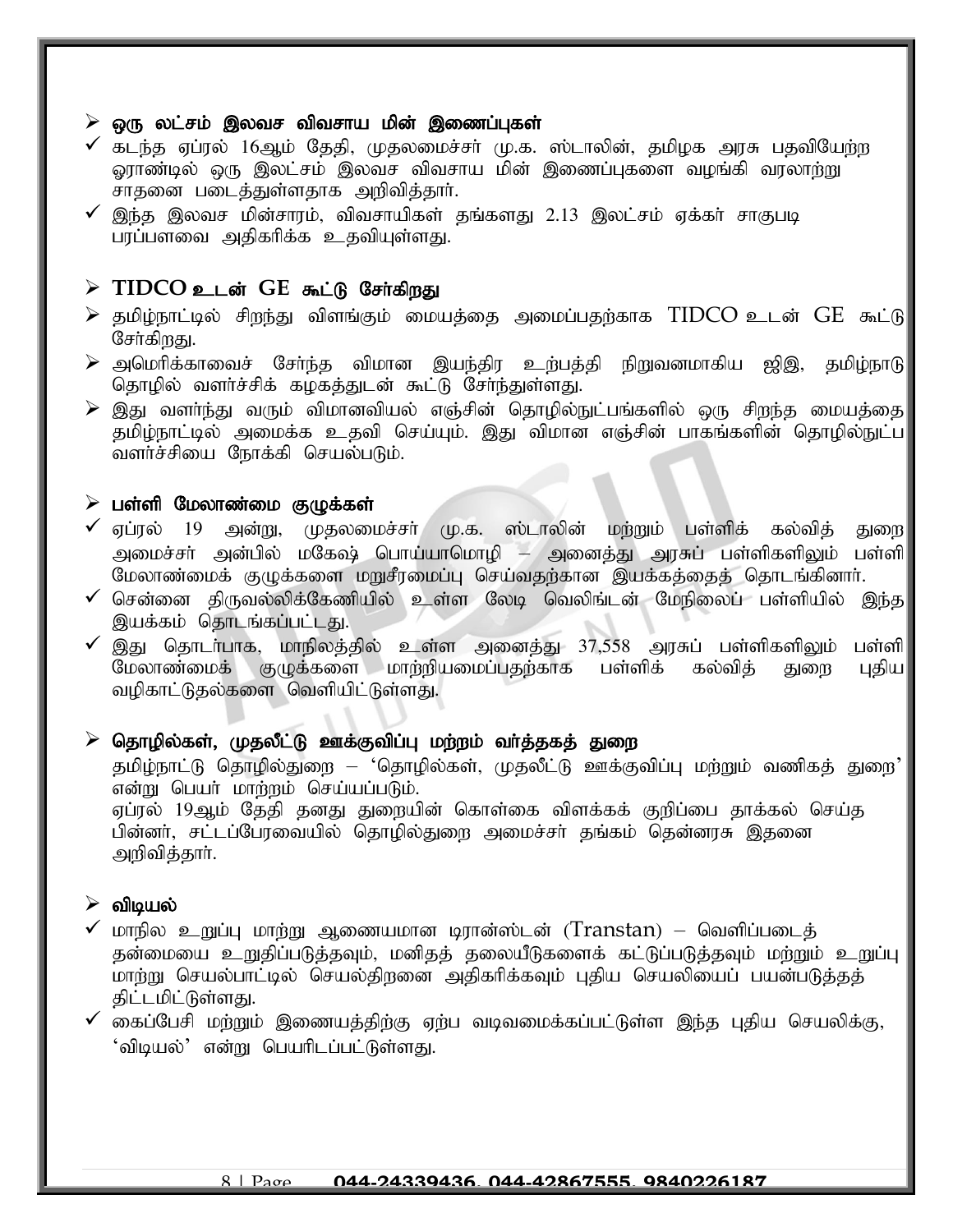# $\triangleright$  நேரலைக்குச் செல்லுதல் ( $Go \text{Live}$ )

- $\triangleright$  தமிழ்நாடு சமீபத்தில் 60 நாட்களுக்குள் கட்டிட திட்ட அனுமதிகளை எளிதாக்குவதை ரோக்கமாகக் கொண்ட, ஆன்லைன் ஒர்ளை சாளர முறையான 'கோ லைவ்' சோதனையை அறிமுகப்படுத்தியுள்ளது.
- $\triangleright$  இதன்பொருடடு, 'கோ லைவ்' இணையதளத்தை சில வாரங்களில் முழுமையாகச் செயல்பட வைக்க வேண்டும் என்பதற்காக, சென்னை பெருநகர வளர்ச்சிக் குமுமம் மற்றும் நகர மற்றும் ஊரமைப்பு இயக்கநரகங்களுக்கு, தமிழ்நாடு வீட்டு வசதி மற்றம் நகா்ப்புற வளா்ச்சித் துறை உத்தரவிட்டுள்ளது.

### $\geq 4$  ஒலிம்பிக் பயிற்சி அகாடமிகள்

- $\checkmark$  தமிழகத்தின் நான்கு மண்டலங்களிலும் நான்கு ஒலிம்பிக் பயிற்சி அகாடமிகளை $\checkmark$ அமைப்பதற்கு தமிழக அரசு முடிவு செய்துள்ளது.
- $\checkmark$  தமிழக அரசின் இந்த முயற்சியால், தமிழக விளையாட்டு வீரா்கள், ஒலிம்பிக் உள்ளிட்ட $\vert$ .<br>சாவதேச விளையாட்டு மற்றும் சாம்பியன்ஷிப் போட்டிகளில் வெற்றி பெறுவது உறுதி.

#### $\triangleright$  இளைஞர் நலன் மற்றும் விளையாட்டு மேம்பாடு

- $\checkmark$  சென்னை அருகே மெகா ஸ்போர்ட்ஸ் சிட்டி அமைப்பது உள்ளிட்ட இளைஞர் நலன் மற்றும் விளையாட்டு மேம்பாட்டிற்கான பல்வேறு அறிவிப்புகளை முதலமைச்சர் மு.க. ஸ்டாலின் ஏப்ரல் 21ம் தேதி சட்டசபையில் வெளியிட்டார்.
- $\checkmark$  வடசென்னையில் கைப்பந்து, பேட்மிண்டன், கூடைப்பந்து, குத்துச் சண்டை, கபடி உள்ளிட்ட உள்விளையாட்டுகளுக்கான அதிநவீன வசதிகளுடன் கூடிய நவீன விளையாட்டு வளாகம், 10 கோடியில் நவீன உடர்பயிர்சிக் கூடம் கட்டப்படும் என முதலமைச்சா் தெரிவித்தாா்.
- $\checkmark$  சா்வதேச போட்டிகளில் பகக்கம் வெல்வகற்காக மாநிலத்தில் உள்ள நான்கு மண்டலங்களிலும் ஒலிம்பிக் அகாடமிகளை இந்த அரசு அமைக்கும்.
- $\checkmark$  மேலும், சிலம்பம் சாம்பியன்களுக்கு வேலைவாய்ப்பில் 3 விழுக்காடு இட ஒதுக்கீடு வழங்கப்படும் என்றும் முதலமைச்சா் அறிவித்தாா்.

#### $\triangleright$  மூத்த குடிமக்கள் நலன்

- $\checkmark$  மூத்த குடிமக்கள் நலனுக்காக தனி பிரிவு உருவாக்கப்படும்.
- $\checkmark$  மாநிலத்தில் தற்போது உள்ள முதியோர் எண்ணிக்கை 75 இலட்சமானது, 2031ஆம் $\parallel$ அண்டுக்குள் 1.42 கோடியாக அதிகரிக்கும் என எதிா்பாா்க்கப்படுகிறது.
- $\checkmark$  காஞ்சிபுரம் மாவட்டத்தில் உள்ள தண்டல்கழனியில் முதியோர்களுக்கான ஒருங்கிணைந்த $\parallel$ சிறப்பு இல்லங்கள் கட்டுவதற்கு 1 கோடி ரூபாய் செலவில் விரிவான சாத்தியக் கூறு ஆய்வு மேற்கொள்ளப்படும்.

#### $\triangleright$  தமிழ்நாடு கால்நடை மருத்துவ அறிவியல் பல்கலைக் கழகம் ( $\mathrm{TANUVAS}$ )

 $\checkmark$  நாட்டில் உள்ள கால்நடை மருத்துவப் பல்கலைக் கழகங்களிலேயே தமிழ்நாடு கால்நடை மருத்துவ அறிவியல் பல்கலைக் கழகம் முதலிடத்தில் தரவரிசைப்படுத்தப்பட்டுள்ளது.

 $\checkmark$  நாட்டில் உள்ள 15 கால்நடை மருத்துவ பல்கலைக் கழகங்களில், இந்திய $\parallel$ வேளாண் ஆராய்ச்சி கவுன்சில் வெளியிட்டுள்ள தரவரிசைப் பட்டியலின்படி (2020), தமிழ்நாடு கால்நடை மருத்துவ அறிவியல் பல்கலைக் கழகம் முதலிடத்தில்|| வைக்கப்பட்டுள்ளது.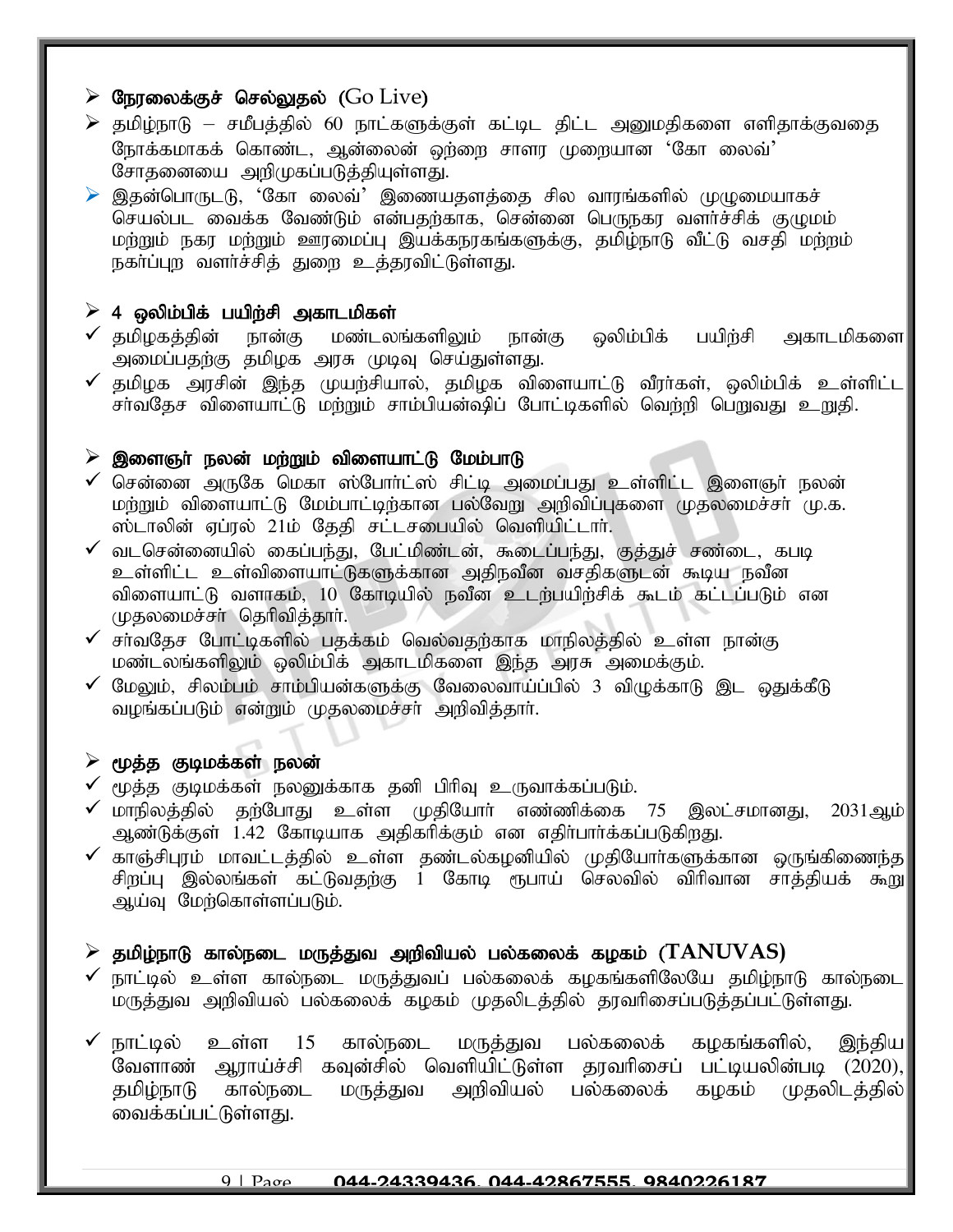#### $\ge$  தமிழ்நாடு அரசு, 600 'கிராமச் செயலகங்களை' அமைக்க உள்ளது

- $\checkmark$  தமிழ்நாடு அரசு தனது திட்டங்களை கிராமப்புறங்களில் செயல்படுத்த உதவும் 'கிராமச் $\parallel$ செயலகங்களை $^{\prime}$  அமைக்க உள்ளது.
- $\checkmark$  இந்த ஆண்டு முதல் கட்டமாக மொத்தம் 600 கிராம பஞ்சாயத்துகளில் இந்தத் திட்டம் $\|$ செயல்படுத்தப்படும்.
- $\checkmark$  ஆண்டுக்கு 6 முறை கிராம சபை கூட்டங்கள் நடக்கப்படும் என்று முகலமைச்சர் ஸ்டாலின் $\parallel$ தெரிவித்தார்.
- $\checkmark$  குடியரசு தினம் (ஜனவரி 26), தொழிலாளர் தினம் (மே1), சுதந்திர தினம் (ஆகஸ்ட் 15) $\parallel$ மற்றும் மகாத்மா காந்தியின் பிறந்த நாள் (அக்டோபா் 2) தவிர, உலக தண்ணீா் தினம்  $(\text{mmin} \; \hat{\mathbf{r}} \; 22)$  மற்றும் உள்ளாட்சி நிர்வாக நாள் (நவம்பர் 1) ஆகிய தினங்களிலும் கிராம சபைகள் கூடும்.

#### $\triangleright$  சிறுபான்மையினா் உரிமைகள் தினம்

- $\checkmark$  'சிறுபான்மையினர் உரிமைகள் தினம்' கொண்டாட்டம் அறிவிக்கப்பட்டது.
- ✔ சிறுபான்மையினா் மற்றும் வெளிநாடுவாழ் தமிழா் நலத்துறை அமைச்சா் செஞ்சி கே.எஸ்.<br>மஸ்தான், ஒவ்வொரு ஆண்டும் டிசம்பா் 18ஆம் தேதி மாநில அளவிலான டிசம்பர்  $18$ ஆம் சிறுபான்மையினா் உரிமைகள் தினமாகக் கொண்டாடப்படும் என்று கூறினாா்.
- ➢ ePh;g;ghrdk; kw;Wk; tbfhy; njhlh;ghd rh;tNjr Mizak; (**International Commission on Irrigation & Drainage)**
- $\checkmark$  சா்வதேச நீா்ப்பாசனம் மற்றும் வடிகால் ஆணையம் தமிழ்நாட்டில் உள்ள மூன்று பழமையான நீா்நிலைகளை – கல்லணை, வீராணம் ஏாி மற்றும் காலிங்கராயன் அணைக்கட்டு – 2021ஆம் ஆண்டிற்கான உலக பாரம்பரிய நீா்ப்பாசனக் கட்டமைப்புகளாக அங்கீகரித்துள்ளது.
- $\checkmark$  யுனெஸ்கோவால் பெயரிடப்பட்ட உலக பாரம்பரிய தளங்களின் வரிசையில் இந்த நீர்ப்பாசன கட்டமைப்புகளை, நீர்ப்பாசனம் மற்றும் வடிகால் தொடர்பான சர்வதேச ஆணையம் அங்கீகரித்துள்ளது.

# $\triangleright$  நிழல் இல்லாத தினம் (Zero Shadow Day)

- $\checkmark$  ஏப்ரல் 24 அன்று, சென்னை மதியம் 12.07 மணிக்கு நிழல் இல்லாத தினத்தை உணர்ந்தது.
- ✔ சூரியன் மேற்கு நோக்கி நிழலைப் போடும், அது உள்ளுா் நடுக்கோட்டை (உள்ளுா்)<br>நண்பகல் நேரத்தில்) கடக்கும்போது, அது நம் தலைக்கு மேலே இருக்கும். அப்போது நண்பகல் நேரத்தில்) கடக்கும்போது, அது நம் தலைக்கு மேலே இருக்கும். எந்த நிழலும் இருக்காது.
- $\checkmark$  சென்னை பூஜ்ஜிய நிழலைக் கண்டறிந்த பிறகு, அது பெங்களுரில் நிகழும். இது சென்னையின் அதே 13 டிகிரி வடக்கு அட்சரேகையில் அமைந்துள்ளது. ஆனால் $\parallel$ வெவ்வேறு தீர்க்க ரேகையில உள்ளது.

#### $\triangleright$  செங்காடு கிராம ஊராட்சி

 $\checkmark$  மாநிலம் முழுவதிலும் கிராமங்களில் உள்ள மக்களுக்கு அனைத்து நலத்திட்டங்களும் $\mid$ சென்றடைவதை உறுதி செய்வதே தனது அரசின் நோக்கமாக உள்ளது என்று முதலமைச்சர் மு.க. ஸ்டாலின் ஞாயிற்றுக் கிழமை அன்று தெரிவித்தார்.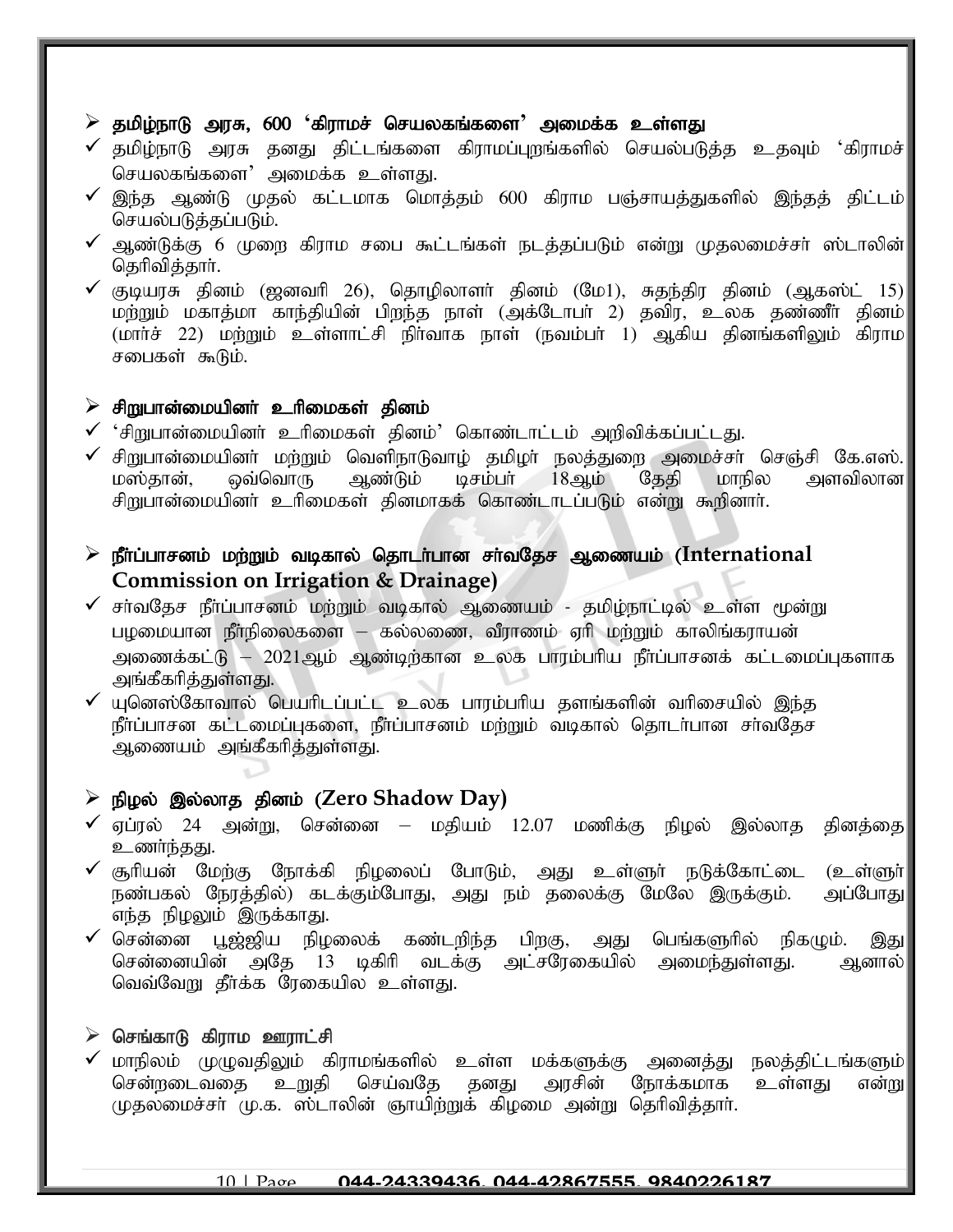$\checkmark$  தேசிய பஞ்சாயத்துராஜ் தினத்தை முன்னிட்டு காஞ்சிபுரம் மாவட்டம் மரீபெரும்புதூரில் $|$ உள்ள செங்காடு கிராம ஊராட்சியில் நடைபெற்ற சிறப்பு கிராம சபை கூட்டத்தில் அவர்| பங்கேற்றார்.

### $\triangleright$  மூன்று புதிய சரணாலயங்கள்

- $\checkmark$  தமிழகத்தில் இந்த ஆண்டு 3 புதிய சரணாலயங்கள் உருவாக்கப்படும் என வனத்துறை அமைச்சா் ராமச்சந்திரன் கடந்த ஏப்ரல் 25 ஆம் தேதி சட்டசபையில் தெரிவித்தாா்.
- $\checkmark$  இந்த மூன்று புதிய சரணாலயங்களுல் ஒன்று திருப்பூரில் நஞ்சன்ராயன் குளத்தில் உள்ள பறவைகளுக்கானது, மர்ளொன்று கிருஷ்ணகிரியில் யானைக்கானது மர்றும் மூன்றாவது திண்டுக்கல்லில் மெல்லிய லோரிகளுக்கானது ஆகும்.
- $\checkmark$  திருப்பூரில் உள்ள நஞ்சராயன் குளம், தமிழகத்தின் 17வது பறவைகள் சரணாலயமாக  $L$ or $m$ i $\dot{\text{b}}$ .

### $\triangleright$  நாட்டுக் குட்டை மாட்டினம்

- $\checkmark$  நாட்டுக்குட்டை மாடுகளுக்கான பாதுகாப்பு மையம் காட்டுப்பாக்கத்தில் அமைக்கப்படும்.
- $\checkmark$  காங்கேயம், பலிக்குளம், பா்கூா், உம்பளாச்சோி மா்றும் ஆலம்பாடி இனங்களை அழிவிலிருந்து பாதுகாக்கும் பாதுகாப்பு மையங்கள் ஏற்கனவே அமைக்கப்பட்டுள்ளன.
- $\checkmark$  தமிழ்நாடு கால்நடை மருத்துவ அறிவியல் பல்கலைக் கழகம், செங்கல்பட்டு, காஞ்சிபுரம், $\checkmark$ திருவள்ளுா் மற்றும் விழுப்புரம் மாவட்டங்களில் பரவலாக உள்ள நாட்டுக் குட்டை மாடுகளுக்கான பாதுகாப்பு மையத்தை அமைக்க முடிவு செய்துள்ளது.

# ➢ **TNEB 2.0**

- $\checkmark$  ஏப்ரல் 26 அன்று, தமிழ்நாடு அரசு மாநிலத்தின் வளா்ந்து வரும் தேவையைப் பூா்த்தி செய்வதற்காக மின் கட்டமைப்புகளை அதிகரிப்பதற்கு அதன் இலட்சிய முயற்சியான
- $\text{TNEB 2.0\ \text{gg}}$  வெளியிட்டுள்ளது.<br>41.623 கோடி செலவில் ஏழு  $\checkmark$  41,623 கோடி செலவில் ஏழு திட்டங்களைச் செயல்படுத்துவதன் மூலம் அடுத்த ஐந்தாண்டுகளில் 6.220 மெகாவாட் மின்சாரத்தை மின்கட்டமைப்பில் சேர்க்க டாஞ்செட்கோ  $(Tangedco)$  காலக்கெடு விதித்துள்ளது.
- $\checkmark$  மாநில மற்றும் தேசிய நெடுஞ்சாலைகளில் உள்ள துணை மின் நிலையங்களில் மின்சார $|$ வாகன சாா்ஜிங் நிலையங்கள் அமைக்கப்படும் என்று அமைச்சா் கூறினாா்.

# $\triangleright$  சீர்திருத்த சிறகுகள்

- $\triangleright$  சிறைத் துறை 'சீர்திருத்த சிறகுகள்' என்ற ஒரு புதிய திட்டத்தைச் செயல்படுத்த முன்வந்துள்ளது.
- $\triangleright$  இந்த முயற்சியானது கைதிகளுக்கு சீர்திருத்தம் அளிக்கவும் மறுவாழ்வு ஏற்படுத்திக் கொடுக்கவும், மத்திய சிறைகள் மற்றும் பெண்களுக்கான சிறப்பு சிறைகளுக்கு சமூக வழக்கு நிபுணர்கள் மற்றும் நல அலுவலர்களை நியமிக்கவும் முயல்கிறது.
- $\triangleright$  இந்த புணர்வாழ்வுத் திட்டத்தின் ஒரு பகுதியாக, சிறைக் கைதிகளுக்கு ஊட்டச்சத்து உணவு வழங்குவதை உறுதி செய்வதற்காக, அவர்களின் உணவு முறையிலும் மாற்றத்தைக் கொண்டு வர இந்தத் துறை திட்டமிட்டுள்ளது.

# $\triangleright$  களிமேடு மின்விபத்து

 $\checkmark$  களிமேட்டில் 11 பேர் பலியான மற்றும் 17 பேர் காயம் அடைந்த விபத்தை உரிய $\parallel$ முன்னேற்பாடுகளால் தவிர்த்திருக்கலாம் என்று அப்பகுதி மக்கள் கூறுகின்றனர்.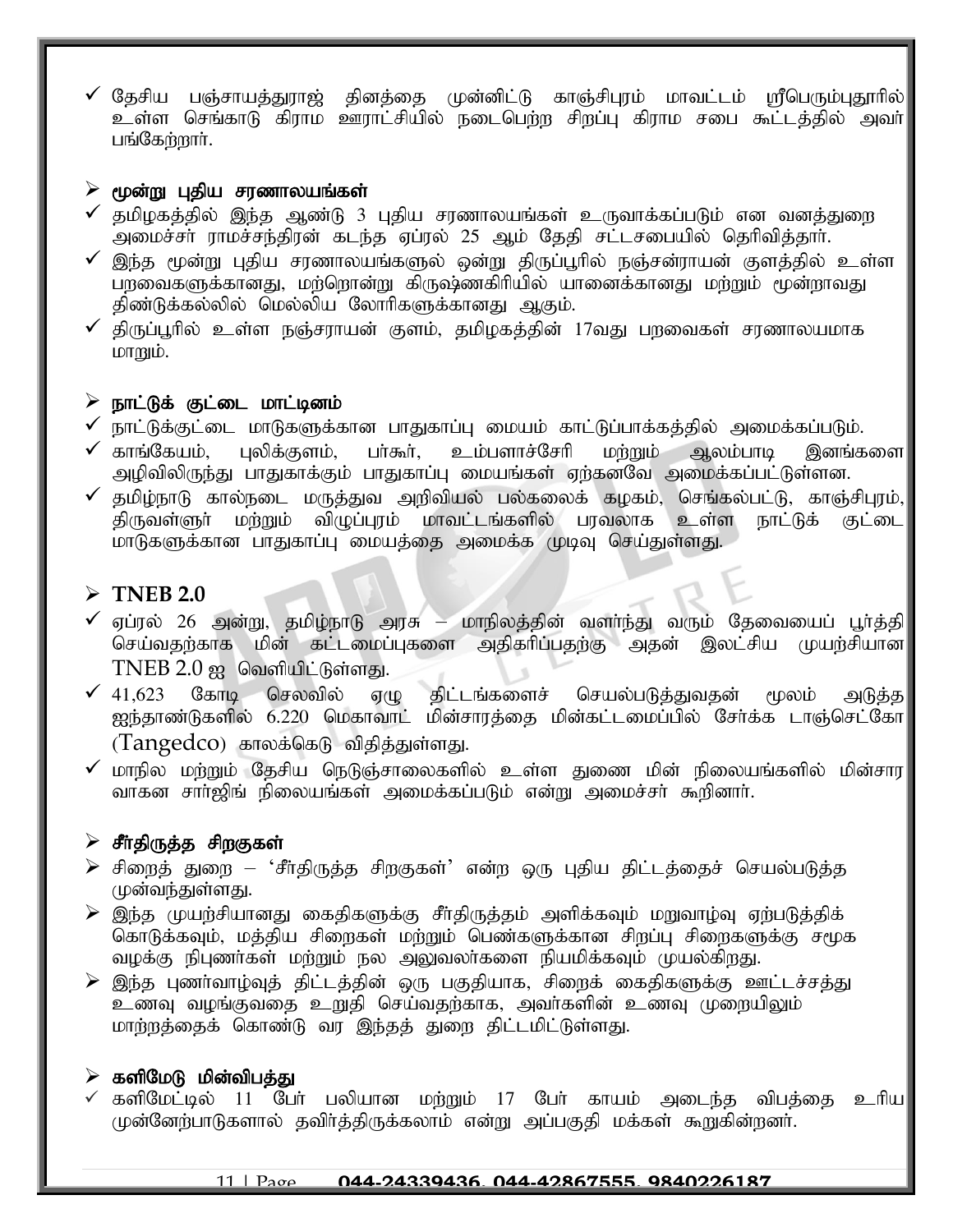$\checkmark$  இந்த நிகழ்வைத் திட்டமிடும்போது இரண்டு அல்லது மூன்று காரணிகள் தவறிவிடப்பட்டன. மேலும் மாறிய சூழ்நிலைகளின் தொகுப்பு ஊர்வலப் பாதையில் உள்ள ஆபக்துகளில் கிராம மக்களைக் கொண்டு போய் விட்டது.

### $\triangleright$  மெகா ஜவுளி மற்றும் ஆடைப் பூங்கா (Mega Textile and Apparel Park)

- $\checkmark$  தமிழ்நாடு அரசு விருதுநகரில் 1000 ஏக்கரில் மெகா ஜவுளி மற்றும் ஆடைப் பூங்காவை விரைவில் அமைக்க உள்ளது.
- $\checkmark$  பிரதமரின் மெகா ஒருங்கிணைந்த ஜவுளிப் புங்காக்கள் (மிக்ரா) கிட்டக்கின்கீம் ஜவுளிப் பூங்கா அமைக்கப்படும்.
- $\checkmark$  சா்வதேச ஜவுளி கண்காட்சிகளில், மாநிலத்தில் இருந்து பொருட்களை விளம்பரப்படுத்த,  $\cdot$ தமிழ்நாடு பெவிலியன் $\cdot$  அமைக்கவும் அரசு நடவடிக்கை எடுக்கும்.

### $\triangleright$  ஜோஷ்னா சின்னப்பாவுக்கு முதலமைச்சா் வெகுமதி அளித்தாா்

 $\checkmark$  முதலமைச்சா் மு.க ஸ்டாலின், சமீபத்தில் கிளாஸ்கோவில் நடைபெற்ற உலக இரட்டையா் $\parallel$ சாம்பியன்ஷிப் போட்டியில் தங்கப் பதக்கம் வென்ற ஸ்குவாஷ் வீராங்கனை ஜோஷ்னா<br>சின்னப்பாவிடம் 75 இலட்சம் ரூபாய்க்கான காசோலையை வியாழக்கிழமை அன்று காசோலையை வியாழக்கிழமை அன்று வமங்கினார்.

#### $\triangleright$  சுத்தமான மருத்துவமனை

- $\checkmark$  மாநிலத்தில் தூய்மையான மருத்துவமனைகள் பட்டியலில் மணப்பாறை அரசு மருத்துவமனை முதலிடத்தில் உள்ளது.
- $\checkmark$  தேசிய சுகாதார இயக்கத்தின் 'காயகல்பம்' திட்டத்தில் 2021-22ஆம் ஆண்டு 'சுத்தமான $\parallel$ மருத்துவமனைக்கான' மாநில அளவில் முதல் இடத்தைப் பிடித்துள்ளதாக|<br>வியாழக்கிழமை மணப்பாறை மாவட்டத் தலைமையக அரசு மருக்துவமனையின்| வியாழக்கிழமை மணப்பாறை மாவட்டத் தலைமையக அரசு<br>மருத்துவம் மற்றும் துணைப் பணியாளர்களுக்குத் தெரிவிக்கப்ப பணியாளர்களுக்குத் தெரிவிக்கப்பட்டபோது அவர்கள் பெருமிதம் அடைந்தனர்.

# > தமிழ்நாடு பசுமை காலநிலை நிறுவனம் (Tamil Nadu Green Climate Company)

- $\checkmark$  தமிழ்நாடு பசுமை காலநிலை நிறுவனத்தின் சிற்றேடு மற்றும் சமூக ஊடக கையாளுதல்கள் - ஏப்ரல் 29 அன்று மாநில சுற்றுச் சூழல் துறையால் தொடங்கப்பட்டன.
- $\checkmark$  தமிழ்நாடு பசுமை காலநிலை நிறுவனம் என்பது காலநிலை மாற்றம் தழுவல் மற்றும் $\vert$ தணிப்பு நடவடிக்கைகளைச் சமாளிப்பதை நோக்கமாகக் கொண்ட ஒரு முயற்சியாகும்.
- $\checkmark$  இந்த நிறுவனம் காலநிலை மாற்ற இயக்கம், பசுமை தமிழ்நாடு இயக்கம் மற்றும் சதுப்பு $\parallel$ நிலங்கள் இயக்கம் ஆகியவர்ளை செயல்படுத்த வேண்டும்.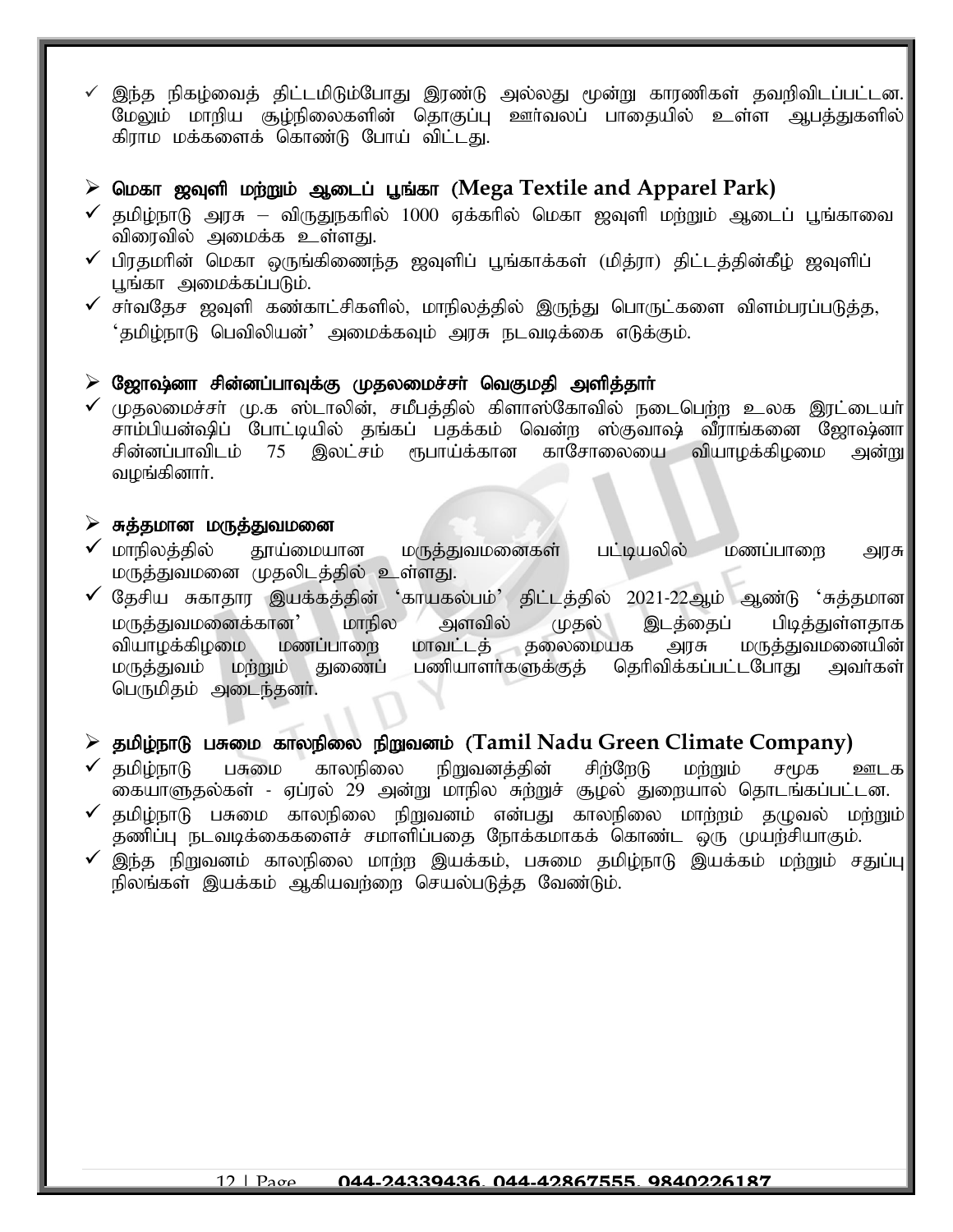# மாநிலங்கள்

### $\triangleright$  மிகக் குறைந்த வேலையின்மை விகிதம்

- $\checkmark$  நாட்டில் வேலையின்மை விகிதம் குறைவாக உள்ள மாநிலங்களில் சத்தீஸ்கா் முதலாவது $|$ இடத்தில் உள்ளது.
- ✔ இந்தியப் பொருளாதாரத்தைக் கண்காணிப்பதற்கான ஒன்றிய அரசு சமீபத்தில்|<br>|வெளியிட்டுள்ள காவகளின்படி, சக்கீஸ்கா் இந்க மாா்ச் 2022ல் 0.6 விமுக்காடு வெளியிட்டுள்ள தரவுகளின்படி, சத்தீஸ்கா் இந்த மாா்ச் 2022ல் 0.6 விழுக்காடு வேலையின்மை விகிதத்தைப் பதிவு செய்துள்ளது. இதுவரை உள்ளதிலேயே இதுவே| மிகக் குறைவானது ஆகும். ஹரியானாவில் அதிக வேலையின்மை விகிதம் உள்ளது. அதற்கு அடுத்த இடத்தில் ராஜஸ்தான் உள்ளது.
- $\checkmark$  நாட்டில் வேலையின்மை விகிதம் 7.6 விழுக்காடு ஆக உள்ளது.

#### $\triangleright$  மின்சாா வாகன கொள்கை

- $\checkmark$  டெல்லி இப்போது அதன் மின்சார வாகன கொள்கையின்கீழ், மின் சுழற்சிகளை $\mid$ ஊக்குவிக்கும் நாட்டின் முதல் மாநிலமாக மாறியுள்ளது.
- $\checkmark$  மணிக்கு 25 கிமீக்கு குறைவான வேகம் கொண்ட பயணிகள் மற்றும் சரக்கு மின்- $\checkmark$ சைக்கிள்கள் ஆகிய இரண்டிற்கும் இந்தச் சலுகைகள் தகுதியுடையனவாக இருக்கும்.
- $\checkmark$  மின்சார சைக்கிள்களை வாங்கும் முதல் 10,000 நபா்களுக்கு, அதிகபட்ச சில்லறை விலையில் 25 விழுக்காடு கொள்முதல் ஊக்கத் தொகையாக, 5,500 ருபாய் வரையில் வழங்கப்படும்.

# $\triangleright$  இமாசலப் பிரதேசத்தின் காங்க்ரா தேநீர்

- $\checkmark$  இமாசலப் பிரதேசத்தின் காங்க்ரா தேயிலை விரைவில் ஐரோப்பிய ஆணைய புவியியல் $\checkmark$ குறிச்சொல்லைப் பெறும், இந்தக் குறிச்சொல் காங்க்ரா தேநீா் ஐரோப்பிய சந்தையில் நுழைவதற்கான வாய்ப்பைப் பெற்றுத்தரும்.
- $\checkmark$  காங்க்ரா தேயிலை 2005இல் இந்திய புவிசாா் குறியீட்டைப் பெற்றது.
- $\checkmark$  1999 முதல், இமாச்சலப் பிரதேசத்தின் காங்க்ரா பகுதியில் தேயிலை சாகுபடி மற்றும் வளர்ச்சி தொடர்ந்து மேம்பட்டு வருகிறது.

# $\triangleright$  ஜம்தாரா

- $\checkmark$  ஒவ்வொரு கிராமத்திலும் நூலகத்தைக் கொண்ட நாட்டின் முதல் மாவட்டமாக ஜம்தாரா $\parallel$ திகழ்கிறது.
- $\checkmark$  ஜாா்கண்டில் உள்ள ஜம்தாரா மாவட்டம் அனைத்து கிராம ஊராட்சிகளிலும் சமூக $\parallel$ நூலகங்களைக் கொண்ட நாட்டின் ஒரே மாவட்டமாக மாறியுள்ளது.
- ✔ சுமாா் எட்டு இலட்சம் மக்கள் தொகையைக் கொண்ட இந்த மாவட்டத்தில் ஆறு ஊராட்சி $\mid$ ஒன்றியங்களிலும் மொத்தம் 118 கிராம ஊராட்சிகள் உள்ளன. இந்த ஒவ்வொரு ஒன்றியங்களிலும் மொத்தம் 118 கிராம ஊராட்சிகள் உள்ளன. <u>ஊராட்சியிலு</u>ம் ஒரு நல்ல வசதியுள்ள நூலகம் உள்ளது.

# $\triangleright$  பர்வத்மாலா யோஜனா திட்டம் (Parvatmala Yojana Scheme)

 $\checkmark$  தேசிய நெடுஞ்சாலைகள் லாஜிஸ்டிக்ஸ் மேலாண்மை லிமிடெட் (The National  $Highways$  Logistics Management Limited)  $\omega$  ingular  $\omega$  and  $\omega$  and  $\omega$ பர்வத்மாலா யோஜனா திட்டத்தின்கீழ் ஏழு ரோப்வே திட்டங்களுக்கான புரிந்துணர்வு ஒப்பந்தத்தில் கையெழுத்திட்டுள்ளன.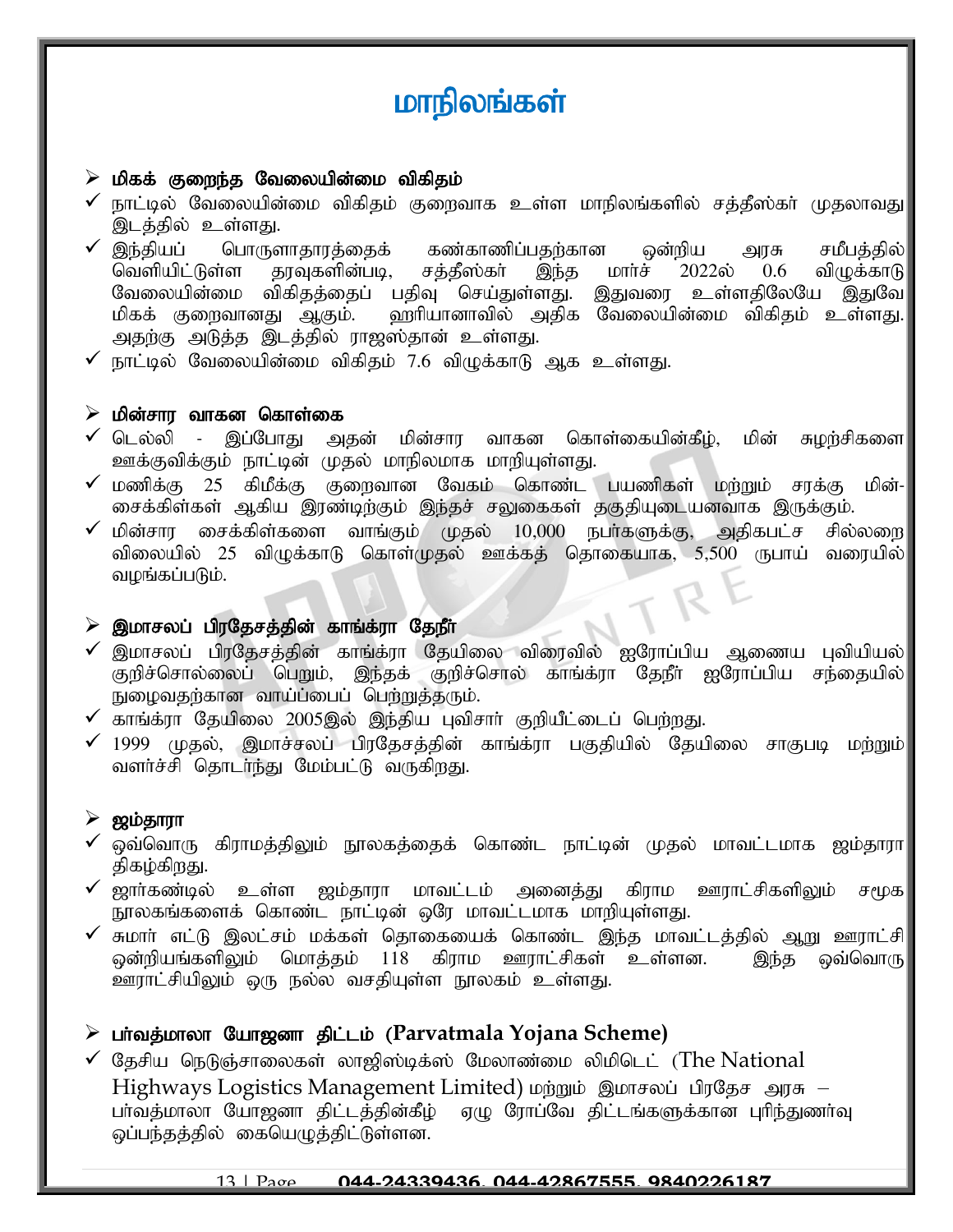பர்வத்மாலா என்பது ஒரு தேசிய கயிற்றுப் பாதை மேம்பாட்டுத் திட்டமாகும். இது மலைகளில் போக்குவரத்து மற்றும் இணைப்புக்கான நவீன அமைப்பை உருவாக்க முன்மொழியப்பட்டது.

# $\triangleright$  மகாராஷ்டிரா மரபணு வங்கி (Maharashtra Gene Bank)

- $\checkmark$  ஏப்ரல் 28 அன்று மகாராஷ்டிரா அமைச்சரவை இந்த வகையில் நாட்டின் முதல் திட்டமான 'மகாராஷ்டிரா மரபணு வங்கி'க்கு ஒப்புதல் அளித்தது.
- $\checkmark$  இந்தத் திட்டம் பூர்வீக மற்றும் அழிந்து வரும் நிலையில் உள்ள விலங்குகள், பயிர்கள், கடல் மற்றும் உயிரியல் இனங்களைப் பாதுகாக்க முயல்கிறது.
- $\checkmark$  கடல், பயிர், கால்நடை மருத்துவம், நன்னீர், புல்வெளி, பல்லுயிர், காடுகளின் உரிமைப் பகுதிகளின் பாதுகாப்பு மற்றும் மேலாண்மை மற்றும் காடுகளின் மீளுருவாக்கம் ஆகிய ஏழு கருப்பொருள்களில் இது செயல்படும்.

#### $\triangleright$  வெற்றிடம் அடிப்படையிலான சாக்கடைகள்

 $\sqrt{2}$ 

- $\checkmark$  ஆக்ரா பொது இடங்களில் பயன்படுத்தப்படும் வெற்றிட அடிப்படையிலான $\vert$ சாக்கடைகளைக் கொண்ட நாட்டின் முதல் நகரமாக மாறியுள்ளது.
- $\checkmark$  தூஜ்மஹால் அருகே தாழ்வான பகுதிகளில் உள்ள இதுபோன்ற 240 வீடுகளில், வழக்கமான கழிவுநீா் அமைப்புகளைப் பயன்படுத்த முடியாத நிலையில் வெற்றிட அடிப்படையிலான சாக்கடையுடன் மாநகராட்சி இணைத்துள்ளது.
- ✓ ,e;j mikg;gpd; midj;J miwfspYk;> Gtpapay; jfty; mikg;G அடிப்படையிலான சென்சாா்கள் பொருத்தப்பட்டுள்ளன.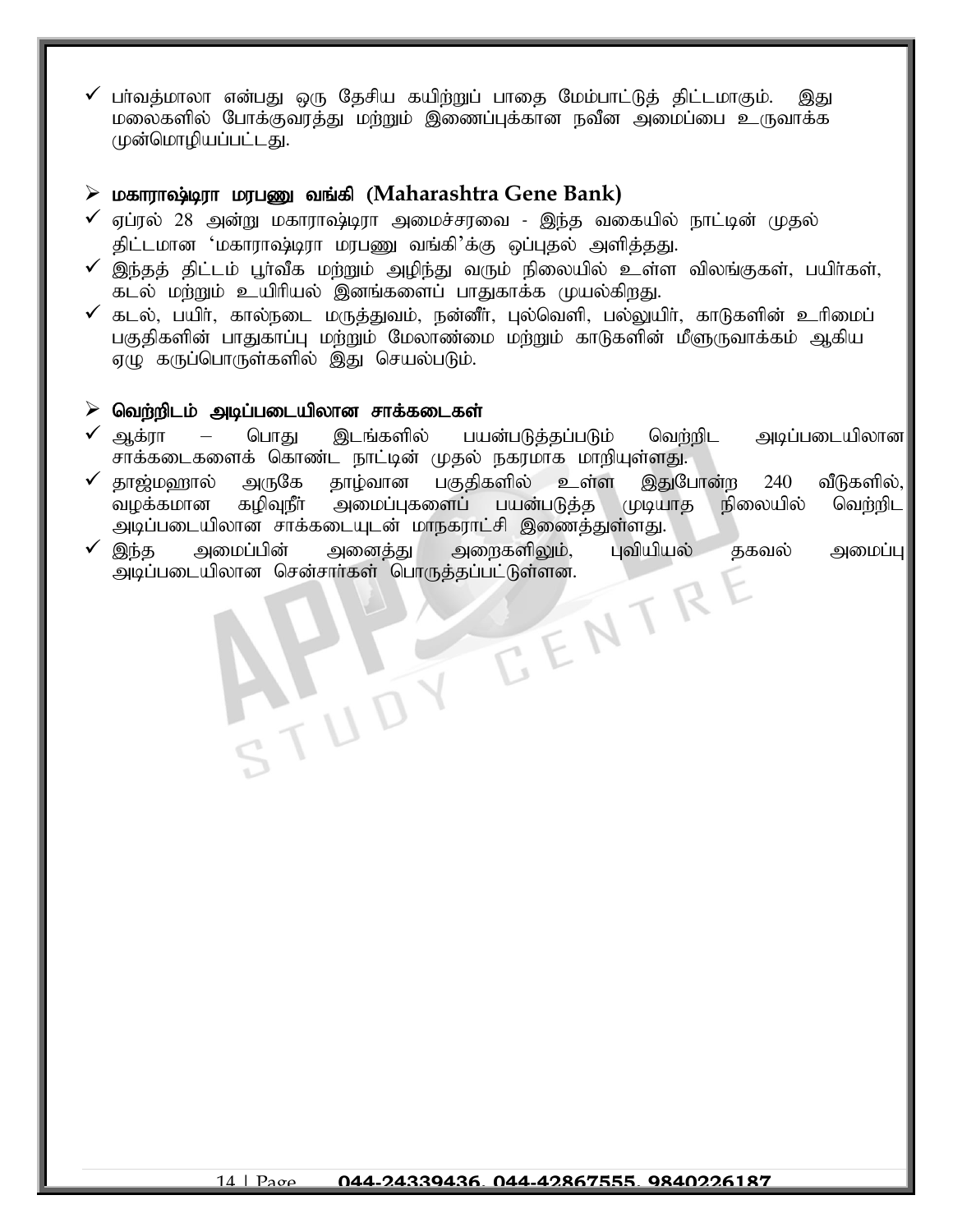# தேசிய செய்திகள்

- $\geq$  இந்திய அண்டார்டிக் மசோதா (The Indian Antarctic Bill) 2022
- $\checkmark$  ஒன்றிய அரசு, 'இந்திய அண்டாா்டிக் மசோதா 2022'ஐ மக்களவையில் $\parallel$ அறிமுகப்படுத்தியது.
- மத்திய அமைச்சர் ஜிதேந்திர சிங், 1 ஏப்ரல் 2022 அன்று மக்களவையில், 'இந்திய $\parallel$ அண்டார்டிக் மசோதா 2022'ஐ அறிமுகப்படுத்தினார்.
- $\checkmark$  அண்டாா்டிக்கில் இந்தியாவின் ஆராய்ச்சி நடவடிக்கைகளுக்கு ஒழுங்குமுறை கட்டமைப்பை $\checkmark$ வழங்குவதையும், அண்டாா்டிக் சுற்றுச் சூழல் அமைப்பைப் பாதுகாப்பதையும் இந்த| மசோதா நோக்கமாகக் கொண்டுள்ளது.

 $\triangleright$  குறு, சிறு மற்றும் நடுத்தர தொழில்களின் செயல்திறனை உயர்த்துதல் மற்றும் துரிதப்படுத்துதல் (Raising and Accelerating MSME Performance)

- $\checkmark$  பிரதமா் நரேந்திர மோடி தலைமையிலான மத்திய அமைச்சரவை 808 மில்லியன் டாலா் $\parallel$  $(6,062.45$  கோடி) புதிய உலக வங்கி உதவித் திட்டமான 'எம்எஸ்எம்இ செயல்திறனை உயர்த்துதல் மற்றும் துரிதப்படுத்துதல்'க்கு ஒப்புதல் அளித்தது.
- $\checkmark$  இந்தப் புதிய திட்டம் 2022-23 நிதியாண்டில் தொடங்கும் என எதிா்பாா்க்கப்படுகிறது.
- $\checkmark$  சந்தை மற்றும் கடனுக்கான அணுகலை மேம்படுத்துதல், நிறுவனங்களை வலுப்படுத்துதல் $\mid$ மற்றும் ஒன்றிய அரசிலும் மாநிலத்திலும் நிர்வாகத்தை மேம்படுத்துவதையும் இந்தத் திட்டம் நோக்கமாகக் கொண்டுள்ளது.
- $\triangleright$  பாலின சமத்துவம் மற்றும் பெண்களுக்கு அதிகாரமளிப்பதற்கான ஐக்கிய நாடுகளின் அமைப்ப
- ✔ இந்தியா ஐ.நா பெண்கள், பாலின சமத்துவம் மற்றும் பெண்களுக்கு<br>அகிகாரமளிக்கதுக்கான ஐ.நா முகமையின் முக்கிய பட்ஜெட்டுக்காக 500,000 அதிகாரமளித்ததுக்கான ஐ.நா முகமையின் முக்கிய பங்களித்துள்ளது.
- $\checkmark$  பெண்களுக்கான ஐக்கிய நாடுகளின் மேம்பாட்டு நிதியம் ( $\text{UNIFEM}$ , 1976ல் தோற்றுவிக்கப்பட்டது) மற்றும் பிற அமைப்புகள் ஒன்றிணைந்து ஐ.நா மகளிர் ( ${\rm UN}$  $Women$ ) அமைப்பை உருவாக்கியது. இது ஜனவரி 2011இல் செயல்படத் தொடங்கியது.
- $\checkmark$  ஐ.நா பெண்கள் அல்லது பாலின சமத்துவம் மற்றும் பெண்களுக்கு அதிகாரமளிப்பதற்கான $\checkmark$ ஐக்கிய நாடுகளின் நிறுவனம் என்றும் அழைக்கப்படும் இந்த அமைப்பு, பெண்களின் அதிகாரம் மற்றும் பாலின சமத்துவத்திற்காக ஐக்கிய நாடுகள் சபையின்கீழ் செயல்படும் ஒரு அமைப்பாகும்.

# $\triangleright$  ஒளிபரப்பு சேவை போர்ட்டல்

- ஒன்றிய தகவல் மற்றும் ஒளிபரப்புத் துறை அமைச்சர் அனுராக் சிங் தாக்கூர் ஏப்ரல் 4 $\parallel$ அன்று இந்த அமைச்சகத்தின் 'ஒளிபரப்பு சேவை' போர்ட்டலைத் தொடங்கினார்.
- $\checkmark$  பல்வேறு வகையான உரிமங்கள், அனுமதிகள் மற்றும் பதிவுகளுக்கான $|$ ஓளிபரப்பாளர்களின் விண்ணப்பங்களை விரைவாக தாக்கல் செய்வதற்கும் செயலாக்குவதற்கும் இந்த போர்டல் ஒரு ஆன்லைன் தீர்வாகும்.

➢ Fw;wtpay; eilKiw (milahsk; fhl;Ljy;) kNrhjh **[Criminal Procedure (Identification) Bill]**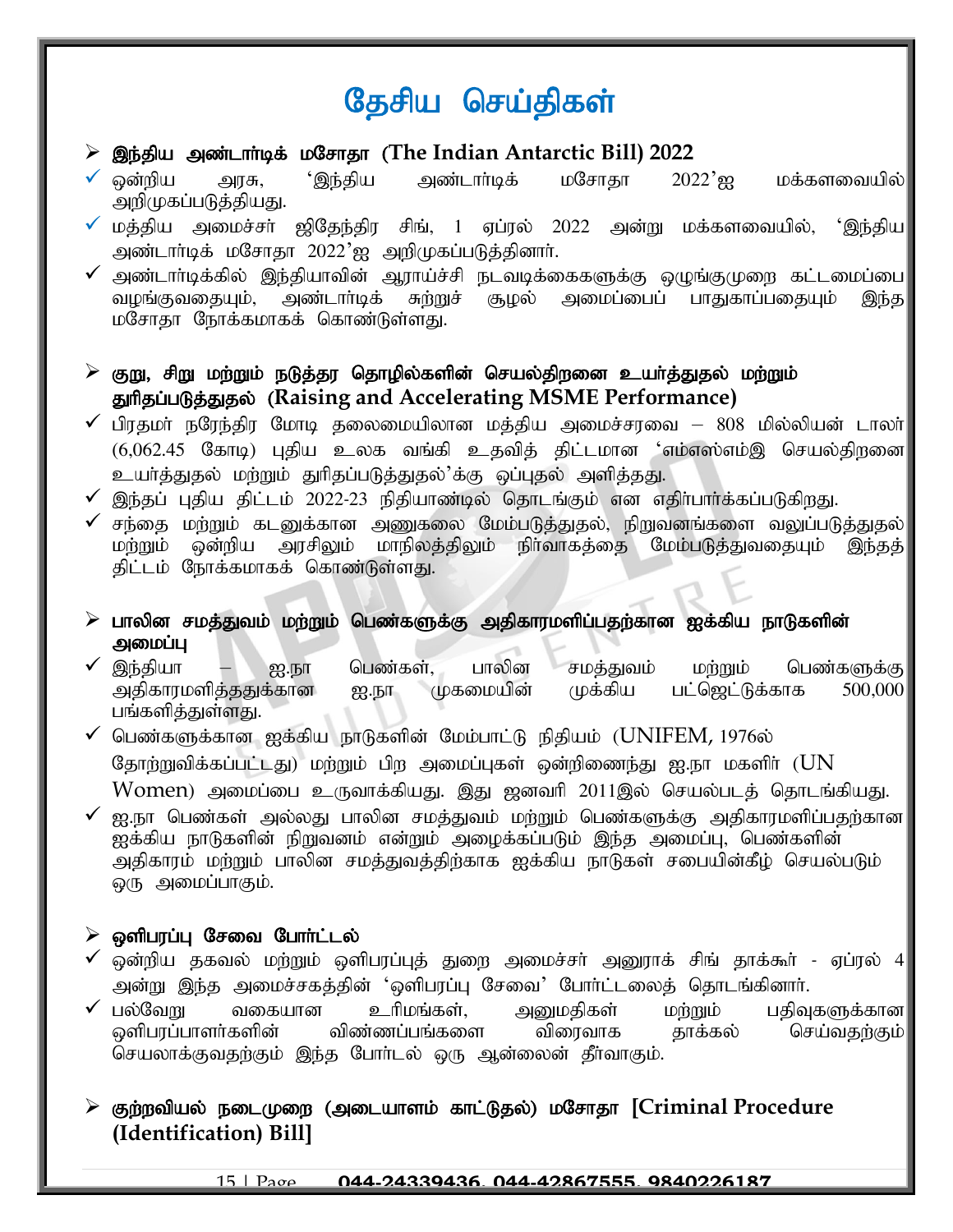- $\checkmark$  ஏப்ரல் 6 ஆம் தேதி. மாநிலங்களவை குற்றவியல் நடைமுறை (அடையாளம் காட்டுதல்) மசோதாவை நிறைவேற்றியது. இது விசாரணை அதிகாரிகளுக்கு கைதிகளின் பயோமெட்ரிக் விவரங்களை குரல் வாக்கெடுப்பு மூலம் சேகரிக்க உதவுகிறது.
- $\checkmark$  குற்றவாளிகள் மற்றும் குற்றம் சாட்டப்பட்டவர்களின் உயிரியல் மற்றும் உடல் மாதிரிகளை சேகரித்து வைப்பதற்கு காவல்துறை மற்றும் விசாரணை அமைப்புகளுக்கு சட்டபூர்வ பாதுகாப்பை இந்த மசோதா வழங்குகிறது.

# $\triangleright$  'ஒன் ஹெல்த்' பைலட் திட்டம்

- $\checkmark$  கால்நடை பராமரிப்பு மற்றும் பால்வளத்துறை உத்தரகாண்டில் 'ஒன் ஹெல்த்' என்ற ஒரு $\parallel$ முன்னோடித் திட்டத்தை அறிமுகப்படுத்தியுள்ளது. இந்த முன்னோடித் திட்டம். ஒரு சுகாதாரக் கட்டமைப்பை ஒரு சுகாதார ஆதரவு அலகு மூலம் செயல்படுத்துவதற்காகத் தொடங்கப்பட்டுள்ளது.
- $\checkmark$  இந்த முன்னோடித் திட்டத்தின் முடிவுகளின் அடிப்படையில் ஒரு தேசிய சுகாதார சாலை $\parallel$ ...<br>வரைபடத்தை உருவாக்குவதே இதன் முக்கிய நோக்கமாகும்.

# ➢ khtl ;l fq;fh FOf;fs; (**District Ganga Committees)**

- $\checkmark$  ஜல் சக்திக்கான ஒன்றிய அமைச்சா் கஜேந்திர சிங் ஷெகாவத் 'மாவட்ட கங்கா $\checkmark$ குழுக்களுக்கான செயல்திறன் கண்காணிப்பு அமைப்புக்கான டிஜிட்டல் டாஷ்போர்டை கு ஏப்ரல் 6 அன்று தொடங்கி வைத்தார்.
- $\checkmark$  இந்தக் கூட்டத்தில் கங்கை படுகையில் உள்ள 100க்கும் மேற்பட்ட மாவட்ட கங்கை $\parallel$ குழுக்களின் பிரதிநிதிகளும் கலந்து கொண்டனர்.
- $\checkmark$  ஒன்றிய அமைச்சரின் கூற்றுப்படி, தற்போது தொடங்கப்பட்டுள்ள இந்த டிஜிட்டல் $\parallel$ ்டாஷ்போர்டு, மக்களுக்கும் நதிக்கு இடையிலான இணைப்பை மேம்படுத்துவதற்கு, மாவட்ட கங்கா குழுக்களுக்கு உதவும்.

# ➢ Rfhjhu eyd; Ngf;Nf[; (**Health Benefit Package), 2022**

- $\checkmark$  தேசிய சுகாதாரண ஆணையம் ஆயுஷ்மான் பாரத் பிரதம மந்திரி ஜன் ஆரோக்யா $\parallel$ யோஜனாவின்கீழ், 2022ஆம் ஆண்டுக்கான சுகாதார நலன் பேக்கேஜின் புதிய பதிப்பை அறிமுகப்படுத்தியுள்ளது.
- ✔ இந்த சுகாதார நலன் பேக்கேஜ், 2022 உடன், நகரத்தின் வகை மற்றும் பராமரிப்பின்|<br>நிலை ஆகியவற்றின் அடிப்படையில் இக்கிட்டக்கின்கீம். மாறுபட்ட விலைகள்| இத்திட்டத்தின்கீழ், மாறுபட்ட விலைகள்| அறிமுகப்படுத்தப்படுகின்றன.
- ✔ புதிய விலை சூத்திரத்தில், 832 பேக்கேஜ்களின் விலை அதிகரிக்கப்பட்டுள்ளது.<br>✔ புதிய தொகுப்பில் எலும்பு மஜ்ஜை மாற்று அறுவை சிகிச்சை மா்றும்
- தொகுப்பில் எலும்பு மஜ்ஜை மாற்று அறுவை சிகிச்சை மற்றும் காக்ளியா் உள்வைப்பு அறுவை சிகிச்சை உட்பட 365 புதிய நடைமுறைகள் சேர்க்கப்பட்டுள்ளன. இதனால் மொத்த நடைமுறைகளின் எண்ணிக்கை 1949 ஆக உயர்ந்துள்ளது.

# $\triangleright$  செறிவூட்டப்பட்ட அரிசி விநியோகம்

 $\checkmark$  2024ஆம் ஆண்டுக்குள் தேசிய உணவுப் பாதுகாப்புச் சட்டத்தின் (National Food $\parallel$  $Security$   $Act)$   $\vec{sl}_P$ , இலக்கு நிர்ணயிக்கப்பட்ட பொது விநியோக முறை மூலம் செறிவூட்டப்பட்ட அரிசியை வழங்குவதற்கு பிரதமா் நரேந்திர மோடி தலைமையில்|<br>நடைபெர்ற பொருளாதார விவகாரங்களுக்கான அமைச்சாவைக் குமு வப்பதல்| ்விவகாரங்களுக்கான அமைச்சரவைக் குழு ஒப்புதல் அளித்துள்ளது.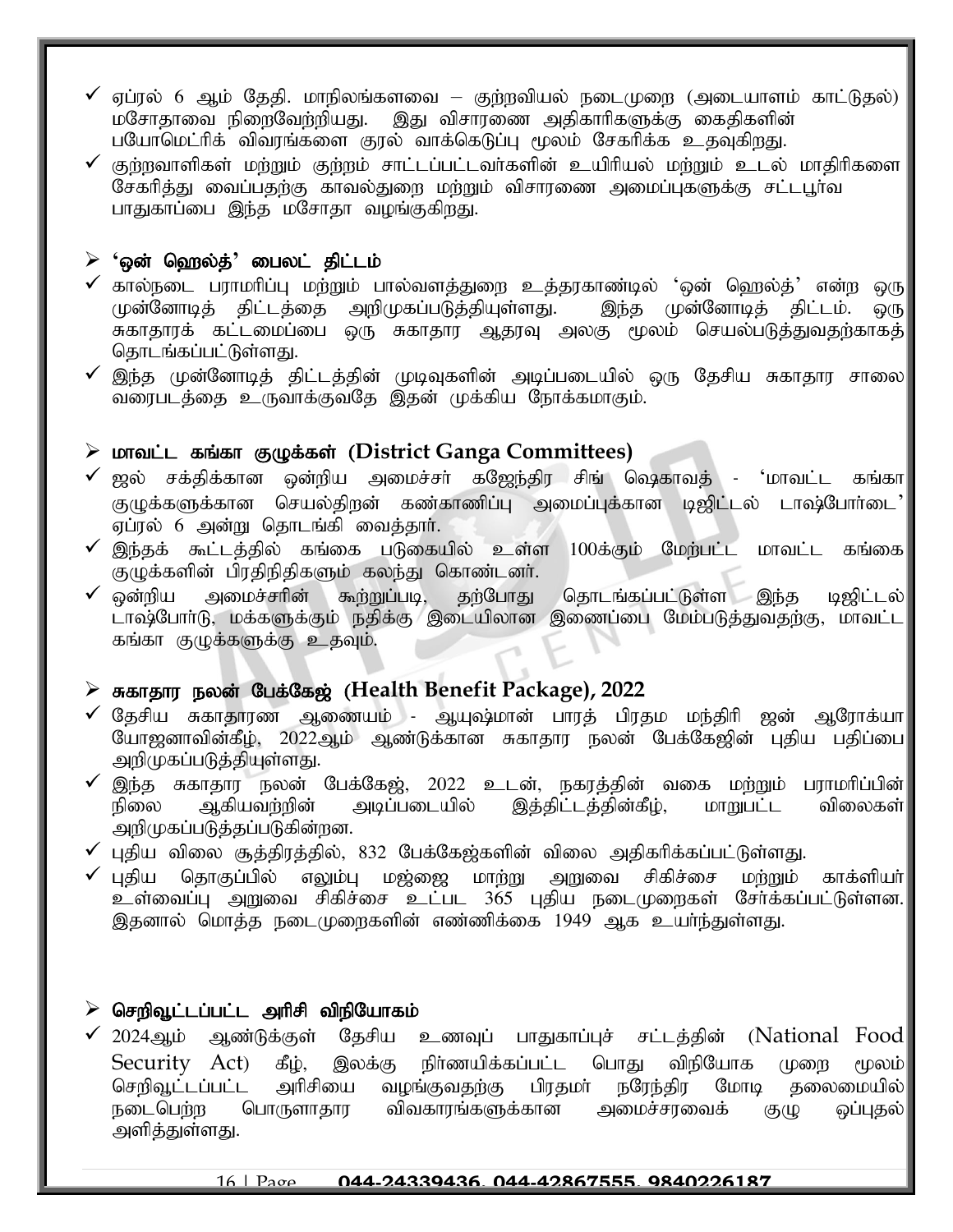- $\checkmark$  ஜுன் 2024 வரை இத்திட்டம் முழுமையாக செயல்படுத்தப்படும் வரை, உணவு மானியத்தின் ஒரு பகுதியாக, அரிசியை செறிவூட்டுவதற்கு ஆகும் ஆண்டுக்கு 2700 கோடி என்ற பொத்த செலவையும் ஒன்றிய அரசே முழுமையாக ஏற்கும்.
- $\checkmark$  ரேஷன் கடைகளில் இந்த செறிவூட்டப்பட்ட அரிசியை விற்பனை செய்வகற்கு அரசு $\parallel$ திட்டமிட்டுள்ளது.

# $\geq 2021$  உலகின் மர நகரம் (Tree City of the World)

- $\checkmark$  ஐக்கிய நாடுகளின் உணவு மற்றும் வேளாண்மை அமைப்பு மற்றும் ஆர்பர் டே அறக்கட்டளை ஆகியவை இணைந்து மும்பை மற்றும் ஐதராபாத் நகரங்களை ' $2021$ உலக மர நகரங்களாக' அங்கீகரித்தன.
- $\checkmark$  "ஆரோக்கியமான, நெகிழ்ச்சியான மற்றும் மகிழ்ச்சியான நகரங்களை உருவாக்குவதற்காக, $\checkmark$ .<br>நகா்ப்புற மரங்கள் மற்றும் பசுமையை வளா்ப்பதற்கும் பராமாிப்பதற்கும் அா்ப்பணிப்புடன்<sup>?</sup> விளங்குவதற்காக இந்த இரு நகரங்களும் இந்த அங்கீகாரத்தைப் பெற்றுள்ளன.

### $\triangleright$  தியோகா் ரோப்வே விபத்து

- $\checkmark$  ரோப்வேயில் இருந்து மேலும் 14 பேர் மீட்கப்பட்டனர், ஒருவர் இறந்தார்.
- $\checkmark$  ஜாா்காண்ட் மாநிலம் தியோகா் மாவட்டத்தில் உள்ள திாிகுட் மலைப்பகுதியில் 46 மணி $\parallel$ .<br>நேரத்திற்கும் மேலாக சிக்கித் தவித்த கேபிள் கார் பயணிகளை மீட்கும் முயற்சி செவ்வாய்கிழமை சோகத்துடன் முடிந்தது. 60 வயது பெண் ஹெலிகாப்டரில் ஏரியபோது விழுந்து இறந்தாா். இதனால் இறப்பு எண்ணிக்கை மூன்றாக உயா்ந்தது.
- இருப்பினும், 40 மணி நேரத்திற்கும் மேலாக நடுவானில் சிக்கியிருந்த கடைசி 15 சுற்றுலாப் பயணிகளில் 14 பேர் பகலில் மீட்கப்பட்டனர்.

# ➢ gy;fiyf; fof khdpaf; FO (**University Grants Commission)**

- $\checkmark$  ஏப்ரல் 13 அன்று, பல்கலைக் கழக மானியக் கு $(\mathfrak{g})$  2022-23 கல்வியாண்டு முதல் பொருந்தும் புதிய வழிகாட்டுதல்களை அறிவித்தது.
- $\checkmark$  புதிய விதிமுறைகளின்படி, மாணவர்கள் ஒரே நேரத்தில் இரண்டு முழுநேர பட்டப்படிப்புகளை நேரடி முறையில் தொடர அனுமதிக்கப்படுவார்கள்.
- $\checkmark$  மே 2020ல், மாணவர்கள் ஒரே நேரத்தில் இரண்டு பட்டப்படிப்பு திட்டங்களைத் தொடர $\parallel$ அனுமதிக்கும் முன்மொழிவுக்கு பல்கலைக் கழக மானியக் குழு ஒப்புதல் அளித்தது ஒன்று வழக்கமான நேரடி முறையிலும், மற்றொன்று திறந்த நிலை — தொலைதூரக் $\vert$ கற்றல் - ஆன்லைன் வடிவத்திலும் இருக்கலாம்.
- $\triangleright$  இந்தியாவின் குறு, சிறு மற்றும் நடுத்தர தொழில்களில் கிட்டத்தட்ட 30 விழுக்காட்டினை $\Vert$ இதர பிற்படுத்தப்பட்ட தொழில்முனைவோரே சொந்தமாக வைத்திருக்கின்றனர்.
- ✔ நாட்டில் உள்ள மொத்த குறு, சிறு மற்றும் நடுத்தர தொழில்களில் கிட்டத்தட்ட 30|<br>|விழுக்காட்டினை இதர பிற்படுத்தப்பட்ட தொழில்முனைவோரே சொந்தமாக இதர பிற்படுத்தப்பட்ட தொழில்முனைவோரே வைத்திருக்கின்றனர்.
- இதர பிற்படுத்தப்பட்ட தொழில் நிறுவனங்களைப் பொறுத்தவரை, தமிழ்நாட்டில் 3,37,016 அலகுகள் உள்ளன. இதில் 3,23,441 அலகுகள் குறு நிறுவனங்களின்கீழ் வருகின்றன.| சிறு நிறுவனங்களின் கீழ்  $12,\!778$ , மற்றும் நடுத்தர நிறுவனங்களின்கீழ்  $797$  நிறுவனங்கள் $\|$ வருகின்றன.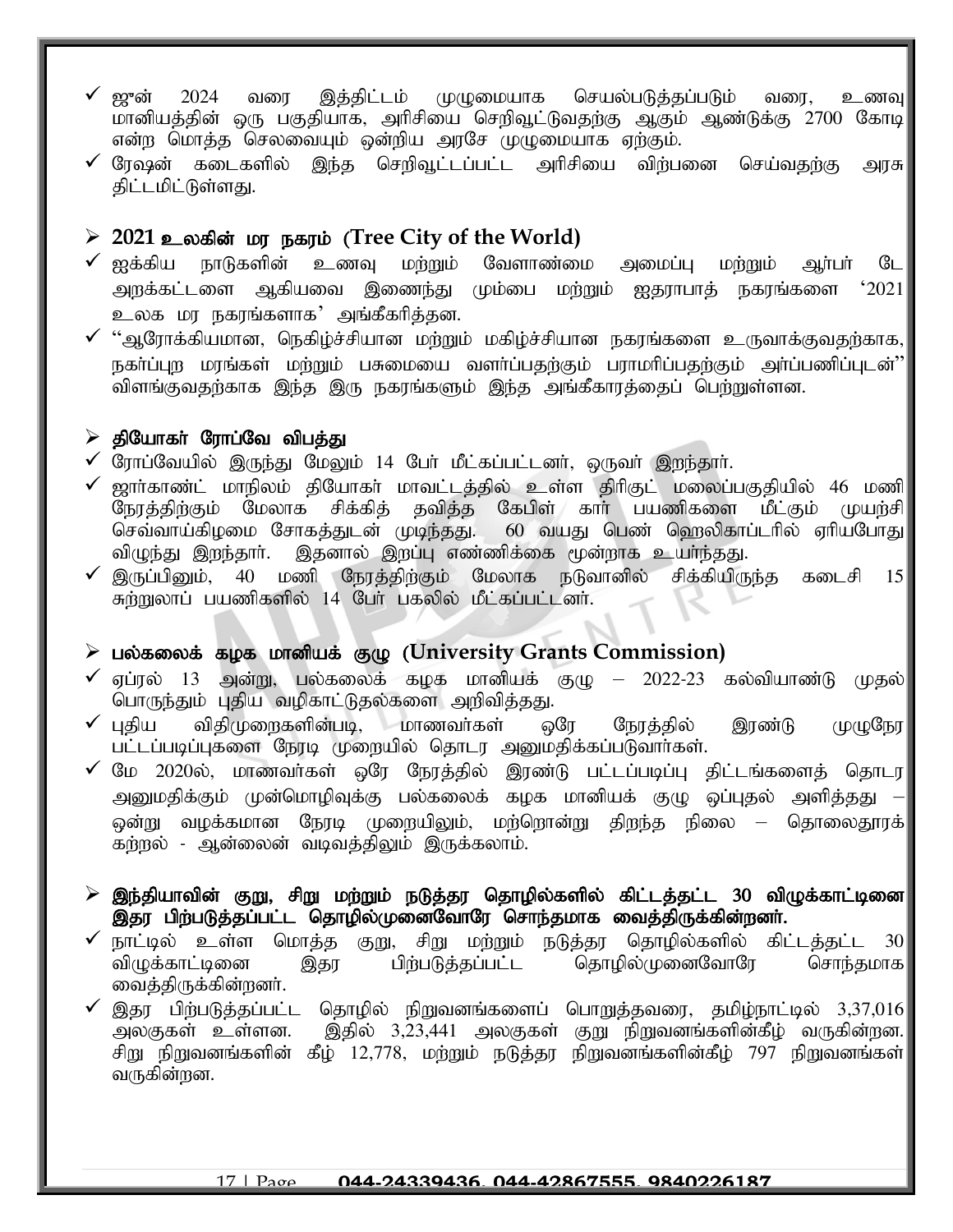# ➢ mkph ;j rhkfk; (**Amrit Samagam)**

ஒன்றிய உள்துறை அமைச்சரும், கூட்டுறவுத் துறை அமைச்சருமான அமித் ஷா, நாட்டின் சுற்றுலா மற்றும் கலாச்சார அமைச்சா்களின் இரண்டு நாள் மாநாடான 'அமிா்த சாமகம்'ஐ தொடங்கி வைத்தார்.

- $\checkmark$  'சுதந்திரத் திருநாள் அமுதப் பெருவிழா' நிகழ்ச்சி, மார்ச் 12, 2021 அன்று தொடங்கப்பட்டதிலிருந்து அதன் முதல் ஆண்டை சமீபத்தில் நிறைவு செய்தது.
- $\checkmark$  இதைக் கருத்தில் கொண்டு, இந்திய அரசின் கலாச்சார அமைச்சகம், ஏப்ரல் 12 மற்றும் 13, 2022 அன்று புது தில்லியில் 'அமிர்த சாமகம்' என்ற மாநாட்டை ஏற்பாடு செய்தது.

# $\triangleright$  'ஸ்வநிதி சே சம்ரித்தி' நிகழ்ச்சி (Svanidhi se Samriddhi)

ஒன்றிய வீட்டு வசதி மற்றும் நகா்ப்புற விவகார அமைச்சகம் - ஏப்ரல் 12, 2022 அன்று 14 மாநிலங்கள் மற்றும் யூனியன் பிரதேசங்களில் 126 கூடுதல் நகரங்களில் 'ஸ்வநிதி சே சம்ரித்தி' திட்டத்தை அறிமுகப்படுத்தியது.

இத்திட்டத்தின் இரண்டாம் கட்டத்தின்கீழ், 28 இலட்சம் தெருவோர வியாபாரிகள் மற்றும் அவர்களது குடும்பங்களுக்கு சேவை செய்யப்படும்.

ஒன்றிய அரசின் வீட்டு வசதி மற்றும் நகர்ப்புற விவகார அமைச்சகம் ஜுன் 1, 2020 முதல்|  $\tilde{\phi}$ ன்றிய அரசு திட்டமான, பிரதம மந்திரி தெரு வியாபாரிகள் ஆத்மநிா்பா் நிதி திட்டத்தைச் செயல்படுத்தி வருகிறது.

# ➢ gpujkhpd; rq;f;u`hyah (**[Pradhanmantri Sangrahalaya](https://www.jagranjosh.com/current-affairs/pradhanmantri-sangrahalaya-inauguration-all-you-need-to-know-1649830230-1?ref=list_ca)**)

- ✓ பிரதமா் நரேந்திர மோடி ஏப்ரல் 14 ஆம் தேதி, பிரதமாின் சங்ரஹாலயாவைத் தொடங்கி $\vert$ ைவக்காா். குதந்திரத்திற்குப் பிறகு அனைத்து முன்னாள் பிரதமா்களின் itj;jhh;. Rje;jpuj;jpw;Fg; gpwF midj;J Kd;dhs; gpujkh;fspd; ்காட்சிப்படுத்துவதற்காக அா்ப்பணிக்கப்பட்ட அருங்காட்சியகம் <mark>|</mark> இதுவாகும்.
- ✔ தேசத்தைக் கட்டியெழுப்புவதில் இந்தியாவின் அனைத்துப் பிரதமா்களின் பங்களிப்பையும்<br>கௌரவிக்கும் அவரது கொலைநோக்குப் பாா்வையால் வமிநடக்கப்பட்ட இந்த அவரது தொலைநோக்குப் பாா்வையால் வழிநடத்தப்பட்ட இந்த<br>திற்கு டிக்கெட் வாங்கிய முதல் பாா்வையாளா் என்ற பெருமையை அருங்காட்சியகத்திற்கு டிக்கெட் வாங்கிய முதல் பிரதமர் மோடி பெற்றார்.

# > ஹுனார் ஹாத் திருவிழா (Hunar Haat' Festival)

- $\checkmark$  ஒன்றிய அரசின் 'ஹுனாா் ஹாத்' திருவிழாவின் 40வது பதிப்பை ஒன்றிய அமைச்சா் $\parallel$ அனுராக் தாக்கூர் ஏப்ரல் 17 அன்று மும்பையில் தொடங்கி வைக்கிறார்.
- ✔ ஏப்ரல் 27 ஆம் தேதி முடிவடையும் இந்தத் திருவிழா, இந்தியாவின் தொலைதூர<br>பகுதிகளில் இருந்து மூதாதையா் கைவினைப் பொருட்களை மேம்படுத்துவதை பகுதிகளில் இருந்து மூதாதையா் கைவினைப் பொருட்களை மேம்படுத்துவதை நோக்கமாகக் கொண்டுள்ளது.
- $\checkmark$  இது உள்ளுா் கலைஞா்கள் மற்றும் கைவினைஞா்களைப் பாதுகாக்க மற்றும் $\|$ ஊக்குவிப்பதற்கான ஒரு தளத்தை வழங்குகிறது.

# $\triangleright$  ராஷ்டிரிய கிராம் ஸ்வராஜ் அபியான் (Rashtriya Gram Swaraj Abhiyan)

- $\triangleright$  ஒன்றிய அமைச்சரவை ராஷ்டிரிய கிராம் ஸ்வராஜ் அபியான் திட்டத்தை 2025-26 வரை 5,911 கோடி ரூபாய் செலவில் தொடர்வதற்கு ஒப்புதல் அளித்தது.
- $\blacktriangleright$  இந்தத் திட்டம் பஞ்சாயத்து ராஜ் நிறுவனங்களின் தேர்ந்தெடுக்கப்பட்ட பிரதிநிதிகளுக்கு தலைமைப் பொறுப்புகளுக்கு அதிகாரம் அளிப்பதை நோக்கமாகக் கொண்டுள்ளது.
- $\triangleright$  இது 2.78 இலட்சம் கிராமப்புற உள்ளாட்சி அமைப்புகளுக்கு, நிலையான வளர்ச்சி இலக்குகளை அடைய உதவும்.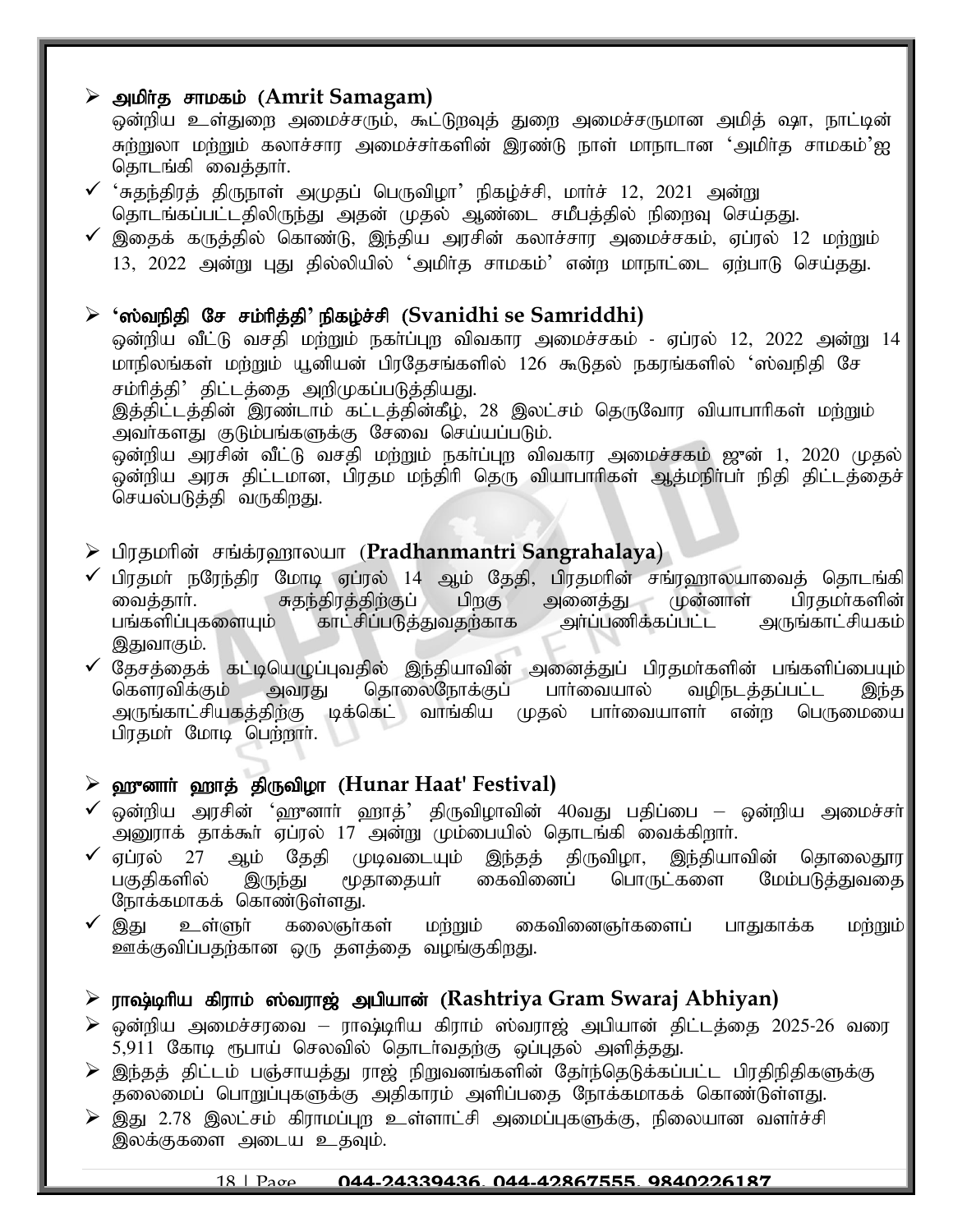#### $\triangleright$  சைல்டு லைன் 1098 அவசர உதவி எண் 112 உடன் இணைக்கப்படலாம்.

- $\checkmark$  சைல்டுலைன் 1098 என்பது குழந்தைகளுக்கான நாட்டின் ஒரே பிரத்தியேக ஹெல்ப்லைன் $\mid$ எண்ணாகும். ஒட்டுமொத்த குழந்தைகளின் உரிமைத் துறையும், தங்களது உதவிக்கு<br>இந்த எண்ணையே நம்பியுள்ளது. ஆனால், இன்று அந்த எண். கேசிய அவசாகால ரளது. ஆனால், இன்று அந்த எண். தேசிய அவசரகால<br>இணைக்கப்பட கிட்டமிடப்பட்டுள்ளதால், அதற்கு தனிக்க உதவி எண்.112 உடன் இணைக்கப்பட திட்டமிடப்பட்டுள்ளதால், அதற்கு தனித்த எதிர்காலம் இல்லை எனலாம்.
- $\checkmark$  உள்துறை அமைச்சகத்தின், அவசர உதவி எண்.112, காவல்துறை, சுகாதாரம் மற்றும் $\parallel$ பெண்கள் பாதுகாப்பு தொடர்பான சேவைகளுக்கும் உதவி வழங்குகிறது.

### ➢ Nah[f; jpl;lk; (**Project Yojak)**

- $\checkmark$  எல்லைச் சாலைகள் அமைப்பு ( $\rm BRO$ ) 16,580 அடி உயரத்தில் உலகின் மிக உயரமான $\parallel$ சுரங்கப் பாதையை அமைக்க உள்ளது.
- ✔ எல்லைச் சாலைகள் அமைப்பு, உலகின் மிக உயரமான சுரங்கப்பாதையை ஷிங்கு லா|<br>| கணவாயில் அமைக்க உள்ளது. இது இமாசலப் பிரதேசத்தை லடாக்கில் உள்ள| கணவாயில் அமைக்க உள்ளது. இது இமாசலப் பிரதேசத்தை லடாக்கில் உள்ள|<br>ஜன்ஸ்கர் பள்ளத்தாக்குடன் இணைக்கும். இந்த சுரங்கப்பாதை 16,580 அடி உயரத்தில்| இந்த சுரங்கப்பாதை  $16,580$  அடி உயரத்தில் அமைக்கப்படும்.
- $\checkmark$  இந்த இலட்சியத் திட்டத்தைச் செயல்படுத்துவதற்கு எல்லைச் சாலைகள் அமைப்பின் $\parallel$ <u>'யோஜக் திட்டம்' ஐ ஒன்றிய அரசு ஏற்கனவே உருவாக்கியுள்ளது.</u>

#### $\triangleright$  இந்திய மற்றும் வெளிநாட்டு உயா்கல்வி நிறுவனங்கள்

- $\checkmark$  பல்கலைக் கழக மானியக் குழு கூட்டுப் பட்டம், இரட்டைப் பட்டம் மற்றும் இரட்டைப் படிப்புகள் விதிமுறைகள்,  $2021$  வழங்குவதற்காக, இந்திய மற்றும் வெளிநாட்டு உயா்கல்வி நிறுவனங்களுக்கு இடையேயான கல்விக் கூட்டுறவை இறுதி செய்துள்ளது.
- $\checkmark$  இந்த விதிமுறைகளின்படி, இந்திய மாணவர்கள், இந்திய மற்றும் வெளிநாட்டு உயர்கல்வி நிறுவனங்களால் வழங்கப்படும் இரட்டைப் பட்டத்தை தனித்தனியாகவும் ஒரே நேரத்திலும் பெற முடியும்.

#### $\triangleright$  தக்ஷா ஆளில்லா அமைப்புகள் (Dhaksha Unmanned Systems)

- $\checkmark$  அண்ணா பல்கலைக் கழகத்தால் வழிநடத்தப்படும் தக்ஷா ஆளில்லா அமைப்புகள் மேக் $\dot{\bar{\phantom{s}}}$ இன் இந்தியா திட்டத்தின் ஒரு பகுதியாக உள்நாட்டு ஆளில்லா விமானங்களைத் தயாரிப்பதற்காக சிவில் விமானப் போக்குவரத்து அமைச்சகத்தால் பட்டியலிடப்பட்டுள்ளது.
- $\checkmark$  தக்ஷா ஆளில்லா அமைப்புகள், இதர நான்கு நிறுவனங்களுடன் சேர்ந்து ட்ரோன் தயாரிப்பாளராகத் தற்காலிகமாகத் தேர்ந்தெடுக்கப்பட்டுள்ளது.

### $\triangleright$  இந்தியாவின் முதல் தூய்மையான பசுமை ஹைட்ரஜன் ஆலை (India's First Pure| **Green Hydrogen Plant)**

- $\checkmark$  இந்தியாவின் முதல் 99.999 விழுக்காடு தூய்மையான பசுமை ஹைட்ரஜன் பைலட் ஆலை $\mathbin\Vert$ அசாமில் உள்ள ஜோர்ஹட் பம்ப் நிலையத்தில் ஆயில் இந்தியா லிமிடெட் மூலம்| தொடங்கப்பட்டது.
- $\checkmark$  இந்த ஆலை ஒரு நாளைக்கு 10 கிலோ நிறுவும் திறன் கொண்டது.
- $\checkmark$  இந்தியாவில் முதல் முறையாக  $\mathrm{AEM}$  தொழில்நுட்பத்தின் பயன்பாடு இங்கு பயன்படுத்தப்படுகிறது.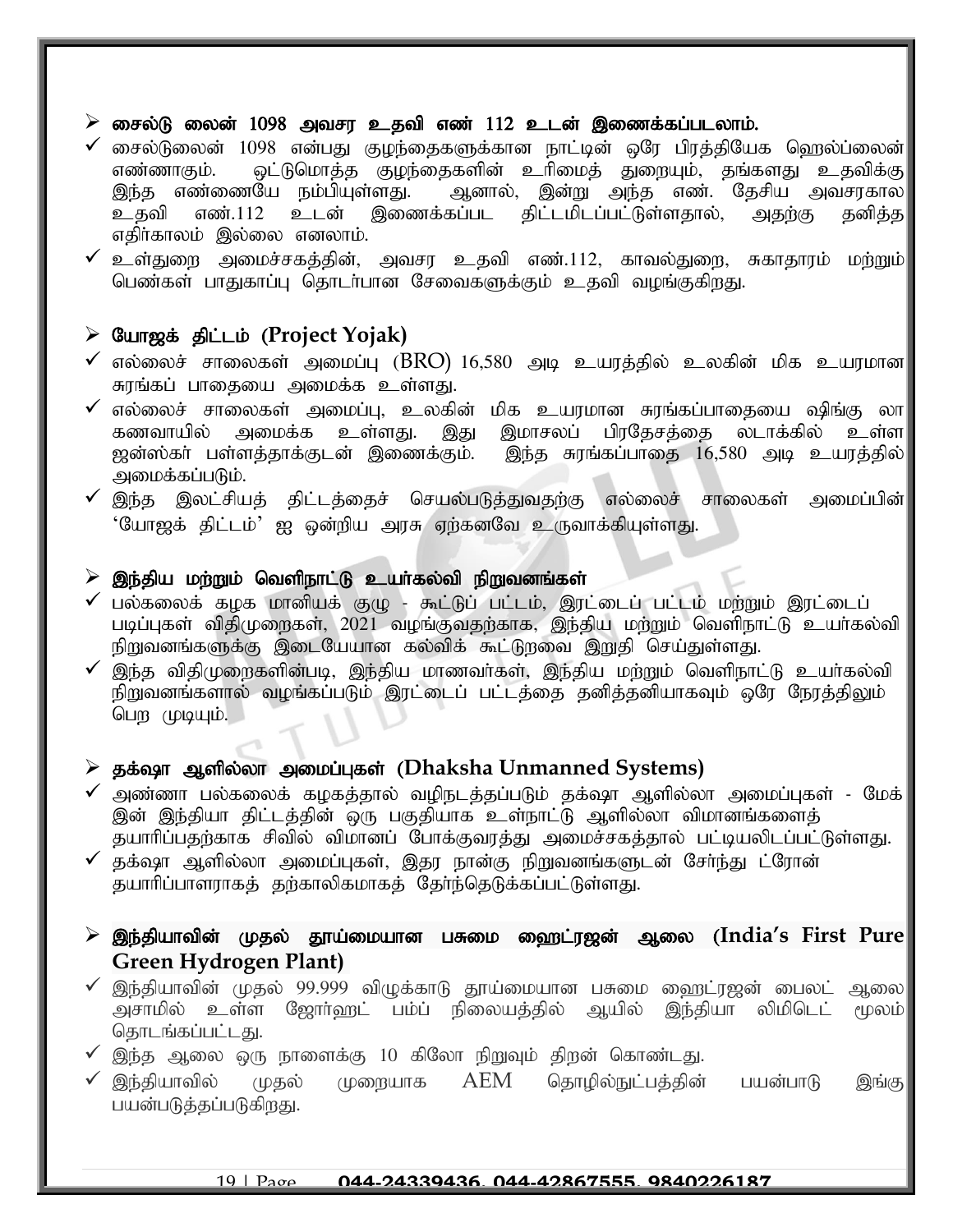#### $\triangleright$  குரு தேஜ் பகதூர்

- $\checkmark$  ஏப்ரல் 21 அன்று, பிரதமா் நரேந்திர மோடி- குரு தேஜ் பகதூரின் 400வது பிறந்த நாளைக் $\checkmark$ குறிக்கும் வகையில், செங்கோட்டையில் இருந்து நாட்டு மக்களுக்கு உரையாற்றினாா்.
- $\checkmark$  சூரிய அஸ்தமனத்திற்குப் பிறகு மொகலாயர் காலத்து நினைவுச் சின்னத்தில் உரை $|$ நிகழ்த்தும் முதல் பிரதமா் மோடி ஆவாா்.
- $\checkmark$  இந்த விழாவின் நினைவாக, நாணயம் மற்றும் தபால் தலையை பிரதமா் நரேந்திர மோடி $|$  $\omega$ வளியிட்டார்.

#### ➢ lhf;lh; mk;Ngj;fhh; rpwg;G ikak; (**Dr Ambedkar Centres for Excellence)**

- ✔ ஏப்ரல் 22 அன்று ஒன்றிய அரசு நாடு முழுவதும் உள்ள 31 மத்தியப் பல்கலைக்<br>கழகங்களில் டாக்டா் அம்பேத்காா் சிறப்பு மையங்களை அமைக்கும் பான் இந்தியா  $\widetilde{f}$ தழகங்களில் டாக்டர் அம்பேத்கார் சிறப்பு மையங்களை அமைக்கும் பான் திட்டத்தைத் தொடங்க உள்ளது.
- $\checkmark$  யூனியன் பப்ளிக் சா்வீஸ் கமிஷன் நடத்தும் சிவில் சா்வீசஸ் தோ்வுகளுக்கு, பட்டியல் $\parallel$ சாதி மாணவர்களுக்கு உயர்தா இலவச பயிற்சி வசதிகளை வழங்குவதற்காக, இந்த சிறப்பு மையங்கள் அமைக்கப்படுகின்றன.

# ➢ **Fincluvation**

- ▶ இந்தியா போஸ்ட் பேமெண்ட்ஸ் வங்கி (India Post Payments Bank) 'Fincluvation' என்ற ஒரு கூட்டுப் புதிய முயற்சியைத் தொடங்குவதாக அறிவித்தது.
- $\triangleright$  இந்திய சுதந்திரத்தின் 75வது ஆண்டு விழா மற்றும் நடைபெற்று வரும் ஆசாதி கா அம்ரித் மகோத்சவ் ஆகியவற்றின் ஒரு பகுதியாக இந்த முயற்சி உள்ளது.
- $\triangleright$  இந்த வகையில் முதலாவதான தொழில் முயற்சியானது, நிதி உள்ளடக்கத்தை இலக்காகக் கொண்ட அர்த்தமுள்ள நிதி தயாரிப்புகளை உருவாக்குவதற்கு ஸ்டார்ட் அப்  $\sigma$ முகத்தை அணிதிரட்ட ஒரு சக்தி வாய்ந்த தளத்தை உருவாக்கும்.

# ≻ 'e-DAR' (e-Detailed Accident Report) (மின் - விரிவான விபத்து அறிக்கை)

- $\checkmark$  சாலைகள், போக்குவரத்து மற்றும் நெடுஞ்சாலைகள் அமைச்சகம் காப்பீட்டு நிறுவனங்களுடன் கலந்தாலோசித்து, மின்-விரிவான விபத்து அறிக்கை என்ற ஒரு புதிய போர்ட்டலை உருவாக்கியுள்ளது.
- ஒரு சில கிளிக்குகளின் வழியாக, சாலை விபத்துகள் குறித்த உடனடித் தகவல்களை .<br>வழங்குவதற்காகவும், விபத்து இழப்பீடு கோரிக்கைகளை விரைவாக வழங்குவதற்காகவும், பாதிக்கப்பட்டவா்களின் குடும்பங்களுக்கு நிவாரணம் அளிப்பதற்காகவும் இந்தப் போா்ட்டல் வடிவமைக்கப்பட்டுள்ளது.
- $\triangleright$  பால்வள சமூக வானொலி நிலையம் (Dairy Community Radio Station) தூத் வாணி பிரதமா் நரேந்திர மோடி – தனது சமீபத்திய குஜராத் சுற்றுப் பயணத்தின்போது, கால்நடை வளர்ப்புக்காக அர்ப்பணிக்கப்பட்ட தூத் வாணி என்ற நாட்டின் முதல் பால் சமூக வானொலி நிலையத்தைத் திறந்து வைத்தார்.
- $\checkmark$  கால்நடை வளர்ப்பவர்களுக்காக மட்டுமே அர்ப்பணிக்கப்பட்ட நாட்டின் முதல் சமூக வானொலி நிலையம் இதுவாகும்.
- $\checkmark$  இந்தப் புதிய வானொலி நிலையம், மாநிலத்தில் உள்ள 1,700 கிராமங்களின் ஐந்து ு.<br>இலட்சம் பால் விவசாயிகளை இணைக்க முயல்கி<u>றத</u>ு.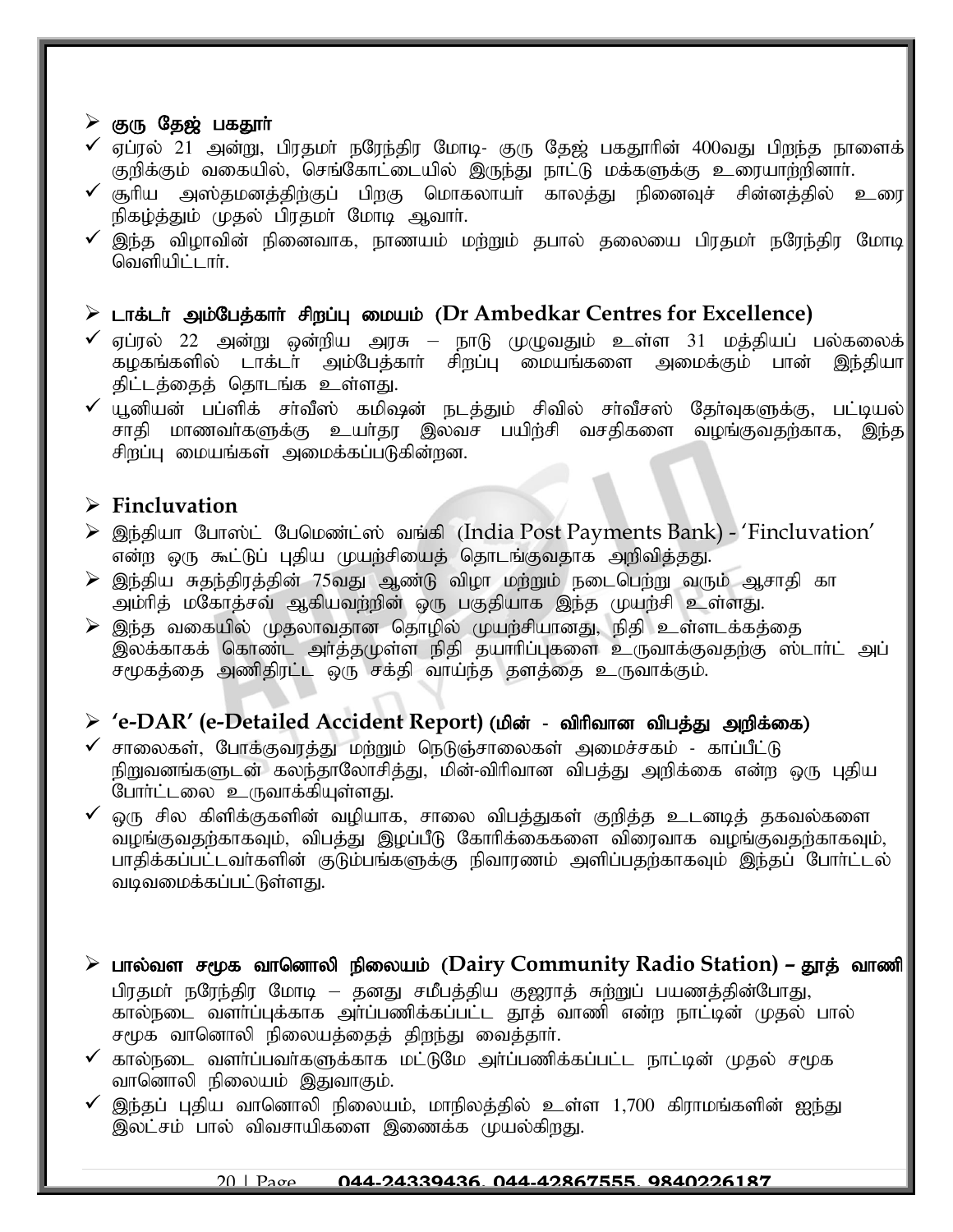# ➢ ,e;jpahtpd; KjyhtJ fhh;gd; rkepiy Cuhl;rp (**India's First Carbon-Neutral Panchayat)**

- $\checkmark$  ஜம்மு காஷ்மீர் மாநிலம் சம்பா மாவட்டத்தில் உள்ள பள்ளி கிராமம், சூரிய சக்தியால் $\parallel$ முழுமையாக இயங்கும், காா்பன் சமநிலையாக மாறிய முதல் ஊராட்சி ஆகும்.
- இதன் அனைத்து பதிவுகளும் டிஜிட்டல்மயமாக்கப்பட்டுள்ளன. ஜம்முவிலிருந்து 17 கிமீ|<br>தொலைவில் உள்ள இந்த கிராமக்கில் அனைக்து மக்கிய அரசு கிட்டங்களின்| இந்த கிராமத்தில் பலன்களும் கிடைக்கின்றன.

#### $\triangleright$  மோசடி பற்றி புகாரளிக்க 1930ஐ அழைக்கவும்

- $\checkmark$  ஆன்லைனில் ஏதேனும் மோசடியான முறையில் தங்கள் கணக்கிலிருந்து பணம் எடுக்கப்பட்டிருந்தால், பொதுமக்கள் அது பற்றி புகாா் அளிப்பதற்கு 1930 என்ற எண்ணை $\parallel$ அழைக்க வேண்டும்.
- $\checkmark$  டிஜிபி (சைபா் கிரைம்) அமரேஷ் பூஜாாி கூறுகையில், 1930 என்பது இந்திய அரசின் $\parallel$ உள்துறை அமைச்சகத்தால் அறிமுகப்படுத்தப்பட்ட சைபா் நிதி மோசடி ஹெல்ப்லைன் இது ஆகும். யாரேனும் ஒருவா் தங்கள் கணக்குகள் அல்லது டிஜிட்டல் வாலட்களில்|<br>இருந்து மோசடியாக பணம் எடுத்தால் அல்லது அவா்களின் கிரெடிட் - டெபிட்| ,<br>இருந்து மோசடியாக பணம் எடுத்தால் அல்லது அவர்களின் கிரெடிட் - டெபிட் கார்டுகளைத் தவறாகப் பயன்படுத்தினால், அவர்களுக்கு உதவுவதற்கான உதவி எண் இது ஆகும். இது அகில இந்திய உதவி எண் ஆகும்.

# $\triangleright$  கிசான் பகிதாரி, பிரத்மிக்தா ஹமாரி (Kisan Bhagidari, Prathmikta Hamari)

- $\checkmark$  வேளாண்மை மற்றும் விவசாயிகள் நல அமைச்சகம் இந்திய அரசின் பல்வேறு அமைச்சகங்கள் மற்றும் துறைகளுடன் இணைந்து, 'கிசான் பகிதாரி, பிரத்மிக்தா ஹமாரி' பிரச்சாரத்தை ஏற்பாடு செய்கிறது.
- $\checkmark$  இந்தப் பிரச்சாரம், ஒரு கோடிக்கும் அதிகமான பங்குதாரா்கள் மற்றும் விவசாயிகளின் பங்கேற்புடன் ஒன்றிய அரசின் 'ஆசாதி கா அம்ரித் மஹோத்சவ்' (சுதந்திரத் திருநாள் அமுதப் பெருவிழா) முயற்சியின் கீழ் 2022 ஏப்ரல் 25 முதல் ஏப்ரல் 30 வரை நடைபெற்றது.

# $\geq$  உன்னத் பாரத் அபியான் (Unnat Bharat Abhiyan) 2.0 (UBA 2.0)

- $\checkmark$  உன்னத் பாரத் அபியான் 2.0 (UBA 2.0) ஏப்ரல் 25, 2022இல் செயல்படுத்தப்பட்டு நான்கு ஆண்டுகள் நிறைவடைந்துள்ளது.
- $\checkmark$  கிராமப்புற வளர்ச்சி செயல்முறைகளில் மாற்றத்தை ஏற்படுத்துவதற்காக ஏப்ரல் 25, 2018 அன்று இந்தத் திட்டம் தொடங்கப்பட்டது.
- $\checkmark$  உயா்கல்வி நிறுவனங்களை குறைந்தபட்சம் ஐந்து கிராமங்களுடன் இணைப்பதற்காக இது தொடங்கப்பட்டது. இதன்மூலம் இந்த நிறுவனங்கள் தங்கள் அறிவுத் தளத்தைப் பயன்படுத்தி இந்த கிராம சமூகங்களின் பொருளாதார மற்றும் சமூக முன்னேற்றத்திற்குப் பங்களிக்க முடியும்.

# $\triangleright$  பூஜ்ஜிய குறைபாடு பூஜ்ஜிய விளைவு (Zero Defect Zero Effect) சான்றிதழ் திட்டம்

- $\checkmark$  குறு. சிறு மற்றும் நடுத்தூ தொழில்கள் அமைச்சம் புதுப்பிக்கப்பட்ட பூஜ்ஜிய குறைபாடு பூஜ்ஜிய விளைவு சான்றிதழ் திட்டத்தை அறிமுகப்படுத்தியுள்ளது.
- $\checkmark$  மாற்றியமைக்கப்பட்ட இந்தத்திட்டத்தின் முதல் கட்டம் குறு, சிறு மற்றும் நடுத்தர தொழில் நிறுவனங்களை உற்பத்தி செய்வதில் கவனம் செலுத்தும், அதே வேளையில் இரண்டாம் கட்டமானது சேவைத்துறையில் உள்ள அந்த குறு, சிறு மற்றும் நடுத்தர தொழில் நிறுவனங்களுக்கானது ஆகும்.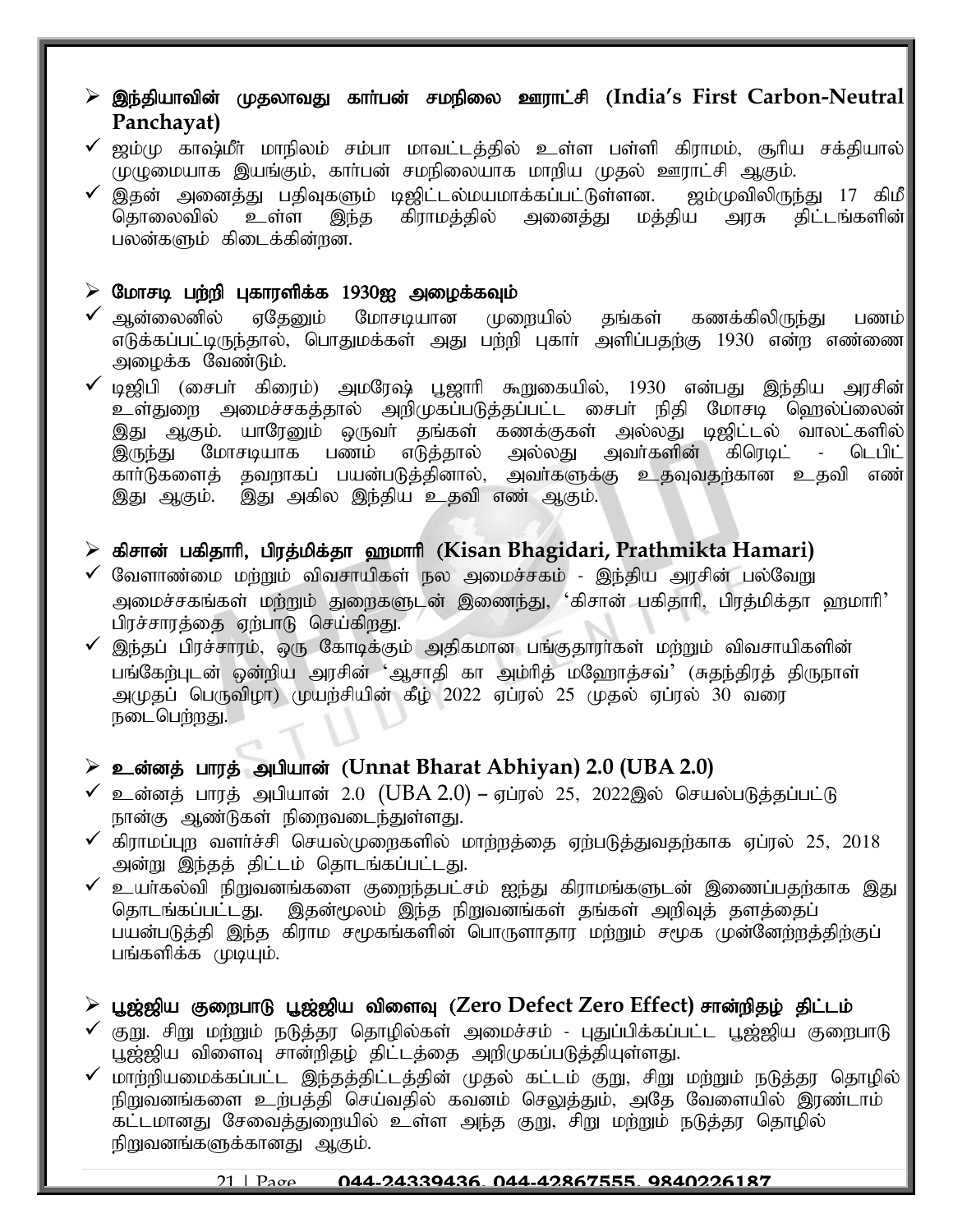இந்த பூஜ்ஜிய குறைபாடு பூஜ்ஜிய விளைவு சான்றிதழானது, குறு, சிறு மற்றும் நடுத்தர தொழில் நிறுவனங்களுக்கு மூலதனத்தை எளிதாக அணுகவும், விரயத்தை கணிசமாகக் குறைக்கவும், உற்பத்தித் திறனை அதிகரிக்கவும், சுற்றுச் சூழல் உணர்வை அதிகரிக்கவும், ஆற்றலைச் சேமிக்கவும், இயற்கை வளங்களை உகந்த முறையில் பயன்படுத்தவும், தங்கள் சந்தைகளை விரிவுபடுத்தவும் உதவும்.

# $\triangleright$  எண்டர்பிரைஸ் இந்தியா (Enterprise India)

- ✔ எம்எஸ்எம்இ அமைச்சகம் தொழில்முனைவோா் கலாச்சாரத்தை மேம்படுத்துவதற்கும்<br>அமைச்சகத்தின் திட்டங்கள் மற்றும் முன் முயற்சிகள் பற்றிய விழிப்புணா்வை முன் முயற்சிகள் பற்றிய விழிப்புணர்வை| ஏற்படுத்துவதற்கும் ஒரு மாத கால முயற்சியான, 'எண்டர்பிரைஸ் இந்தியா' வைத் $|$ தொடங்கியுள்ளது.
- $\checkmark$  எண்டா்பிரைஸ் இந்தியா என்பது, ஏப்ரல் 27 முதல் மே 27, 2022 வரை ஏற்பாடு செய்யப்பட்ட நினைவுத் தொழில் முனைவோர் மேம்பாட்டு நிகழ்வுகள் மற்றும் செயல்பாடுகளின் தொடர்ச்சி ஆகும்.

### ➢ Mrhjp Nr me;j;Nahjah jf; (**AzadiSeAntyodaya Tak)**

ATUDY

ஏப்ரல் 28 அன்று, ஒன்றிய ஊரக வளர்ச்சி மற்றும் பஞ்சாயத்து ராஜ் அமைச்சர் கிரிராஜ் சிங் - சுதந்திரத் திருநாள் அமுதப் பெருவிழாவின் ஒரு பகுதியாக புது தில்லியில் 'ஆசாதி சே அந்த்யோதயா தக்' ஐ தொடங்கினார்.

இந்த 90 நாள் பிரச்சாரமானது 75 மாவட்டங்களுக்கு ஒன்பது யூனியன் பிரதேசங்களின் பல்வேறு பயனாளி திட்டங்களை வழங்குவதை நோக்கமாகக் கொண்டுள்ளது. அடையாளம் காணப்பட்ட மாவட்டங்கள் 99 சகுந்திரப் போராட்ட வீரர்களின் பிறப்பிடமாகும். அவா்கள் சுதந்திரப் போராட்டத்தின்போது தேசத்துக்காக தங்களது இன்னுயிரைத் தியாகம் செய்கனர்.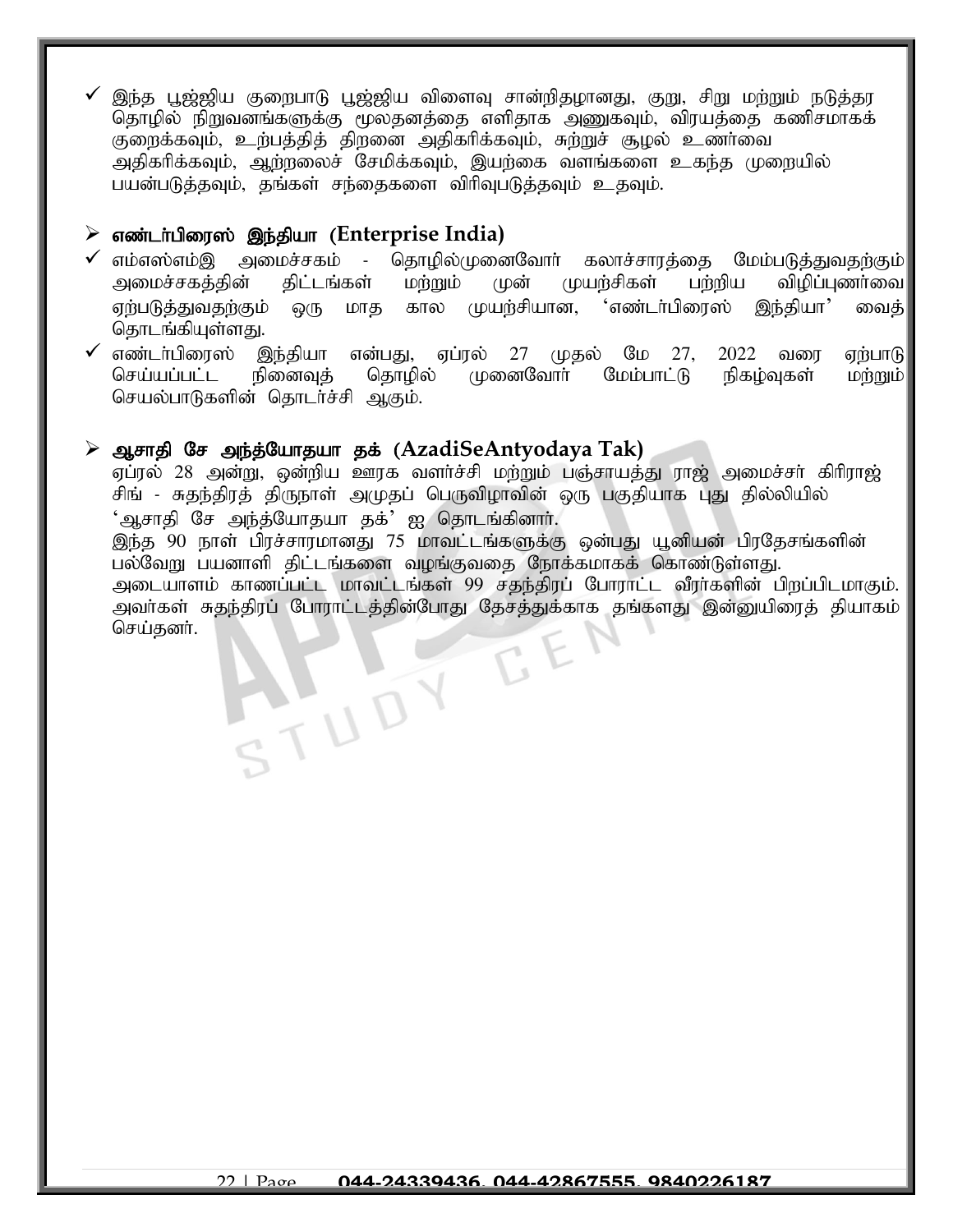# திட்டங்கள்

# ➢ **'AVSAR'** jpl;lk;

- √ "AVSAR" (Airport as Venue for Skilled Artisans Of The Region பிராந்தியத்தின்| திறமையான கைவினைஞர்களுக்கான இடமாக விமான நிலையம்) திட்டத்தின்கீழ், இந்திய விமான நிலைய ஆணையத்தால் இயக்கப்படும் ஒவ்வொரு விமான நிலையத்திலும், 100-200 சதுர அடி பரப்பளவு சுய உதவிக் குழுக்களுக்கு ஒதுக்கப்படும்.
- $\checkmark$  இது சுய உதவிக் குமுக்களுக்கு தங்கள் உள்ளுர் தயாரிப்புகளான பொறி, சிப்பம் $\mid$ செய்யப்பட்ட வத்தல்கள், ஊறுகாய்கள் போன்றவற்றை விமான நிலையங்களில் வைத்து விற்பனை செய்வதற்கு ஒரு வாய்ப்பு அளிப்பதாக இருக்கும்.
- $\checkmark$  சுய உதவிக் குழுக்களின் உள்ளுர் தயாரிப்புகளை ஊக்குவிப்பதன்மூலம் அவர்களுக்கு $\checkmark$ ஆதரவு அளிப்பதே இந்த முயற்சியின் நோக்கமாகும்.

### $\triangleright$  கிராம ஸ்வராஜ் திட்டம்

- ✔ பஞ்சாயத்து ராஜ் நிறுவனங்களின் நிா்வாக திறன்களை மேம்படுத்தும் திட்டமான ராஷ்ட்ரிய<br>திராம் ஸ்வராஜ் அபியானை, 2025-26 வரை தொடா்வதற்கு, பொருளாதார கிராம் ஸ்வராஜ் அபியானை, 2025-26 வரை தொடர்வதற்கு, விவகாரங்களுக்கான அமைச்சரவைக் குழு, புதன்கிழமை ஒப்புதல் அளித்தது.
- $\checkmark$  ராஷ்ட்ரிய கிராம் ஸ்வராஜ் அபியானின் அங்கீகரிக்கப்பட்ட திட்டம் 2.78 இலட்சத்திற்கும் $\parallel$ அதிகமான கிராமப்புற உள்ளாட்சி அமைப்புகளுக்கு உதவும்.
- $\checkmark$  "கிராமங்களில், ஆரோக்கியமான கிராமங்களில், குழந்தை நட்பு கிராமங்களில், தண்ணீர் $|$ போதுமான அளவு உள்ள கிராமங்களில், சுத்தமான மற்றும் பசுமையான கிராமங்களில், கிராமங்களில் தன்னிறைவு உள்கட்டமைப்புகளில், சமூக பாதுகாப்பான கிராமங்களில்,| நல்லாட்சியுடன் கூடிய கிராமங்களில் வறுமை இல்லாத மற்றும் மேம்பட்ட வாழ்வாதாரத்தை நோக்கியும் வளர்ச்சியை ஏற்படுத்தவும் செயல்படும்'' என்று அறிக்கை குறிப்பிடுகிறது.

STUD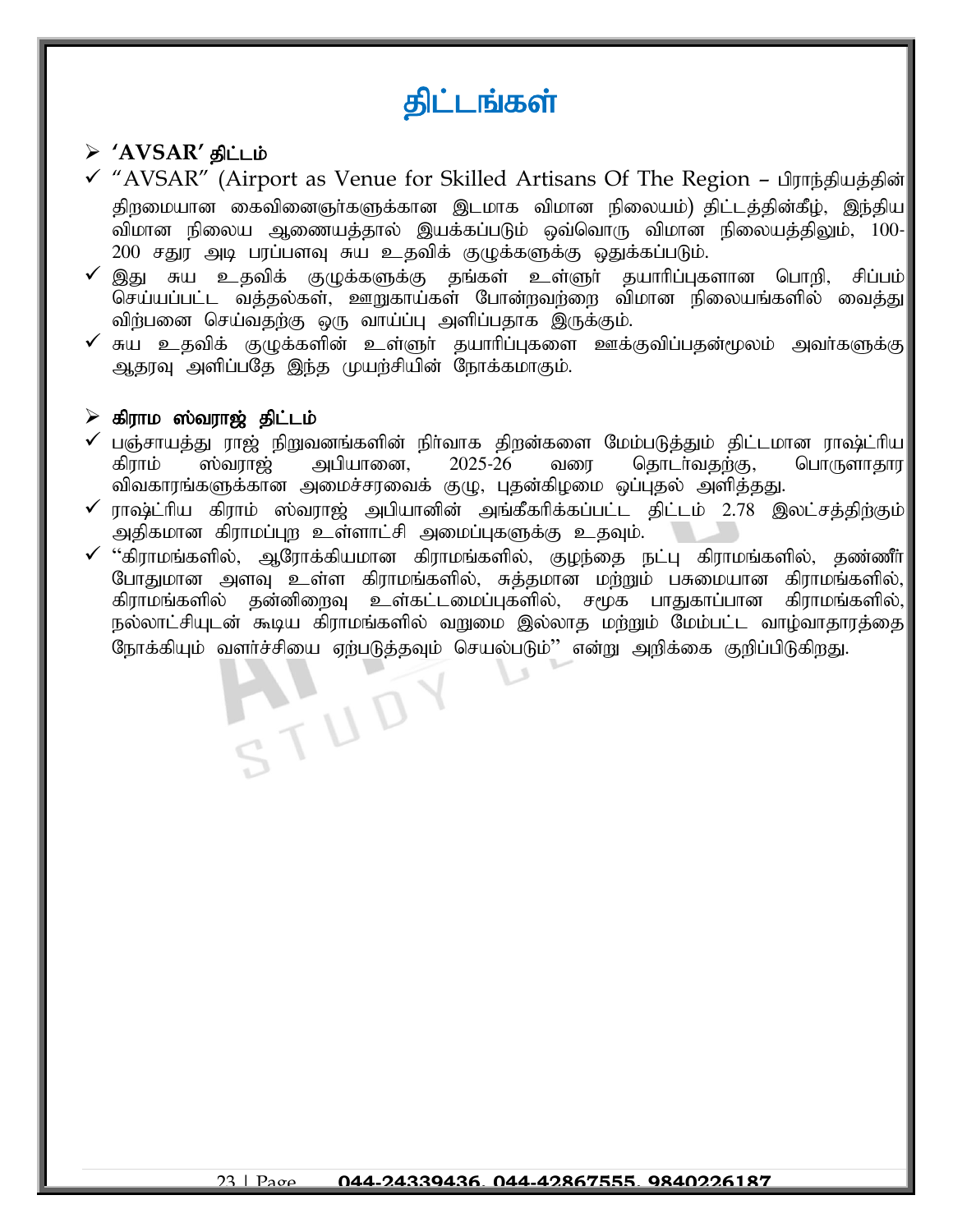# சர்வதேச செய்திகள்

### $\triangleright$  பாகிஸ்தானின் 23வது பிரதமா்

- $\checkmark$  பாகிஸ்தானின் 23வது பிரதமராக அந்நாட்டின் எதிர்கட்சித் தலைவர் ஷெபாஸ் ஷெரீப், அந்நாட்டு நாடாளுமன்றத்தில் நடைபெற்ற வாக்கெடுப்பு மூலம் போட்டியின்றி தேர்வு $\parallel$ செய்யப்பட்டுள்ளார்.
- $\checkmark$  சமீபத்தில் நாடாளுமன்றத்தில் நடைபெற்ற நம்பிக்கை வாக்கெடுப்பு மூலம் நீக்கப்பட்டுள்ள $\mid$ இம்ரான் கானுக்குப் பிறகு, 70 வயதான இந்த பாகிஸ்தான் முஸ்லிம் லீக் தலைவா் பிரதமராகத் தேர்வு செய்யப்பட்டுள்ளார்.
- $\checkmark$  வேூபாஸ் ஷெரீப் பாகிஸ்தான் முன்னாள் பிரதமர் நவாஸ் ஷெரீப்பின் சகோதரர் ஆவார்.
- ➢ If;fpa ehLfspd; nghUshjhu kw;Wk; r%f fTd;rpy; (**United Nations Economic and Social Council)**
- $\checkmark$  ஐக்கிய நாடுகளின் பொருளாதார மற்றும் சமூக கவுன்சிலின் நான்கு அமைப்புகளுக்கு $|$ இந்தியா தேர்ந்தெடுக்கப்பட்டுள்ளது.
- $\checkmark$  சமூக மேம்பாட்டு ஆணையம், தன்னாா்வ தொண்டு நிறுவனங்களுக்கான குழு மற்றும் வளர்ச்சிக்கான அறிவியல் மற்றும் தொழில்நுட்ப ஆணையம் ஆகியவற்றிற்கு இந்தியா தேர்ந்தெடுக்கப்பட்டுள்ளது.
- $\checkmark$  சமூக மேம்பாட்டு ஆணையம், கோபன்னேகன் பிரகடனம் மற்றும் செயல்கிட்டத்தைச் செயல்படுத்துவதற்கு பொறுப்பாகும். அரசு சாரா நிறுவனங்களுக்கான குழு என்பது பொருளாதார மற்றும் சமூக கவுன்சிலின் ஒரு நிலைக் குழு ஆகும்.

#### $\triangleright$  :  $\bigcirc$  in ;

- $\checkmark$  கோடீஸ்வரரான எலோன் மாஸ்க் ஏப்ரல் 25 அன்று, 54.20 டாலர் மதிப்பிலான பங்குகளுடன் அனைத்து ரொக்கப் பரிவர்த்தனையின் மூலமும் சுமார் 44 பில்லியன் (சுமார் ரூ.3,365 கோடி) விலையில் ட்விட்டரைப் பெறுவதற்கான ஒப்பந்தத்தை ஏற்படுத்திக் கொண்டார்.
- $\checkmark$  மாஸ்க் ஏப்ரல் 4 அன்று ட்விட்டரின் 9.2 விழுக்காடு பங்குகளை வாங்கினார். பின்னர் ஏப்ரல் 14 அன்று தனது கையகப்படுத்தும் முயற்சியை அறிவித்தார். அதை தனது  $\cdot$ சிறந்த மற்றும் இறுதியான சலுகை $\cdot$  என்று அழைத்தார்.
- $\checkmark$  ப்ளும்பெர்க் பில்லியனர்ஸ் அட்டவணைக் குறியீட்டின்படி, மாஸ்க் 257 பில்லியன் டாலர் சொத்து மதிப்புடன் உலகின் மிகப் பெரிய பணக்காரராக விளங்குகிறார்.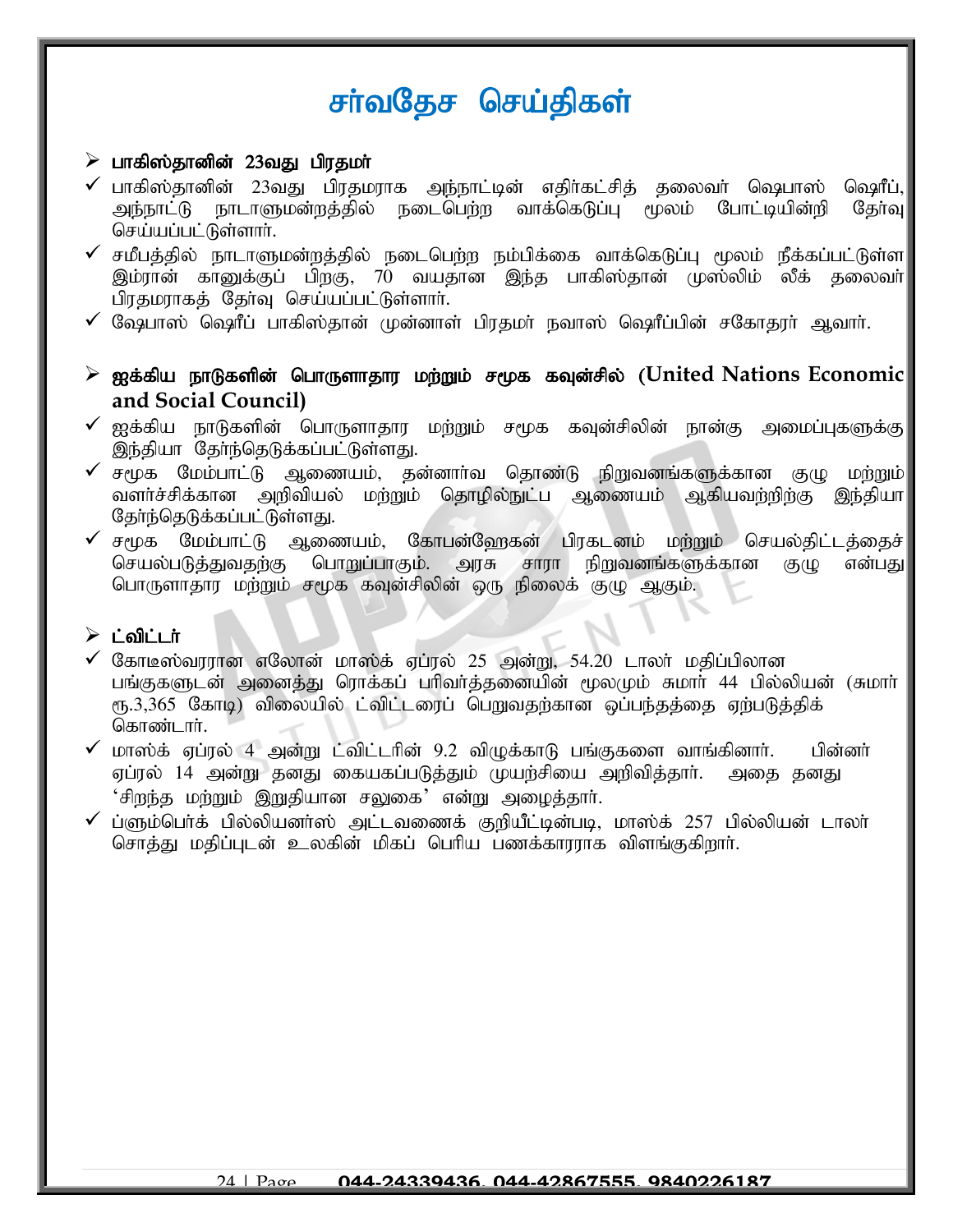# இந்தியா மற்றும் இதர நாடுகள்

- $\triangleright$  இந்தியா —ஆஸ்திரேலியா பொருளாதார ஒத்துழைப்பு மற்றும் வர்த்தக ஒப்பந்தம் (India-**Australia Economic Cooperation and Trade Agreement)**
- ✔ வா்த்தகம் மற்றும் தொழில்துறை அமைச்சா் பியூஷ் கோயல் மற்றும் அவருக்கு<br>இணையான ஆஸ்திரேலிய அமைச்சா் டான் டெவரான் ஏப்ரல் 2, 2022 அன்று இணையான ஆஸ்திரேலிய அமைச்சா் டான் டெஹான் - ஏப்ரல் 2, 2022 அன்று நடைபெறும் ஒரு மெய்நிகர் விழாவில் இந்தியா – ஆஸ்திரேலியா பொருளாதார ஒத்துழைப்பு மற்றும் வா்த்தக ஒப்பந்தத்தில் கையெழுத்திடுவாா்கள்.<br>v பொருட்கள் மற்றும் சேவைகளில் வா்த்தகத்தை உள்ளடக்ச
- பொருட்கள் மற்றும் சேவைகளில் வா்த்தகத்தை உள்ளடக்கிய இந்த ஒப்பந்தம்,|<br>நாடுகளுக்கு இடையிலான மூலோபாய உறவுகளை மேலும் வலுப்படுத்துவதை| வலுப்படுத்துவதை| நோக்கமாகக் கொண்ட ஒரு சமநிலையான மற்றும் சமமான ஒப்பந்தமாகும்.
- $\geq$  4வது இந்தியா அமெரிக்கா 2க்கு இரண்டு (2+2) அமைச்சர்கள் நிலையிலான பேச்சு வார்த்தை
- $\checkmark$  4வது இந்தியா அமெரிக்கா 2க்கு இரண்டு அமைச்சர்கள் நிலையிலான பேச்சு வார்த்தை $\parallel$  $11$  ஏப்ரல்  $2022$  அன்று நடைபெறும்.
- $\checkmark$  இந்தியக் குழுவிற்கு உள்துறை அமைச்சா் ராஜ்நாத் சிங் மற்றும் வெளியுறவுத் துறை $\parallel$ mikr;rh; n[a;rq;fh; MfpNahh; jiyik Vw;fpd;wdh;.
- $\checkmark$  அமெரிக்க அரசின் பிரதிநிதிகளாக அமெரிக்க வெளியுறவுத்துறை செயலாளர் ஆண்டனி $\parallel$ பிளிங்கன் மற்றும் பாதுகாப்புச் செயலாளா் லாயிட் ஆஸ்டின் ஆகியோா் விளங்குவா்.

# $\triangleright$  இந்தியா மற்றும் பின்லாந்து

- ✓ இந்தியாவும் பின்லாந்தும் குவாண்டம் கம்ப்யூட்டிங் குறித்த இந்தோ —பின்னிஷ் மெய்நிகா்<br>நெட்வொா்க் மையத்தைத் தொடங்குவதாக அறிவித்தன. அதற்கான முறையான மையத்தைத் தொடங்குவதாக அறிவித்தன. அதற்கான புரிந்துணர்வு ஒப்பந்தத்தில் கையெழுத்திட்டுள்ளன.
- $\checkmark$  குவாண்டம் கம்ப்யூட்டிங்கிற்கான மெய்நிகா் நெட்வொா்க் மையத்திற்காக ஐஐடி, மெட்ராஸ், $\parallel$  $\alpha$ ஐனஸ்இஆர் (IISER) புனே மற்றும் சி-டாக் (C-DAC) புனே ஆகிய மூன்று முதன்மை நிறுவனங்களை இந்திய தரப்பு அடையாளம் கண்டுள்ளது.
- ➢ ,e;jpah kw;Wk; khyj;jPTfs; buhd;kp~d; ,z;lh;fndf;~d; (**Transmission Interconnection)**
- $\checkmark$  26 ஏப்ரல் 2022 அன்று மாலத் தீவின் சுற்றுச் சூழல், காலநிலை மாற்றம் மற்றும் $\parallel$ தொழில்நுட்ப அமைச்சா் அமிநாத் ஷெளனாவை ஒன்றிய மின்சாரம் மற்றும் புதிய மற்றும் புதுப்பிக்கத்தக்க ளிசக்தி அமைச்சர் ஆர்.கே. சிங் சந்தித்தார்.
- $\checkmark$  இரண்டு தலைவர்களும் இரண்டு புரிந்துணர்வு ஒப்பந்தங்களை முன்மொழிந்தனர் ஒன்று $\|$  $\widetilde{\mathcal{L}}$ ழ்நடுல் ஒத்துழைப்பு மற்றும் மற்றொன்று ஒரு சூரியன், ஒரு உலகம், ஒரு கிரிட்-இன் கீழ் ஒன்றோடொன்று பரிமாற்றம்.
- $\checkmark$  புதுப்பிக்கத்தக்க ஆற்றல் பரிமாற்றத்திற்கான பரிமாற்ற இடைத் தொடர்பை நிறுவ இரு $\parallel$ தலைவா்களும் முன்மொழிந்தனா்.

# $\triangleright$  இந்தியா மற்றும் ஐரோப்பிய ஒன்றியம்

இந்தியா மற்றும் ஐரோப்பிய யூனியன் - தங்கள் மூலோபாய உறவை ஆழப்படுத்துவதற்காக ஒரு கூட்டு வா்த்தக மற்றும் தொழில்நுட்ப கவுன்சிலை அமைப்பதற்கு ஒப்புக் கொண்டுள்ளன.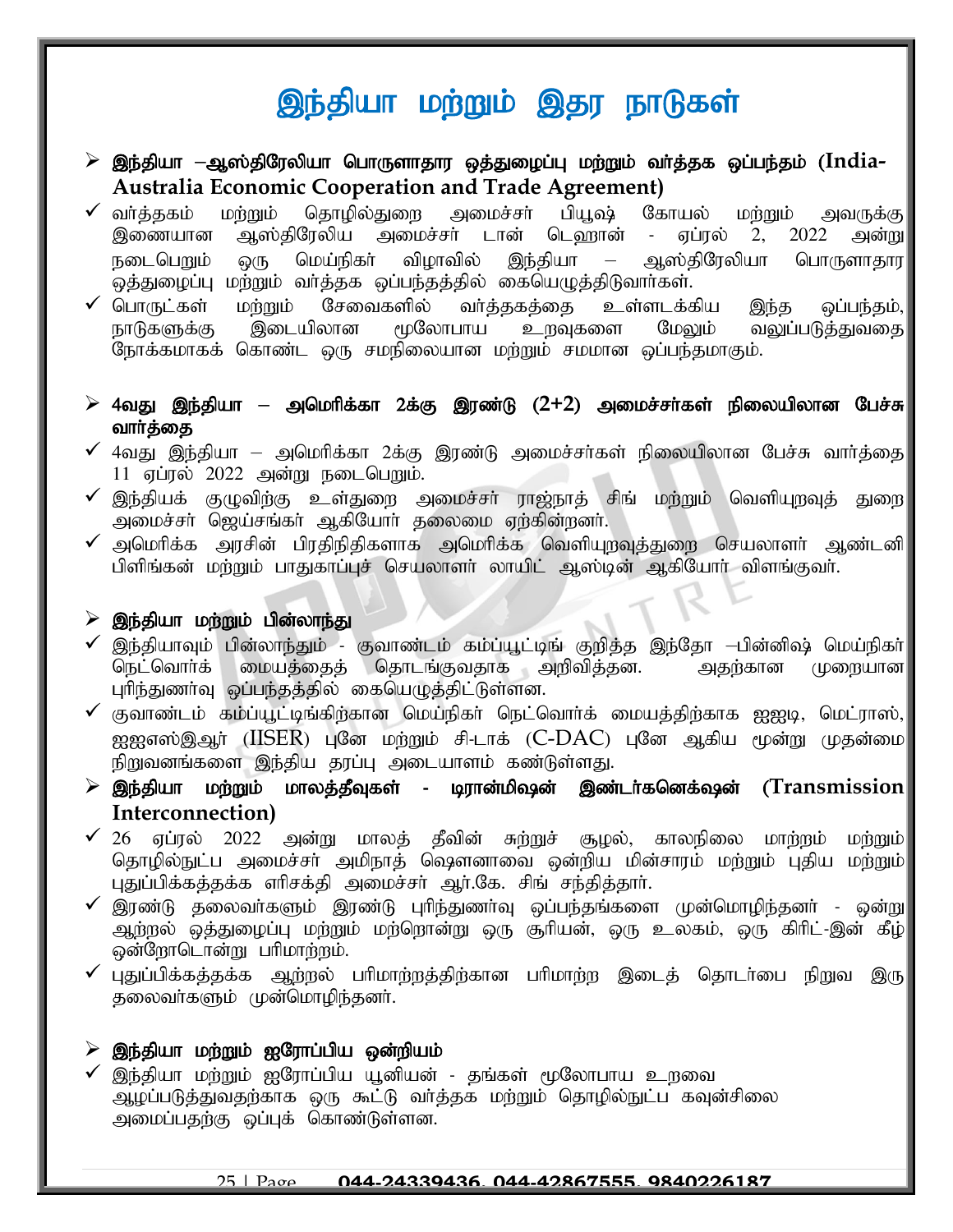$\checkmark$  பிரதமா் நரேந்திர மோடி மற்றும் ஐரோப்பிய ஆணையத்தின் தலைவா் உா்சுலா வான் டொ் லேயன் இடையில் சமீபத்தில் ஏப்ரல் 25 அன்று நடைபெற்ற கூட்டத்தில் கவுன்சில் தொடங்குவது தொடர்பான உடன்பாடு எட்டப்பட்டது.

E ENTRE

 $\checkmark$  இந்தியாவுடன் கையெழுத்திட்டதைப் போன்ற தொழில்நுட்ப ஒப்பந்தத்தை ஐரோப்பிய  $\widetilde{\phi}$ ன்றியத்துடன் செய்துள்ள ஒரே நாடு அமெரிக்கா என்பதால் இந்த ஒப்பந்தம்  $\mu$ க்கியத்துவம் பெறுகிறது.



 $\frac{1}{1}U$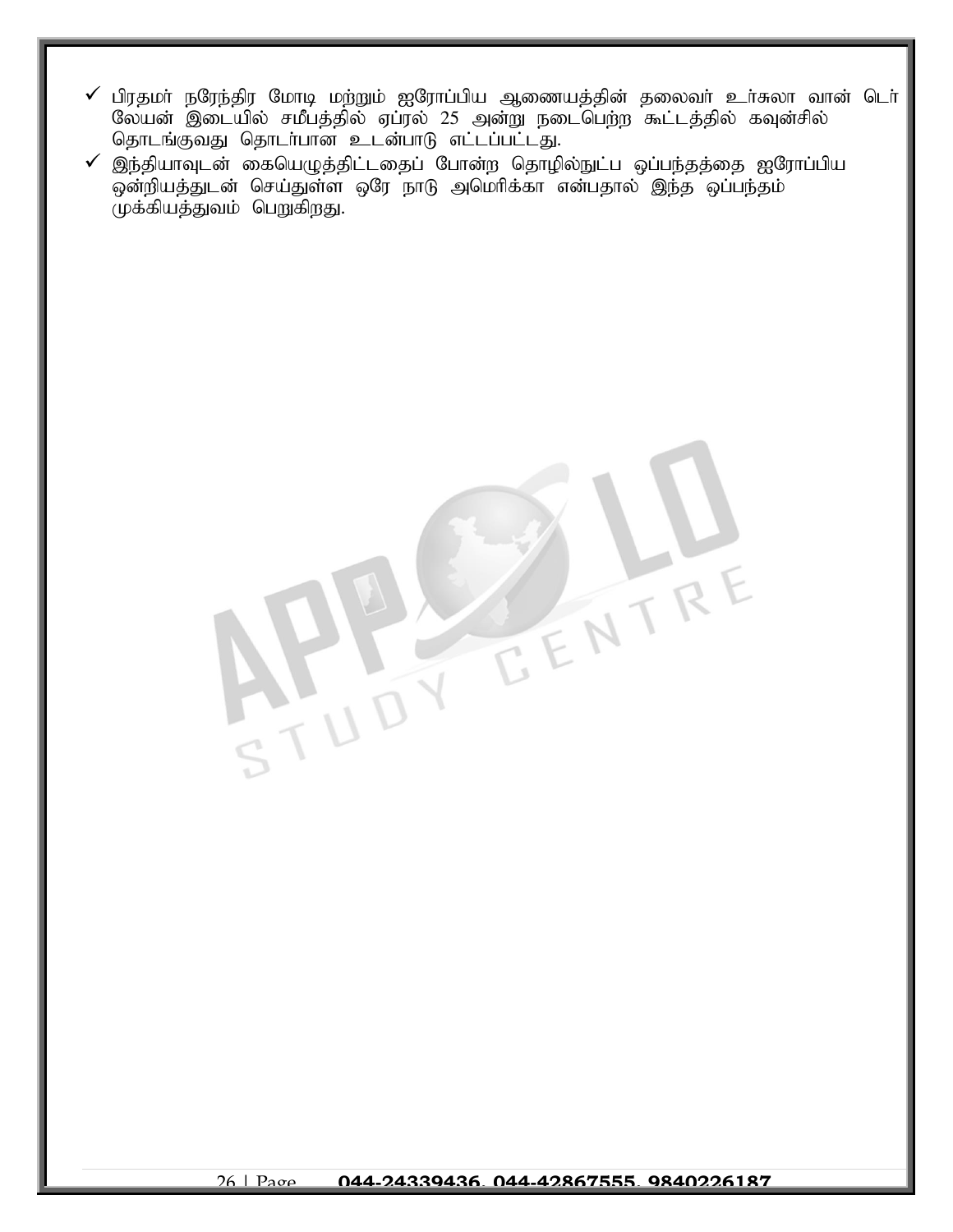# மாநாடுகளும் உச்சி மாநாடுகளும்

#### $\triangleright$  இந்தியா - இங்கிலாந்து வியூக எதிர்கால மன்றம்

- $\checkmark$  வெளிவிவகார அமைச்சா் எஸ்.ஜெய்சங்கா் மற்றும் பிாிட்டானிய வெளிவிவகார அமைச்சா் $\mid$ எலிசபெத் ட்ரஸ் ஆகியோர், மார்ச் 31, 2022 அன்று, முதலாவது இந்தியா- இங்கிலாந்து வியூக எதிர்கால மன்றத்தில் உரையாற்றினார்.
- இருதரப்பு சந்திப்பின்போது, இந்தியாவும் பிரிட்டனும், வலுவான பொருளாதார, மூலோபாய மற்றும் பாதுகாப்பு உறவுகளை ஆதரிப்பதோடு, இறையாண்மை, பிராந்திய ஒருமைப்பாடு,<br>ஐ.நா. சாசனம் மற்றும் சாவதேச சட்டம் ஆகியவற்றின் கொள்கைகளை ஐ.நா. சாசனம் மற்றும் சா்வதேச சட்டம் ஆகியவற்றின் கொள்கைகளை நிலைநிறுத்துவதற்கு அழைப்பு விடுத்தன.

### > கிழக்கு ஆசிய உச்சி மாநாடு பட்டறை (East Asia Summit Workshop)

- $\checkmark$  இந்தியாவும் சிங்கப்பூரும், கிழக்கு ஆசிய உச்சி மாநாட்டுப் பட்டறைக்கு ஏற்பாடு செய்தன.
- $\checkmark$  மீன்வளம், கால்நடை பராமரிப்பு மற்றும் பால்வளத்துறை அமைச்சகம் மற்றும் சிங்கப்பூர் அரசு ஆகியவை 12 ஏப்ரல் 2022 அன்று சட்டவிரோதமான, புகாரளிக்கப்படாத மற்றும் கட்டுப்பாடற்ற மீன்பிடித்தல் குறித்த மெய்நிகா் கிழக்கு ஆசிய உச்சி மாநாட்டு பட்டறைக்கு ஏற்பாடு செய்தன.
- $\checkmark$  இதில் ஆஸ்திரேலியா, கம்போடியா, சீனா, இந்தோனேசியா, நியூசிலாந்து, கொரிய குடியரசு உள்ளிட்ட நாடுகள் பங்கேற்றன.

#### ➢ ePh;topfs; khehL (**Waterways Conclave) 2022**

இந்திய உள்நாட்டு நீா்வழிகள் ஆணையம் - ஏப்ரல் 11 மற்றும் 12ஆம் தேதிகளில் அசாமின் திப்ருகாரில் 'நீர்வழிகள் மாநாடு 2022' ஐ ஏற்பாடு செய்துள்ளது.

 $\checkmark$  பிரதமரின் கதி சக்தி நேஷனல் தேசிய பெருந்திட்டம் (Gati Shakti National Masterplan) இன் அபிலாஷைகளுக்கு இணங்க, வடகிழக்கு பிராந்தியத்தில் பொருளாதார நடவடிக்கைகளை அதிகரிக்கவும், வேலைவாய்ப்பு உருவாக்கக்கை அதிகரிக்கவும், பல்மாதிரி திட்டங்களின் விரைவான வளர்ச்சியை நோக்கமாகக் கொண்டும் நீர்வமிகள் மாநாடு ஏற்பாடு செய்யப்பட்டுள்ளது.

#### > செமிகான் (Semicon) 2022 மாநாடு

- $\checkmark$  ஏப்ரல் 29 அன்று, பிரதமர் நரேந்திர மோடி இந்தியாவின் முதல் செமிகான் 2022 மாநாட்டை பெங்களுருவில் தொடங்கி வைக்கிறார்.
- $\checkmark$  இந்த மாநாடு, மின்னனுவியல் மற்றும் தகவல் தொழில்நுட்ப அமைச்சகத்தால் ஏப்ரல் 29 $\parallel$ ு.<br>முதல் மே 1 வரை பெங்களுரு ஐடிசி கார்டேனியாவில் நடத்தப்படும்.
- $\checkmark$  இந்த மாநாட்டின் கருப்பொருள் உலகத்திற்காக இந்தியாவில் வடிவமைப்பு மற்றும் $\|$ உர்பத்தி: இந்தியாவை 'செமிகண்டக்டர் தேசமாக மாற்றுதல்''.
- $\triangleright$  உலகளாவிய ஆயுஷ் முதலீடு மற்றும் புத்தாக்க உச்சி மாநாடு (**Global AYUSH**  $\|$ **[Investment and Innovation Summit\)](https://www.jagranjosh.com/current-affairs/pms-gujarat-visit-global-ayush-investment-and-innovation-summit-and-khel-mahakumbh-1650438080-1?ref=list_ca)**
- $\checkmark$  பிரதமா் நரேந்திர மோடி ஏப்ரல் 20, 2022 அன்று காந்திநகரில் 3 நாள் உலகளாவிய $\parallel$  $\sim$ ப்புஷ் முதலீடு மற்றும் கண்டுபிடிப்பு உச்சி மாநாட்டைத் தொடங்கி வைக்கார்.
- $\checkmark$  உலக அளவில் இந்தியாவை உலகளாவிய ஆயுஷ் இலக்காக கட்டியெழுப்புவதற்காக, $|$ இலாபகரமான முதலீடுகளை ஈர்ப்பதை நோக்கமாகக் கொண்டு இந்த உச்சி மாநாடு நடத்தப்பட்டது.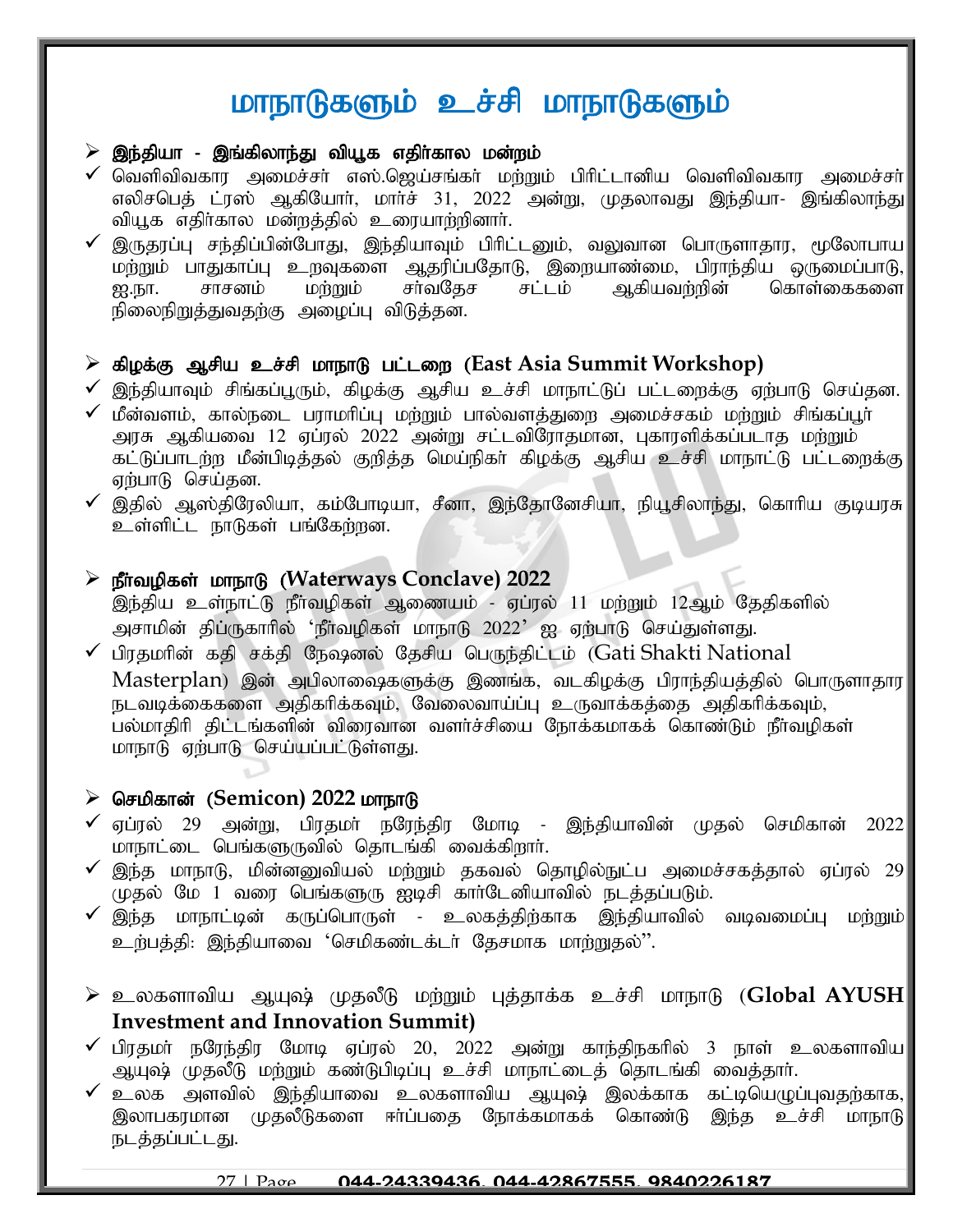$\checkmark$  மிக உயா்ந்த தரமான ஆயுஷ் தயாாிப்புகளுக்குப் பயன்படுத்தப்படும் சிறப்பு ஆயுஷ் முத்திரையை இந்தியா விரைவில் பெறும்.

### ➢ M`hh; (**AAHAR) -2022**

- $\checkmark$  ஆசியாவின் மிகப்பெரிய சா்வதேச உணவு மற்றும் விருந்தோம்பல் கண்காட்சி ( $AAHAR$ - $2022$ )யின் 36வது பதிப்பு ஏப்ரல் 26 மற்றும் 30, 2022க்கு இடையில் பது தில்லியில் உள்ள பிரகதி மைதானத்தில் நடைபெற்றது.
- $\checkmark$  வேளாண்மை மற்றும் பதப்படுத்தப்பட்ட உணவுப் பொருட்கள் ஏற்றுமதி மேம்பாட்டு ஆணையம் (Agricultural and Processed Food Products Export Development Authority) இந்திய வர்த்தக மேம்பாட்டு அமைப்புடன் (India Trade Promotion Organization) இணைந்து இந்தக் கண்காட்சியை ஏற்பாடு செய்துள்ளது.

EENTR

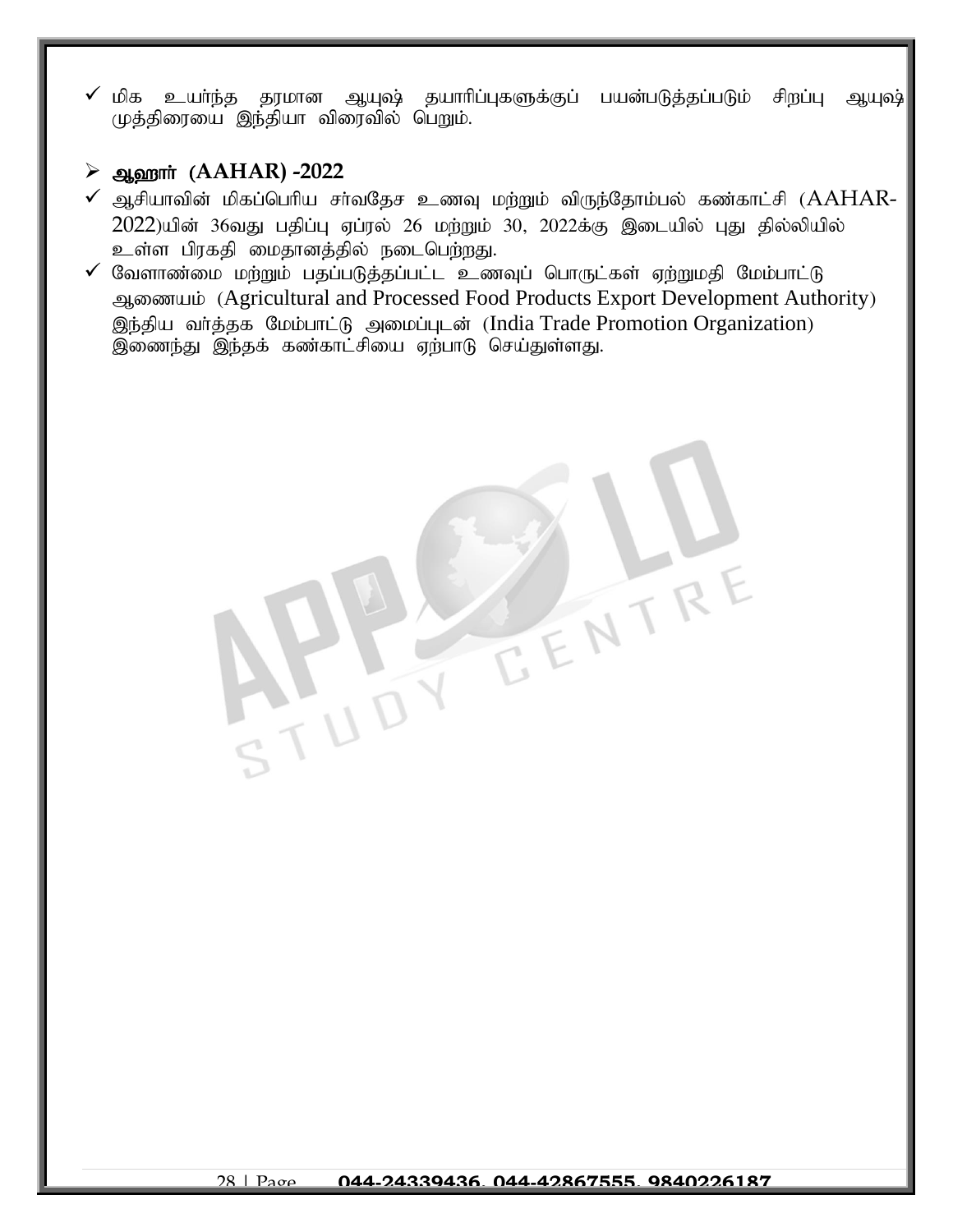# பாதுகாப்பு

#### $\triangleright$  'வருணா' கடற்படைப் பயிற்சி

- $\checkmark$  'வருணா' என்று பெயரிடப்பட்டுள்ள இருதரப்பு கடற்படைப் பயிற்சியின் 20வது பதிப்பை $\parallel$ இந்தியா மற்றும் பிரான்ஸ் இணைந்து அரபிக் கடலில் மார்ச் 30 முதல் ஏப்ரல் 3, 2022 வரை நடத்துகின்றன.
- $\checkmark$  இரண்டு கடற்படைகளுக்கும் இடையேயான இருதரப்பு கடற்படைப் பயிற்சிகள் 1993 முதல் $\parallel$ நடைபெற்று வருகின்றன. இந்தப் பயிற்சிக்கு 2001இல் 'வருணா' என்று பெயரிடப்பட்டது.

#### $\triangleright$  சீமா தா்ஷன் திட்டம்

- $\checkmark$  ஒன்றிய உள்துறை மற்றும் கூட்டுறவுத் துறை அமைச்சா் அமித் ஷா, குஜராத்தின் $|$ பனஸ்கந்தா மாவட்டத்தில் இந்தியா – பாகிஸ்தான் எல்லையில் உள்ள நாடாபெட்டில்| சீமா தரிசன திட்டத்தைத் தொடங்கி வைத்தார்.
- $\checkmark$  நமது எல்லையில் உள்ள எல்லைப் பாதுகாப்புப் படை வீரா்களின் வாழ்க்கையையும் $\parallel$ பணியையும் குடிமக்கள் அறிந்து கொள்வதற்கு ஒரு வாய்ப்பை வழங்கும் நோக்கத்துடன் இந்தத் திட்டம் தொடங்கப்பட்டது.

#### $\triangleright$  ஹெலினா ( $\text{HELINA}$ ) (ஹெலிகாப்டர் அடிப்படையிலான நாகம்)

- $\checkmark$  ஏப்ரல் 12 அன்று, இந்தியா உள்நாட்டிலேயே உருவாக்கப்பட்ட வெறலிகாப்டரின் $\checkmark$ மற்றொரு வெற்றிகரமான சோதனையை லடாக்கில் அதிக உயரத்தில் ஏவப்பட்ட பீரங்கி எதிர்ப்பு வழிகாட்டும் ஏவுகணை 'ஹெலினா' (ஹெலிகாப்டர் அடிப்படையிலான நாகம்)  $(Helicopter-based NAG)$ <sub>2</sub> நடத்தியது.
- $\checkmark$  பாதுகாப்பு ஆராய்ச்சி மற்றும் மேம்பாட்டு நிறுவனம். இந்திய இராணுவம் மற்றும் இந்திய $\vert$ விமானப்படை ஆகியவற்றின் விஞ்ஞானிகள் குழுக்கள் கூட்டாக இந்தச் சோதனையை நடத்தியது.

#### $\triangleright$  லெப்டினன்ட் ஜெனரல் மனோஜ் பாண்டே

- $\checkmark$  லெப்டினன்ட் ஜெனரல் மனோஜ் பாண்டே ஜெனரல் எம்எம் நரவனேவிடம் இருந்து அடுத்த ராணுவ தளபதி பதவியை பெற்றுக் கொள்கிறார்.
- $\checkmark$  இந்த நியமனம் மூலம், 12 இலட்சம் பேர் கொண்ட படைக்கு தலைமை தாங்கும் $\Vert$ பொறியாளர்களின் கார்ப்ஸில் நியமிக்கப்பட்ட முதல் அதிகாரி என்ற பெருமையை பாண்டே பொலார்.
- $\checkmark$  மே 6ம் தேதி 60 வயதாகும் லெப்டினன்ட் ஜெனரல் பாண்டே, 29வது ராணுவத் $|$ தளபதியாக ஏப்ரல் 30ம் தேதி பதவியேற்கிறார்.

# $\triangleright$  நாட்போல்ரெக்ஸ் (NATPOLREX)-VIII

- $\checkmark$  இந்திய கடலோர காவல் படை, இரண்டு நாள் தேசிய அளவிலான மாசு எதிா்ப்பு $\parallel$ பயிற்சியான 'நாட்போல்ரெக்ஸ்-8' எட்டாவது பதிப்பை, எப்ரல் 19, 2022 அன்று கோவாவின்|<br>மோா்முகாவ் துறைமுகக்கில் தொடங்கியது. பாதுகாப்புக்துறைச் செயலாளரால், கடல்| மோர்முகாவ் துறைமுகத்தில் தொடங்கியது. கசிவு தயாரிப்புப் பயிற்சி தொடங்கி வைக்கப்பட்டது.
- $\checkmark$  இந்தப் பயிற்சியில் 22 நட்பு நாடுகள் மற்றும் சா்வதேச அமைப்புகளைச் சோ்ந்த 29 $\parallel$ பார்வையாளர்கள் மற்றும் இலங்கை மற்றும் வங்காளதேசத்தில் இருந்து இரண்டு கடலோர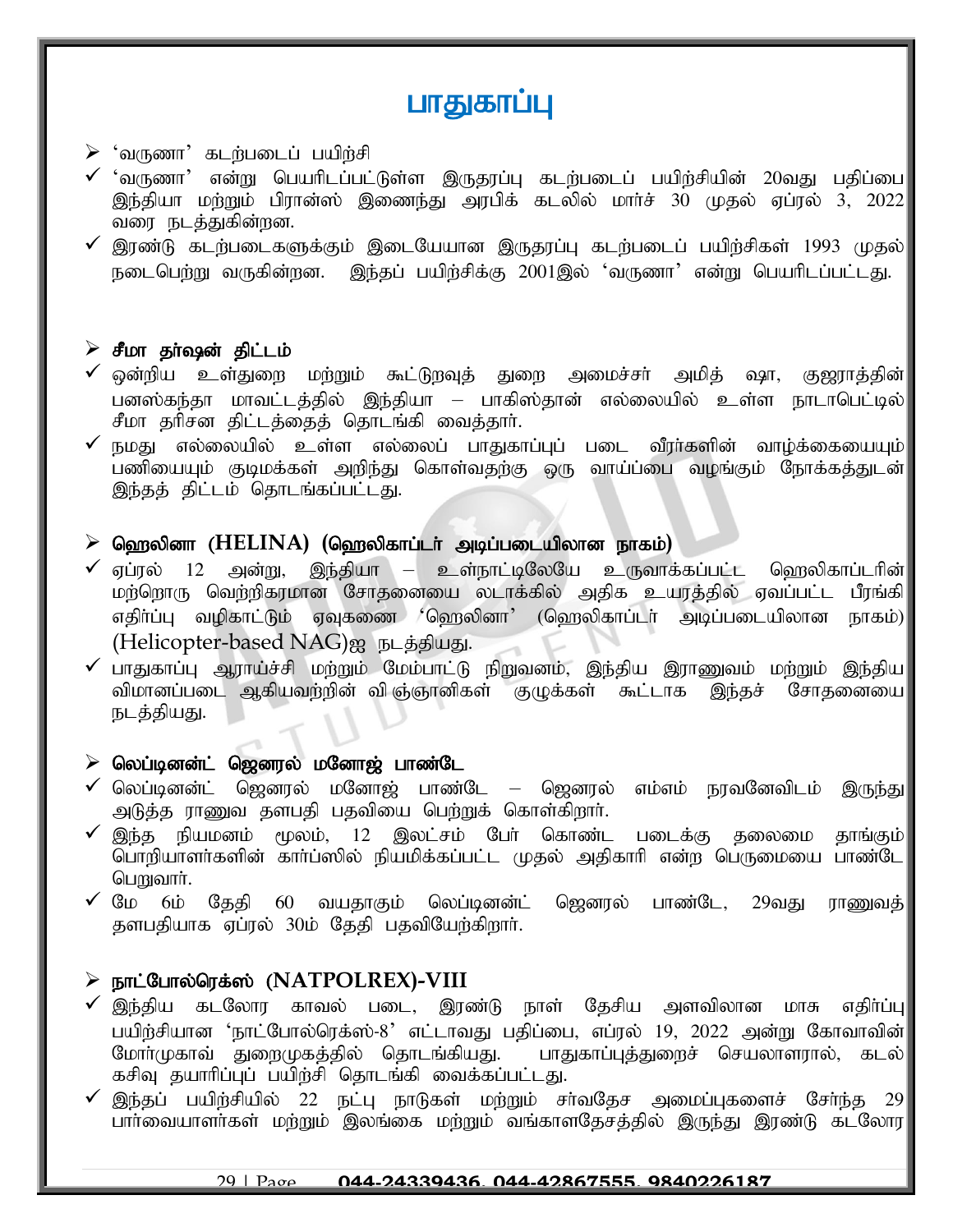காவல்படைக் கப்பல்கள் உட்பட 50 முகமைகளைச் சேர்ந்த 85க்கும் மேற்பட்ட பங்கேற்பாளர்கள் கலந்து கொள்கின்றனர்.

#### $\triangleright$  ஐஎன்எஸ் வாக்ஷீா நீாமூழ்கிக் கப்பல் தொடங்கி வைக்கப்பட்டது

- $\checkmark$  புராஜக்ட்-75ன் ஆறாவது ஸ்கார்பீன் நீர்மூழ்கிக் கப்பலான ஐஎன்எஸ் வாக்ஷீர், ஏப்ரல் 20, $\checkmark$ 2022 அன்று மும்பையில் ஏவப்பட்டது.
- ✓ ,e;jf; flw;gilf; fg;gy; ,g;NghJ ,e;jpa flw;gilapy; Nrh;f;fg;gLtjw;F Kd;G துரைமுகம் மற்றும் கடலில் பல்வேறு சோதனைகள் மற்றும் சோதனைகளுக்கு உட்படுத்தப்படும்.
- புராஜக்ட்-75இன் ஸ்காா்ப்பீன் வகை நீா் மூழ்கிக் கப்பல்களில் கடைசியாக ஐஎன்எஸ் வாக்ஷீர் உள்ளது.

#### $\triangleright$  டிப் கணெக்ட் ( $\text{DefConnect}$ ) 2.0

- $\checkmark$  பாதுகாப்பு அமைச்சா் ராஜ்நாத் சிங் ஏப்ரல் 22, 2022 அன்று, பாதுகாப்பு சிறப்புக்கான $\checkmark$ கண்டுபிடிப்புகள், பாதுகாப்பு கண்டுபிடிப்பு அமைப்பு (Innovations for Defence Excellence, Defence Innovation Organisation) ஏற்பாடு செய்த டிப் கணெக்ட் 2.0ஐ திறந்து வைக்கிறார்.
- $\checkmark$  டெல்லியில் நடைபெறும் இந்த நிகழ்வில் பாதுகாப்புத் துறையில் இந்தியாவின் முன்னணி தொழில்களில் இருந்து ஏராளமான கண்டுபிடிப்பாளர்கள் மற்றும் முதலீட்டாளர்கள் ஈர்க்கப்படுவார்கள்.
- ➢ ghJfhg;G rpwg;GfSf;fhd fz;Lgpbg;GfSf;fhd jpl;lk; (**Scheme for Innovations for Defence Excellence)**
- ✔ பாதுகாப்புத்துறை அமைச்சா் ராஜ்நாத் சிங் வெள்ளிக்கிழமை அன்று, டிப் கணெக்ட்<br>2.0ன்போகு, பாகுகாப்புக் மதாடக்கங்களை ஊக்குவிக்கும் வகையில், பாதுகாப்பு 2.0ன்போது, பாதுகாப்புத் தொடக்கங்களை ஊக்குவிக்கும் வகையில், பாதுகாப்பு சிறப்புக்கான பிரைம் மற்றும் ஆறாவது டி. பென்ஸ் இந்தியா ஸ்டாா்ட் -அப் சவாலை (Defence India Start-up Challenge) அறிமுகப்படுத்தினார்.
- $\checkmark$  இந்தப் பாதுகாப்பு சிறப்புகளுக்கான கண்டுபிடிப்புகளுக்கான திட்டம் இந்தத் துறையில் $\mid$ தொடர்ந்து வளர்ந்து வரும் ஸ்டார்ட் அப்களுக்கு உதவுவதற்காக  $1.5$  கோடிக்கு மேல்  $10$ கோடி வரை ஆதரவு தேவைப்படும் பிரைம் திட்டங்களுக்கு ஆதரவளிப்பதை நோக்கமாகக் கொண்டுள்ளது.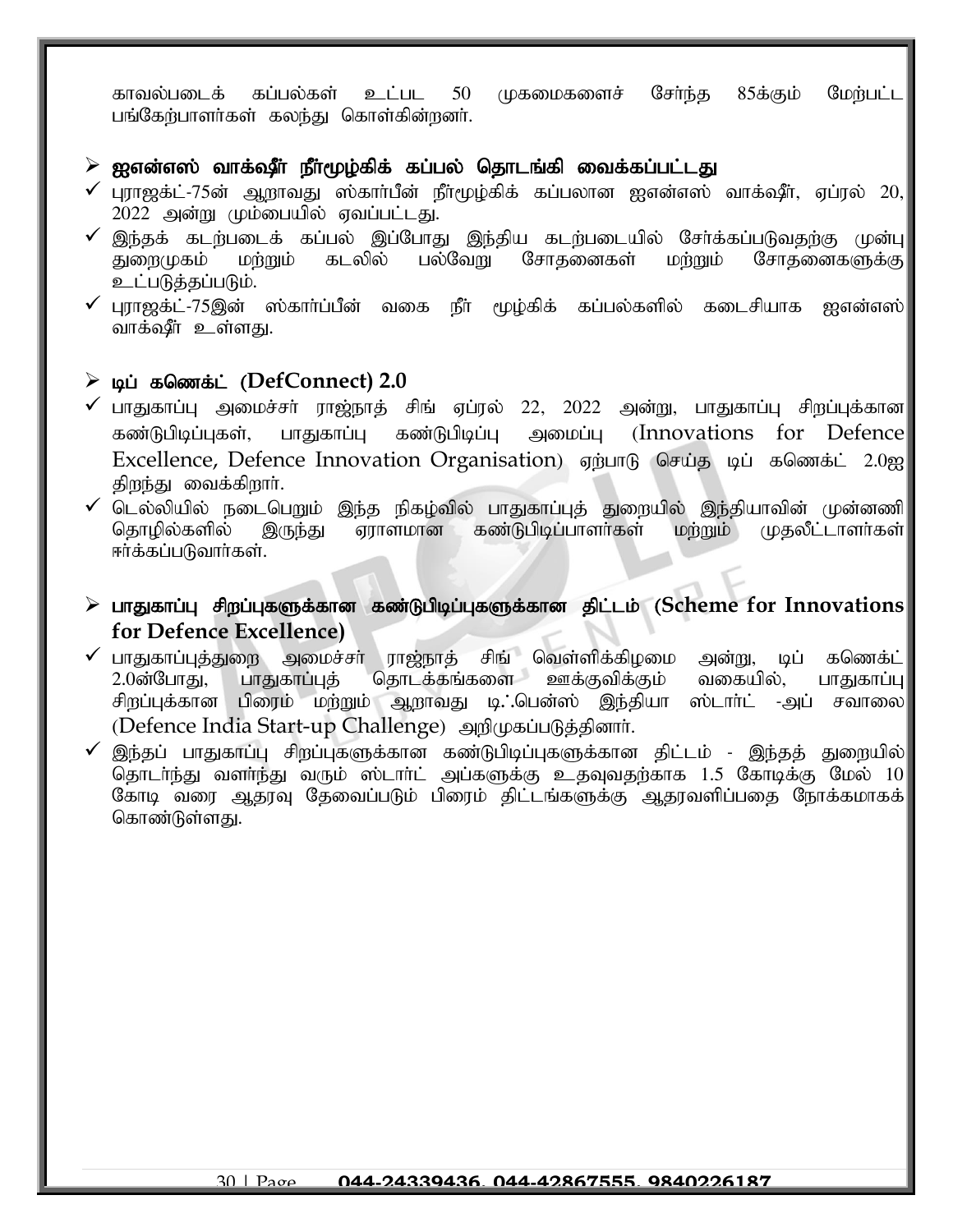# பொருளாதாரம்

#### $\triangleright$  மொத்த வரி வரவுகள் (Gross Tax Receipts)

நாட்டின் மொத்த வரி வரவுகள் - 2021-22இல் ரூ.27.1 இலட்சம் கோடியை எட்டியது. வலுவான பொருளாதார மீட்சி மற்றும் அதிக வரி-இணக்கக்கைக் தொடர்ந்து வருமானம், பெருநிறுவன வரிகள், சுங்கம் மற்றும் ஜிஎஸ்டி ஆகியவற்றிலிருந்து பெரிய வருவாய் கிடைத்ததே இதற்குக் காரணம் ஆகும். அதிக வசூல் 23 ஆண்டுகளில் 11.7 விழுக்காடு ஆக உயா்ந்த வாி-ஜிடிபி விகிதத்திற்கு வமிவகுத்தது. ஒன்றிய பட்ஜெட் மதிப்பீடுகள் ரூ.22.2 இலட்சம் கோடிக்கு எதிராக, உண்மைக்கு முந்தைய புள்ளி விவரங்களின்படி வருவாய் வரவும் மொக்கும் ரூ.27.1 இலட்சம் கோடி ஆகும். இது கடந்த ஆண்டு வருவாய் வசூலான 20.3 இலட்சம் கோடியை விட 34 விழுக்காடு வளர்ச்சியைக் காட்டுகிறது.

#### $\triangleright$  எகிப்து இந்தியாவை கோதுவை விநியோகஸ்தா் என்று அங்கீகாித்துள்ளது.

- $\checkmark$  உலகில் கோதுமையை அதிகம் இறக்குமதி செய்யும் நாடுகளில் எகிப்தும் ஒன்று. அது தற்போது ரஷ்யா மற்றும் உக்ரைனில் இருந்து பெரும்பாலான கோதுமையை இறக்குமதி செய்கிறது. கோதுமை விநியோகஸ்தராக இந்தியாவிற்கு வழங்கப்பட்டுள்ள இந்த அங்கீகாரம், ஒரு புதிய வாய்ப்பை ஏற்படுத்திக் கொடுத்துள்ளது.
- $\checkmark$  ஏமன், ஆப்கானிஸ்தான் மற்றும் இந்தோனேசியா போன்ற நாடுகளுக்கு கோதுமை ஏற்றுமதியை அதிகரிக்க  ${\rm APEDA}$  முயற்சிக்கிறது.

#### $\triangleright$  சொத்தைப் பணமாக்குதல்

- $\checkmark$  சொத்து பணமாக்குதல் மூலம் அரசு ரூ.96,000 கோடியை வசூலித்துள்ளது.
- $\checkmark$  2022 நிதியாண்டில், சொத்துப் பணமாக்குதல் மூலம் 96,000 கோடிகளை வசூலித்தன்மூலம் அரசு அதன் இலக்கான ரூ.88,000 கோடியைத் தாண்டியுள்ளது.
- $\checkmark$  இந்த ஆண்டு பணமாக்கப்படும் சொத்துகளின் பட்டியலை நிதி ஆயோக் பல்வேறு அமைச்சகங்களுடன் இணைந்து தயாரித்து வருகிறது.

#### $\triangleright$  சர்வதேச நாணய நிதியம் (International Monetary Fund)

- $\checkmark$  சா்வதேச நாணய நிதியத்தின் சமீபத்திய கணிப்பின்படி, இந்தியாவின் பொருளாதாரம் -நடப்பு நிதியாண்டில் (2022-23) 8.2 விழுக்காடு வளர்ச்சியடையும் என மதிப்பிடப்பட்டுள்ளது.
- $\checkmark$  முன்னதாக இந்த நிறுவனம் 9 விழுக்காடு வளர்ச்சியைக் கணித்துள்ளது. வளர்ச்சியில் கடுமையான வீழ்ச்சிக்கு உக்ரைன் மீதான ரஷ்யாவின் படையெடுப்பே காரணமாகக் கருதப்படுகிறது.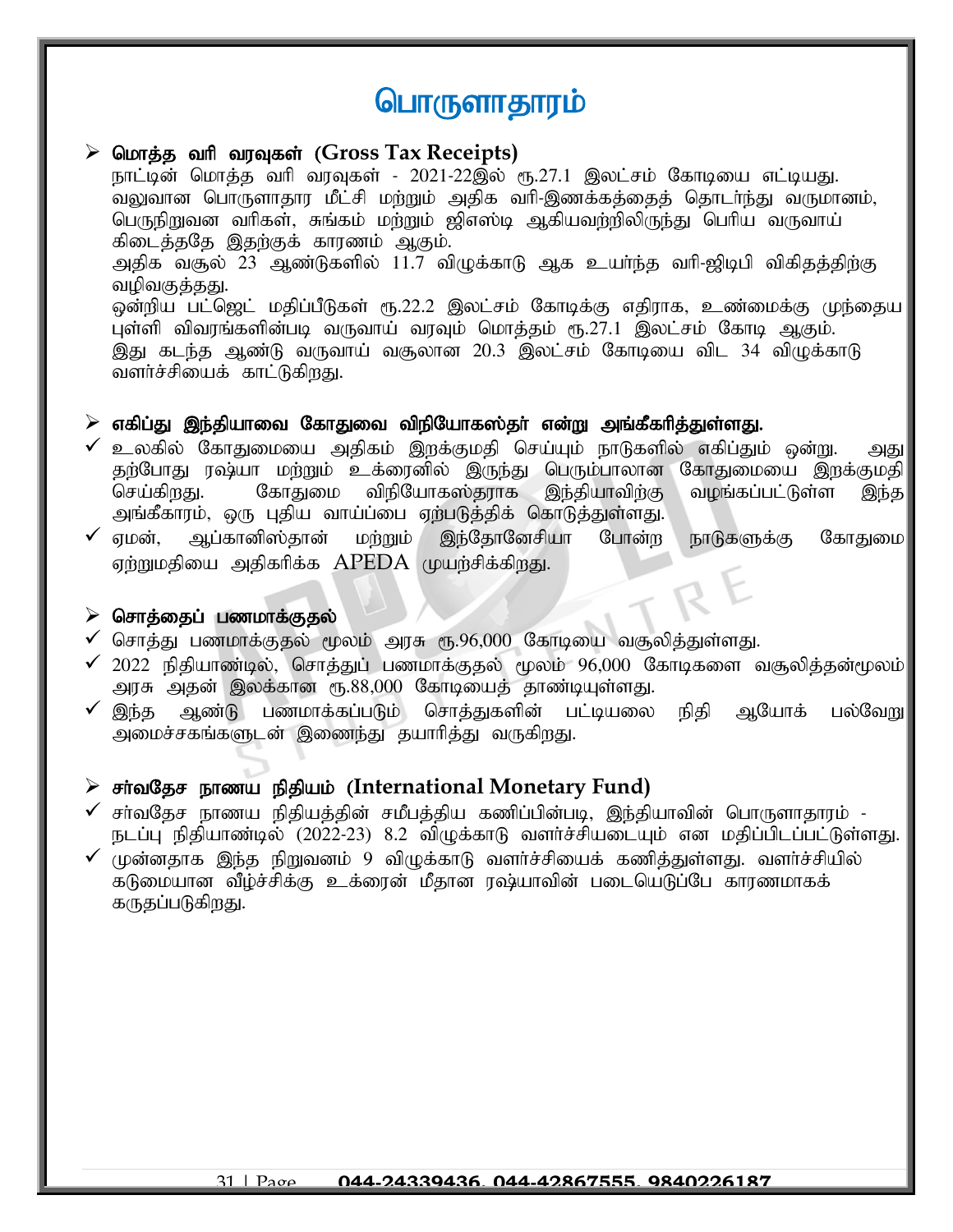# நியமனங்கள்

- $\triangleright$  ஐ.நா தலைமைச் செயலாளா், காலநிலைக் குழுவில் ஒரு இந்தியரைத் தோ்வு செய்துள்ளார்.
- ✔ புவி வெப்பமடைதலுக்கு எதிரான நடவடிக்கையை மேம்படுத்துவதற்காக ஐ.நா பொதுச்|<br>|கெயலாளா் அன்டோனியோ குட்டொசால் அமைக்கப்பட்ட உயா்மட்டக் குமுவின் செயலாளர் அன்டோனியோ குட்டொசால் அமைக்கப்பட்ட உயர்மட்டக் உறுப்பினராக டெல்லியைத் தளமாகக் கொண்ட எரிசக்தி சுற்றுச் சூழல் மற்றும் நீர் $\parallel$ கவுன்சிலின் தலைமை நிர்வாக அதிகாரி அருணாபா கோஷ் நியமிக்கப்பட்டுள்ளார்.
- $\checkmark$  திரு கோஷ் மூன்று ஆசியா்களில் ஒருவராவாா். மேலும் நிபுணா் குழுவில் பணியாற்றும் $\parallel$ ஓரே தெற்காசியவரும் அவரே ஆவார்.

#### $\triangleright$  கேதன்ஜி பிரவுன் ஜாக்சன்

- $\checkmark$  அமெரிக்க வரலாற்றில் ஒரு முக்கியத் தீா்ப்பில், அமெரிக்க செனட் ஏப்ரல் 7 அன்று $\parallel$ நாட்டின் உச்ச நீதிமன்றத்தில் அமரும் முதல் கறுப்பினப் பெண் என்று கேதன்ஜி பிரவுன் ஜாக்சனை உறுதிப்படுத்தியது.
- $\checkmark$  குடியரசுக் கட்சியின் மூன்று செனட்டர்களான சூசன் காலின்ஸ், லிசா முர்கோவ்ஸ்கி $\parallel$ மற்றும் மிட் ரோம்னி ஆகியோர் ஆளும் ஜனநாயகக் கட்சியின் 50 உறுப்பினர்களுடன் சேர்ந்து அவருக்கு ஆதரவாக வாக்களித்ததைத் தொடர்ந்து, அமெரிக்க செனட் 53-47 வாக்குகள் வித்தியாசத்தில் இந்த வரலாற்று முடிவை எடுத்தது.

#### $\triangleright$  மத்திய அரசுப் பணியாளர் தேர்வாணையத்தின் ( $\mathsf{UPSC}$ ) புதிய தலைவர்

- $\checkmark$  புகழ்பெற்ற அறிஞரும் கல்வியாளருமாகிய மனோஜ் சோனி, மத்திய பணியாளா் தேர்வாணையத்தின் புதிய தலைவராக ஆகிறார்.
- $\checkmark$  தற்போது மத்திய அரசுப்பணியாளர் தேர்வாணையத்தின் உறுப்பினராக உள்ள டாக்டர். மனோஜ் சோனி, நாட்டின் முதன்மையான அரசு ஆட்சேர்ப்பு முகமையின் தலைவராக தற்போது நியமிக்கப்பட்டுள்ளாா்.
- $\checkmark$  திரு. சோனி, இதற்கு முன்பாக, இரண்டு பல்கலைக் கழகங்களின் துணை வேந்தராகவும் பணியார்றியுள்ளார்.

# $>$  ஏ.கே. சூட்

- $\checkmark$  ஒன்றிய அரசின் முதன்மை அறிவியல் ஆலோசகராக அஜய் குமாா் சூட் நியமிக்கப்பட்டுள்ளதாக, பணியாளா் அமைச்சகம் புதன்கிழமை வெளியிட்ட ஆணையில் தெரிவித்துள்ளது.
- $\checkmark$  அவர் அறிவியல், தொழில்நுட்பம் மற்றும் கண்டுபிடிப்பு ஆலோசனைக் குழுவின் (Science, $\parallel$ Technology and Innovation Advisory Council) ஒரு உறுப்பினராக உள்ளார்.
- $\checkmark$  இந்த அமைப்பில் ஒன்பது முக்கிய பணிகள் அடங்கியுள்ளன: இயற்கைமொழி $\parallel$ மொழிபெயா்ப்பு, குவாண்டம் எல்லைப்புறம், செயற்கை நுண்ணறிவு, தேசிய பல்லுயிா்|<br>இயக்கம், மின்சார வாகனங்கள், மனிக ஆரோக்கியக்கிற்கான உயிா் அறிவியல்,| இயக்கம், மின்சார வாகனங்கள், மனித ஆரோக்கியத்திற்கான உயிா்<br>கழிவிலிருந்து செல்வம், ஆழமான கடல் ஆய்வு மற்றும் புதிய ஆய்வு மற்றும் புதிய இந்தியாவின்| கண்டுபிடிப்புகளின் வளர்ச்சியை துரிதப்படுத்துதல்.

#### $\triangleright$  நித்தி ஆயோக் - புதிய துணைத் தலைவா்

- $\checkmark$ ாரஜிவ் குமார் ராஜினாமாவைத் தொடர்ந்து நித்தி ஆயோக்கின் துணைத் தலைவராக $\parallel$ .<br>சுமன் கே. பெரியை அரசு வெள்ளிக்கிழமை அன்று நியமித்தது.
- $\checkmark$  திரு. பெரி, மே 1, 2022 அன்று பதவியேற்பார்.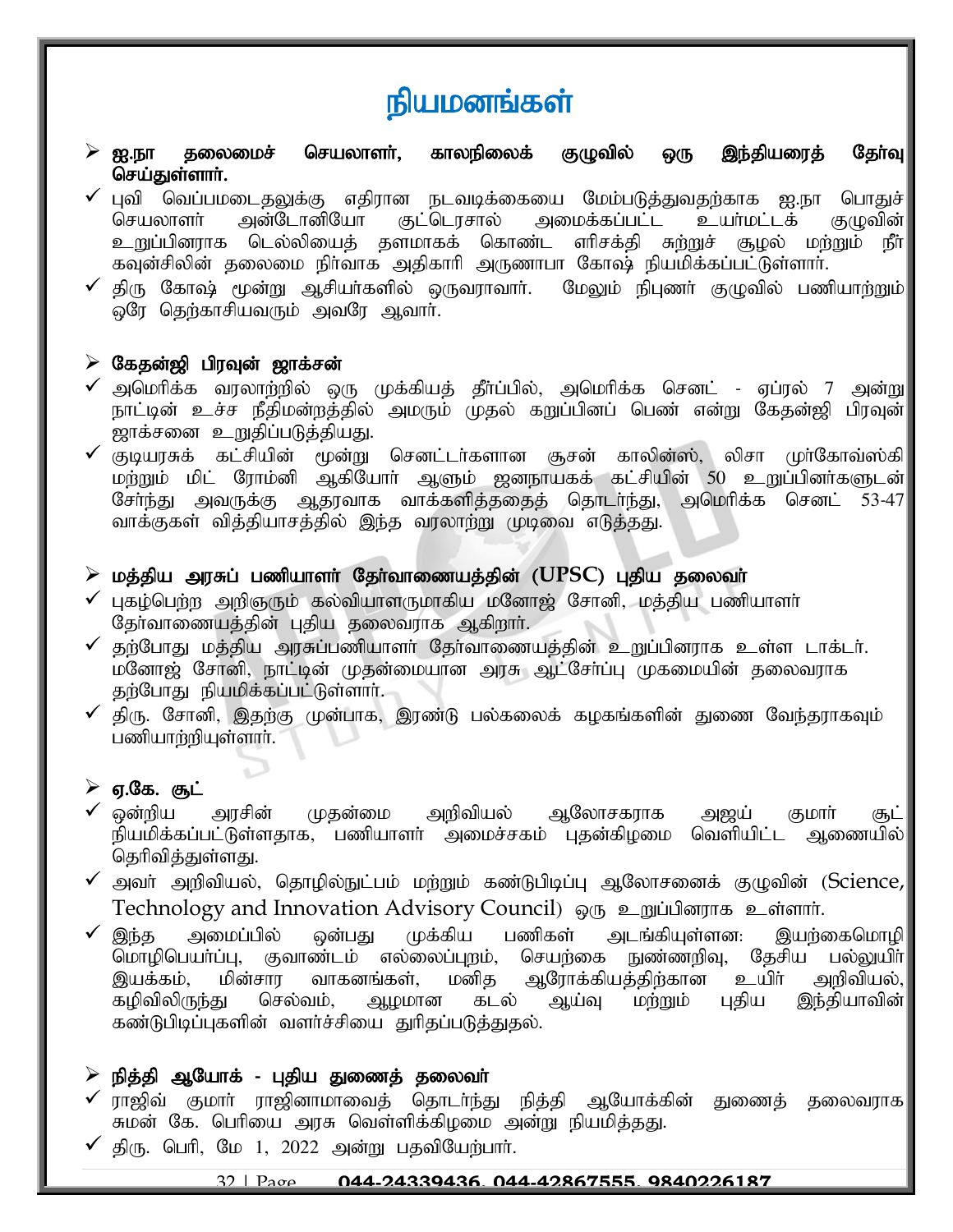#### $\triangleright$  இம்மானுவேல் மேக்ரான்

- $\checkmark$  இம்மானுவேல் மேக்ரான் தனது போட்டியாளரான மரைன் லி பென்னை வீழ்த்தி, ஏப்ரல் 24 அன்று பிரான்சின் ஜனாதிபதியாக மேலும் ஐந்து ஆண்டுகள் பதவியில் இருக்கும்  $\alpha$ ண்ணம் தேர்வு செய்யப்பட்டார்.
- $\checkmark$  இந்த வெற்றியின்மூலம், 2002ல் ஜேக்ஸ் சிராக்கிற்குப் பிறகு இரண்டாவது முறையாக வெற்றி பெற்ற முதல் ஜனாதிபதி ஆனார் மக்ரோன்.

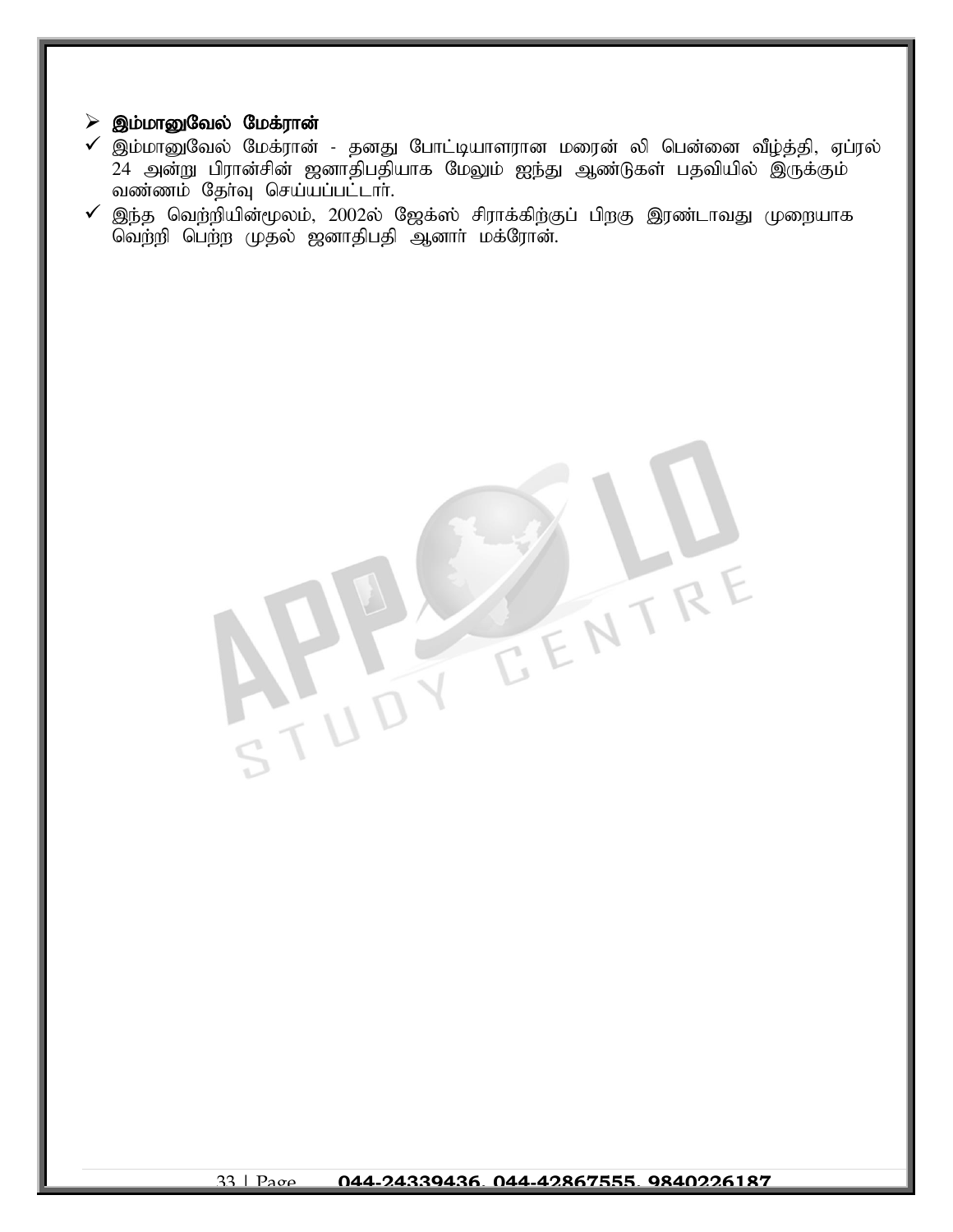# விருதுகள்

### $\triangleright$  64வது ஆண்டு கிராமி விருதுகள்

- $\checkmark$  இந்திய அமெரிக்க இசைக்கலைஞா் . பல்குனி ஷா மற்றும் அமெரிக்காவில் பிறந்த பெங்களுரைச் சேர்ந்த ரிக்கி கேஜ் - ஏப்ரல் 3ஆம் தேதி 64வது வருடாந்திர கிராமி விருதுகளில் கோப்பைகளை வென்றனர்.
- $\checkmark$  தனது மேடைப்பெயராக  $\dotsc$ பாலுவைக் கொண்ட, நியூயார்க்கைச் சேர்ந்த இசைக்கலைஞர், **்.**பால்குனி, 'எ கலர். புல் வேர்ல்ட்'க்காக சிறந்த குழந்தைகளுக்கான இசை ஆல்பத்திற்கான கிராமி விருதை வென்றார்.
- $\checkmark$  'டிவைன் டைட்ஸ்' படத்திற்காக கேஜ் சிறந்த நியூ ஏஜ் ஆல்பம் பிரிவை வென்றார். இதற்காக அவர் தி போலிசின் டிரம்மரான ஸ்டீவர்ட் கோல்லேண்டுடன் இணைந்து பணியார்றினார்.

# $\triangleright$  மணலின் கல்லறை (Tomb of Sand)

- ✔ ஏப்ரல் 7ஆம் தேதி, எழுத்தாளா் கீதாஞ்சலி ஸ்ரீயின் 'டோம்ப் ஆப் சாண்ட்' நாவல்-<br>சா்வதேச புக்கா் பாிசுக்குத் தோ்வு செய்யப்பட்ட முதல் இநதி மொழி புனைகதை சா்வகேச பக்கா் பாிசுக்குத் தோ்வு செய்யப்பட்ட முதல் இநதி படைப்பாகும்.
- $\checkmark$   $\pm$ 50,000 இலக்கியப் பரிசுக்காக, உலகெங்கிலும் உள்ள இதர ஐந்து தலைப்புகளுடன், $|$ 'டோம்ப் ஆப் சாண்ட்' போட்டியிடும். இது ஆசிரியருக்கும் மொழிபெயா்ப்பாளருக்கும் இடையில் சமமாகப் பிரிக்கப்படுகிறது.
- $\checkmark$  இந்தப் புத்தகத்தை டெய்சி ராக்வெல் ஆங்கிலத்தில் மொழிபெயர்க்கார்.

# $\geq 2022$ ஆம் ஆண்டின் சிறந்த உலக பத்திரிகை புகைப்படம்

- $\checkmark$  (முன்னாள் கம்லூப்ஸ் இந்தியன் உறைவிடப் பள்ளிக்கு அருகில் எடுக்கப்பட்ட புகைப்படம் $\parallel$ 2022ஆம் ஆண்டின் உலக சிறந்த பத்திரிகை புகைப்படமாக தேர்வு செய்யப்பட்டுள்ளது.
- $\checkmark$  இந்தப் போட்டியின் 67 ஆண்டு கால வரலாற்றில் முதல் முறையாக, மனிதர்கள் யாருமே $\parallel$ இல்லாத புகைப்படம் இந்த ஆண்டின் உலக சிறந்த பத்திரிகை புகைப்படமாகத் தேர்வு செய்யப்பட்டுள்ளது.
- $\checkmark$  கம்லூப்ஸ் இந்தியன் உறைவிடப் பள்ளியில் இறந்த குழந்தைகளை நினைவுகூரும் $\|$ வகையில், எட்மண்டனைச் சேர்ந்த புகைப்படக் கலைஞரான ஆம்பர் பிராக்கன் எடுத்தது| இந்த புகைப்படம் ஆகும்.

# $\triangleright$  (முதலாவது லதா தீனாநாத் மங்கேஸ்கா் விருது

- $\checkmark$  லதா மங்கேஸ்கா் என்ற மூத்த பாடகியின் நினைவாக நிறுவப்பட்ட லதா தீனாநாத் $\parallel$ மங்கேஸ்கா் விருது பிரதமா் நரேந்திர மோடிக்கு வழங்கப்பட உள்ளது.
- $\checkmark$  தேசத்திற்கும் சமூகத்திற்கும் ஆற்றிய தன்னலமற்ற சேவைக்காக இந்த விருதை பிரதமா் $\parallel$ மோடி பெறுகிறார்.

# $\triangleright$  தொழுநோய்க்கான சாவதேச காந்தி விருது 2021

✔ 2021ஆம் ஆண்டுக்கான தொழுநோய்க்கான சா்வதேச காந்தி விருதை, சண்டிகரைச்|<br>| சோ்ந்த டாக்டா் பஷன் குமாருக்கும். குஜாக்கின் சவா்யோக் குஷ்கா யக்னா பூஷன் குமாருக்கும். குஜாத்தின் சவர்யோக் குஷ்தா அறக்கட்டளைக்கும், புதுதில்லியில் நடைபெற்ற விழாவில், குடியரசு துணைத் தலைவா்| எம். வெங்கையா நாயுடு வழங்கினாா்.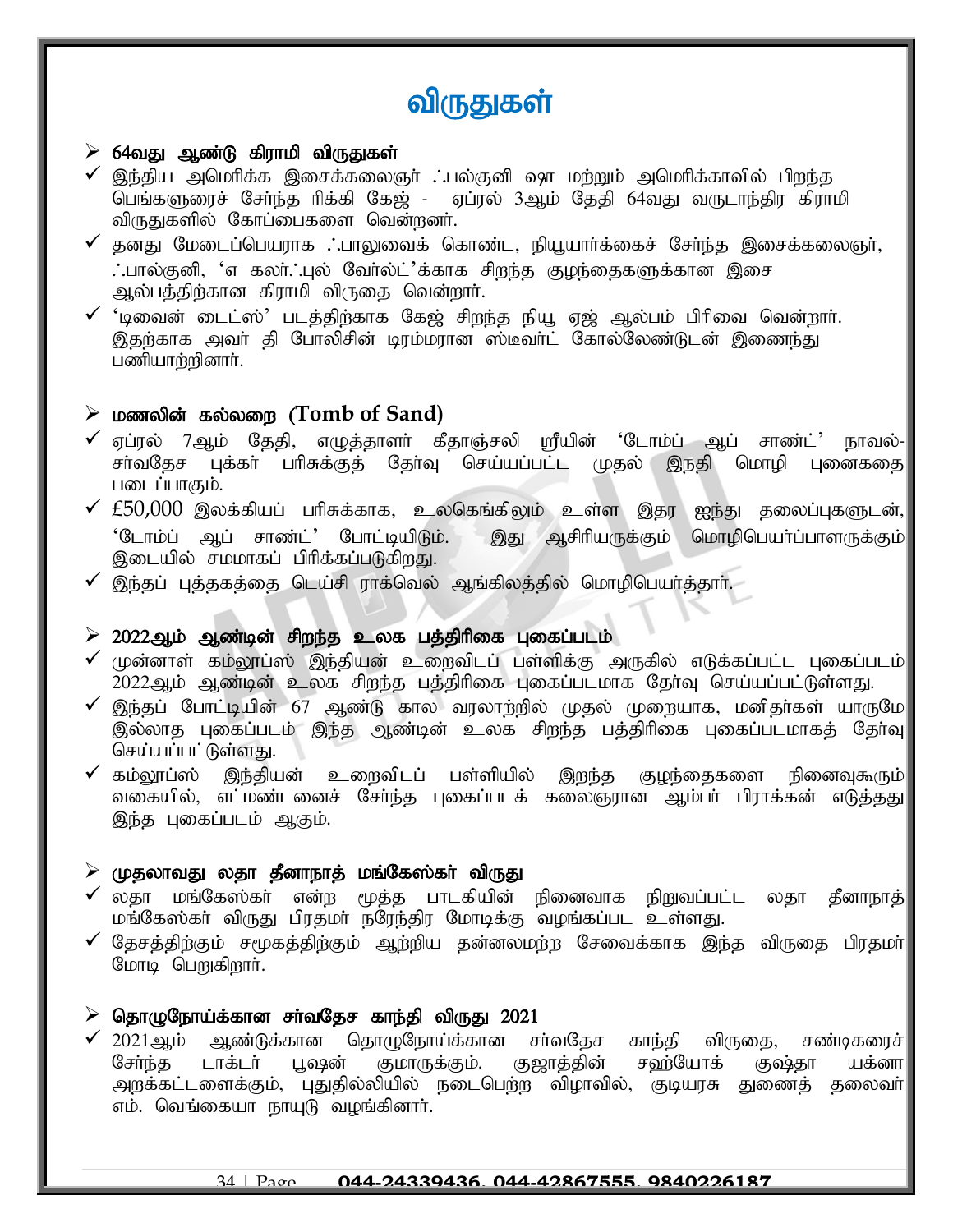$\checkmark$  தொழுநோய் குறித்த விழிப்புணர்வை ஏற்படுத்தியதற்காகவும், அதனால் பாதிக்கப்பட்டவா்களுக்கு சிகிச்சை அளித்ததற்காகவும் டாக்டா். பூஷன் குமாா் மற்றும்| சஹ்யோக் குஷ்தா யக்னா அறக்கட்டளைக்கு இந்த விருது வழங்கப்பட்டது.

### $\triangleright$  புதுமை விருது

- ✔ சென்னை வீட்டுவசதி மற்றும் நகா்ப்புற விவகாரங்கள் அமைச்சகம் வழங்கிய விருது<br>வகை புதுமை விருதின்கீழ் கோவிட்-19க்கு சிகிச்சை அளித்தமைக்காக சிறந்த வகை புதுமை விருதின்கீழ் கோவிட்-19க்கு சிகிச்சை அளித்தமைக்காக சிறந்த நகரத்திற்கான விருதை வென்றுள்ளது.
- $\checkmark$  இந்த மாநகரம் ஸ்மார்ட் சிட்டி பிரிவிலும் நீர்நிலை மறுசீரமைப்புக்கான விருகையும் $\parallel$ பெற்றுள்ளது.

# $\triangleright$  மின்-முன்மொழிவு அமைப்பு (e-Proposal System)

- $\checkmark$  மேகாலயா அரசின் திட்டமிடல் துறையின் 'இ-முன்மொழிவு அமைப்பு' என்ற தலைப்பிலான $\checkmark$ ஒரு முக்கிய முன்முயற்சியானது – புகழ்பெற்ற ஐ.நா விருதை வென்றது – தகவல் சங்க $\mid$ மன்றத்தின் பரிசுகளில் உலக உச்சி மாநாடு 2022
- $\checkmark$  மேகாலயா எண்டர்பிரைஸ் கட்டமைப்பின் ஒரு பகுதியான 'இ-முன்மொழிவு அமைப்பு', அரசுத் துறைகளில் உள்ள கோப்புகளின் 75 விழுக்காடு வேலைகளை அகற்ற முயல்கிறது.
- $\checkmark$  உலகம் முமுவகிலும் உள்ள சிறந்த 360 திட்டங்களில் இருந்து மேகாலயா தேர்ந்தெடுக்கப்பட்டது.

# புகழ்பெற்ற நபா்கள்<br>RES

#### $\triangleright$  ஊர்வசி காந்தி

- $\checkmark$  முதன்முறையாக, ஒன்றிய கலாச்சார அமைச்சகம் தேசிய கலாச்சார நிதியத்தின் கவுன்சில் மற்றும் செயற்குழுவின் அதிகாரப்பூர்வமற்ற உறுப்பினராக திருநங்கையும் அர்வலருமாகிய ஊர்வசி காந்தியை நியமித்துள்ளது.
- $\checkmark$  அவா் மாநிலத்தின் கிராமப்புற திருநங்கைகளுக்காக இரண்டு தசாப்தங்களுக்கும் மேலாக பணியாற்றி வருகிறார்.

#### $\triangleright$  ராகவ் சாதா மற்றும் ராதிகா குப்தா

ஆம் ஆத்மி கட்சித் தலைவா் ராகவ் சாதா, எடெல்வீஸ் பரஸ்பர நிதிய தலைமை நிா்வாக| அதிகாரி ராதிகா குப்தா மற்றும் உக்ரைனிய துணைப் பிரதமரும் டிஜிட்டல் பரிமாற்ற|<br>அமைச்சருமான மைக்கைலோ ∴பெடோரோவ் ஆகியோர் உலகப் பொருளாதார ் அமைச்சருமான மைக்கைலோ . .பெடோரோவ் ஆகியோா் உலகப் பொருளாதார மன்றத்தால் 2022ஆம் ஆண்டுக்கான இளம் உலகத் தலைவர்கள் பட்டியலில் இடம் பெற்றுள்ளனர்.

# புத்தகங்களும் ஆசிரியர்களும்

# **≻ நெருப்புராணி (Queen of Fire)**

- $\checkmark$  விருதுபெற்ற குழந்தைகள் எழுத்தாளரும் வரலாற்றாசிரியருமான தேவிகா ரங்காச்சாரி, 'குயின் ஆப் .'.பயர்' என்ற ஒரு புதிய நாவலை எழுதியுள்ளார்.
- $\checkmark$  இது ஜான்சி ராணி லட்சுமிபாயின் கதையை ஆராய்கிறது.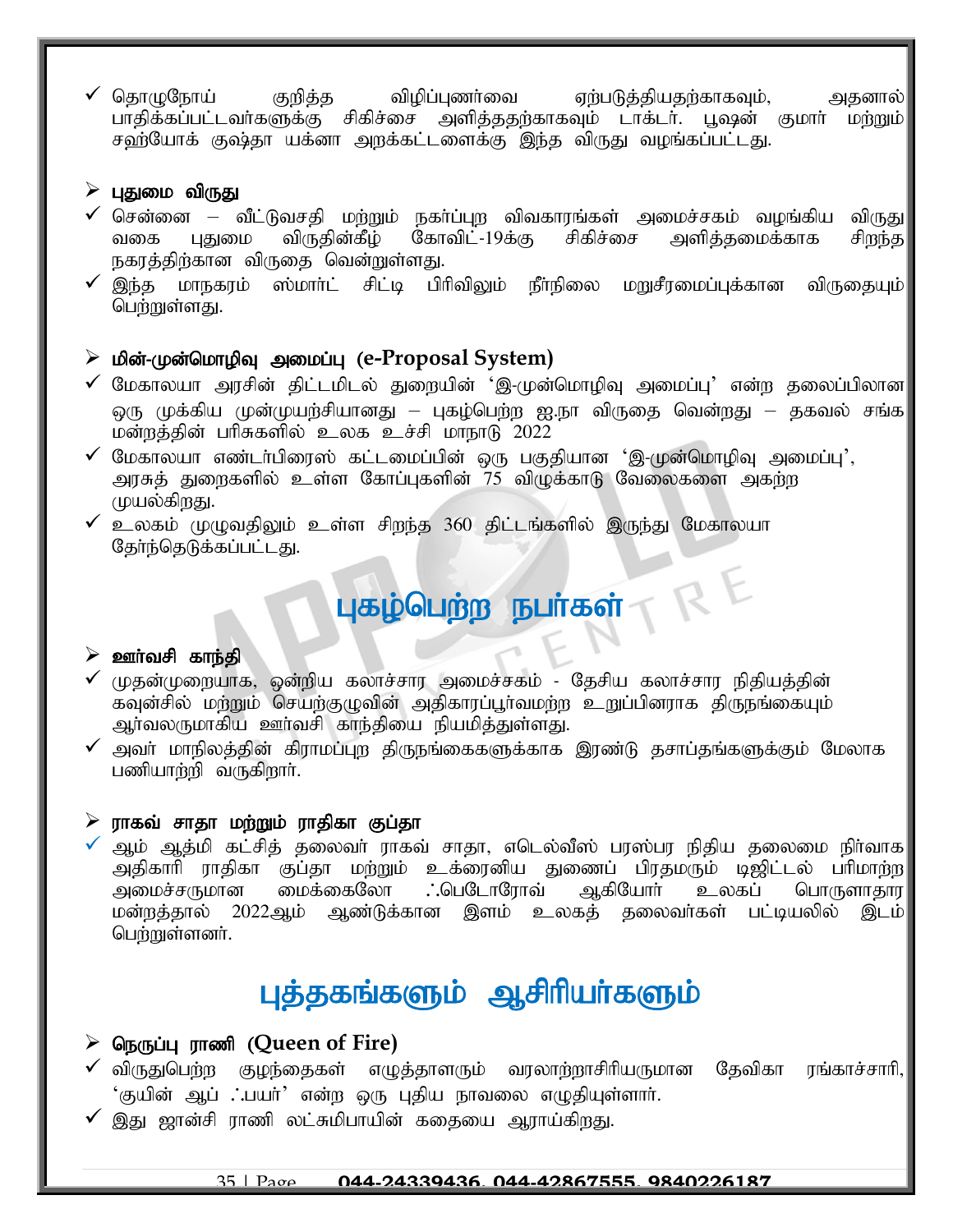# அறிவியல், தொழில்நுட்பம் மற்றும் சுற்றுச் சூழல்

#### $\triangleright$  மிகவும் வெப்பமான மார்ச் மாதம்

- $\checkmark$  மார்ச் 2022 மாதம் இந்திய வானிலை ஆய்வுத் துறையின் தரவுகளின்படி, 1901ஆம் $\parallel$ ஆண்டு முதல் இந்தியாவில் பதிவு செய்யப்பட்ட வரலாற்றில், மிகவும் வெப்பமான மார்ச் மாதமாக இருந்தது.
- $\checkmark$  மார்ச் 2010இன் அனைத்து நேர சராசரி அதிகபட்ச வெப்பநிலை பதிவையும் விட இந்த $\parallel$ அண்டு வெப்பநிலை பதிவு அதிகரித்துள்ளது.
- ✔ 2010இல் இந்தியாவின் சராசரி மாதத்தின் ஒரு நாள் வெப்பநிலை 33.09 டிகிரி செல்சியஸ் $\vert$ ஆக உயர்ந்துள்ளது. இருப்பிலும், மார்ச் 2022 இல், அதன் சராசரி மாதாந்திர நாள் ்இருப்பினும், மார்ச் 2022 இல், அதன் சராசரி மாதாந்திர நாள் வெப்பநிலை 33.1 டிகிரி செல்சியஸ் ஆக பதிவாகி, அந்த மாதத்திற்கான அனைத்து கடந்தகால வெப்பப் பதிவுகளையும் விஞ்சியது.

# > புவி காந்தப் புயல் ([Geomagnetic Storm](https://www.jagranjosh.com/current-affairs/geomagnetic-storm-2022-april-know-meaning-and-effect-on-earth-1649317951-1?ref=list_ca))

 $\checkmark$  ஏப்ரல் 7ஆம் தேதி புவி காந்தப் புயல் பூமியைத் தாக்கும் என்று எதிா்பாா்க்கப்படுகிறது.

- $\checkmark$  மார்ச் 3ஆம் தேதி சூரியனில் இருந்து இழை வெடித்ததால் புயல் ஏற்பட்டது. என்ஓஏஏ $\checkmark$ அமைப்பு இந்தப் புவி காந்தப் புயலை ஜி1 என வகைப்படுத்தியுள்ளது. அதாவது இது ஒரு சிறிய புயல் ஆகும்.
- ✔ ஒரு புவி காந்தப் புயல் மின் கட்டங்களில் ஏற்ற இறக்கங்களை ஏற்படுத்தலாம், குறைந்த|<br>பவி சும்முப் பாகையில் உள்ள செயம்கைக் கோள்களில் சிமிய காக்கக்கை புவி சுற்றுப் பாதையில் உள்ள செயற்கைக் கோள்களில் சிறிய தாக்கத்தை ஏற்படுத்தலாம் மற்றும் அரோராக்களை அதிக உயரத்திற்கு உயர்த்தலாம்.

# $\triangleright$  ஒரே மாதிரியான இரட்டை வியாழன் (Near-Identical Twin – Jupiter)

- ✔ வானியலாளா்கள் பூமியில் இருந்து 17,000 ஒளி ஆண்டுகள் தொலைவில் ஒரு<br>நட்சத்திரத்தைச் சுற்றி வரும் வியாழனைப் போலவே இருக்கும் ஒரு கிரகத்தைக் நட்சத்திரத்தைச் சுற்றி வரும் வியாழனைப் போலவே இருக்கும் ஒரு கண்டுபிடித்துள்ளனர்.
- நமது சூரிய குடும்பத்தில் உள்ள 5வது கிரகம் வியாழன் ஆகும். இது அதன் $|$ பிரகாசமான வண்ணங்களுக்கு பெயர் பெற்றது மற்றும் புயலின் பெரும் சுழற்சியால்| ஆதிக்கம் செலுத்துகிறது.
- $\checkmark$  நிறையைப் பொறுத்தவரை,  $K2$ -2016-BLG-0005Lb என்று அழைக்கப்படும் $\parallel$ எக்ஸோப்ளானெட், கிட்டத்தட்ட வியாழனைப் போலவே உள்ளது.

# ➢ ghypnrd;l;hpf; nraw;if Koq;fhy; (**Polycentric Prosthetic Knee)**

- $\checkmark$  ஏப்ரல் 8ஆம் தேதி, ஐஐடி மெட்ராசின் ஆராய்ச்சியாளர்கள் நாட்டின் முதல் முறையாக உள்நாட்டிலேயே உருவாக்கப்பட்ட பாலிசென்ட்ரிக் செயற்கை முழங்காலை அறிமுகப்படுத்தினர்.
- $\checkmark$  புதிதாக உருவாக்கப்பட்ட இந்த முழங்காலை மேலும் வளைக்க முடியும், நடக்கும்போது நிலைத்தன்மையை வழங்குகிறது மற்றும் இறக்குமதி செய்யப்பட்ட சாதனங்களில் ஐந்தில் லரு பங்கு மட்டுமே இதற்கு செலவாகும்.
- $\checkmark$  'கடம்' (பாகம்) என்று பெயரிடப்பட்ட நான்கு-பட்டி முழங்கால் மூட்டானது 160 டிகிரி அல்லது அதற்கும் மேற்பட்ட முழங்கால் வளைவை வழங்குகிறது. எனவே, பயனர்கள் பேருந்துகள், ஆட்டோக்கள் மற்றும் வண்டிகள் போன்ற நெரிசலான இடங்களில் அமரலாம்.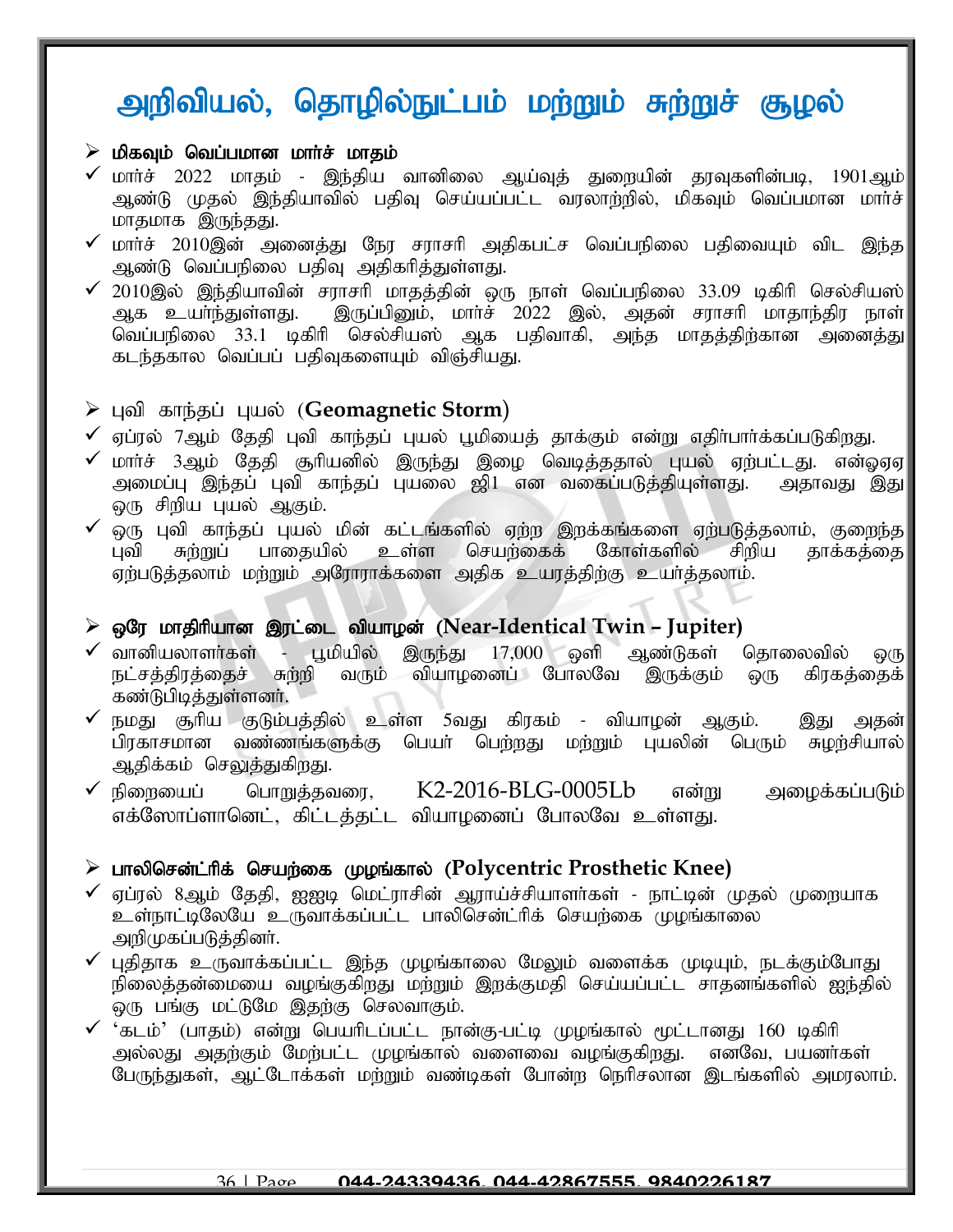# ≽ ஆக்சியம்-1 (Ax-1) இயக்கம்

- $\checkmark$  ஒரு வரலாற்று முன்னேற்றமாக, ஆக்சியம்-1 பணிக்குழு உறுப்பினர்கள் சர்வதேச விண்வெளி நிலையத்திற்குள் நுழையத் தயார் நிலையில் உள்ளனர்.
- $\checkmark$  ஏப்ரல் 8ஆம் தேதி, தேசிய ஏரோநாட்டிக்ஸ் மற்றும் விணவெளி நிர்வாக அமைப்பு (நாசா) மற்றும் ஆக்சியம் ஸ்பேஸ் ஆகியவற்றின் ஒருங்கிணைந்த பணிக்குழுவானது. . பால்கன் 9 ராக்கெட்டில் ஸ்பேஸ் எக்சின் டிராகன் கேப்சூல் 'எண்டவர்' இல் உள்ள சர்வதேச விண்வெளி நிலையத்திற்குள் வெற்றிகரமாக ஏவப்பட்டது.
- $\checkmark$  சா்வதேச விண்வெளி நிலையத்திற்கு விண்வெளி வீரா்களை ஏற்றிச் செல்லும் முதல் தனியார் விண்வெளிப் பயணம் இதுவாகும்.

### $\triangleright$  வன விலங்குகளுக்கான சட்ட உரிமைகள்

- $\checkmark$  வன விலங்குகளுக்கு சட்டப்பூர்வ உரிமை வழங்கிய முதல் நாடாக ஈக்வடார் ஆகியுள்ளது.
- $\checkmark$  ஈக்வடாரின் உயரிய நீதிமன்றம் எஸ்ட்ரெல்லிட்டா என்ற கம்பளி குரங்கின் வழக்கை $|$ விசாரிக்கும்போது அவற்றிற்கு உரிமைகளை அங்கீகரிக்க முடிவு செய்தது.
- $\checkmark$  இயற்கை உரிமைகள், சுற்றுச் சூழலின் சட்டபூர்வ உரிமைகளை அங்கீகரிக்கிறது மற்றும் $\checkmark$ மீண்டும் உருவாக்குகிறது.
- $\checkmark$  முன்னதாக இயற்கையை ஒரு சட்டப்பூர்வ நிறுவனமாக அங்கீகரித்த உலகின் முதல் $\parallel$ நாடாக ஈக்வடார் ஆனது.
- $\triangleright$  (முதன் முதலில் இந்தியாவில் தயாரிக்கப்பட்ட டோர்னியர் விமானம்
- $\checkmark$  இந்தியாவில் தயாரிக்கப்பட்ட  $HAL$  Dornier Do-228 இன் முதல் விமானத்தை 12 ஏப்ரல் 2022 அன்று சிவில் விமான போக்குவரத்து அமைச்சா் ஜோதிராதித்யா எம். சிந்தியா கொடியசைத்துத் தொடங்கி வைத்தார்.
- $\checkmark$  இந்த விமானம் அசாமின் திப்ருகரில் இருந்து அருணாச்சல பிரதேசத்தின் பாசிகாட் வரையிலும், இறுதியாக அசாமின் லிலாபரி வரையிலும் இயக்கப்படும்.

# $\triangleright$  மைன்வாக்ஸ்: இந்தியாவின் எதிர்கால வெப்பமான தடுப்பூசி

- ✓ இந்தியாவில், கோவிட்-19 அல்லது சாா்ஸ் கோவிட்2க்கு எதிரான ஒரு எதிா்கால தடுப்பூசி<br>உருவாக்கப்பட்டு வருகிறது. இதற்கு குளிா்பதனமோ அல்லது குளிா் சங்கிலி உருவாக்கப்பட்டு வருகிறது. இதற்கு குளிா்பதனமோ அல்லது சேமிப்பகமோ கேவைப்படவில்லை.
- $\checkmark$  இந்த வெப்ப தடுப்பூசியை பெங்களுருவைச் சேர்ந்த மைன்வாக்ஸ் நிறுவன ஆய்வகங்கள் $\parallel$ உருவாக்கின. அந்த நிறுவனம் இந்திய அறிவியல் கழகத்தில் தோற்றுவிக்கப்பட்டது.

# $\triangleright$  G<sub>II la</sub>Guin அக்ஷ் (Radio Aksh)

- $\checkmark$  பார்வையற்றோருக்கான இந்தியாவின் முதல் வானொலி சேனல் தொடங்கப்பட்டது.
- $\checkmark$  பார்வையற்றோருக்கான நாட்டின் முதல் வானொலி சேனல், 'ரேடியோ அக்ஷ்' என்ற பெயரில் நாக்பூரில் தொடங்கப்பட்டுள்ளது.
- $\checkmark$  இது கல்வி வளங்கள் மற்றும் ஆடியோ புத்தகங்களை தடையின்றி அணுகுவதற்கு பார்வையற்றோருக்கு உதவும்.

# $\triangleright$  விண்வெளி செங்கர்கள் (Space Bricks)

 $\checkmark$  இந்திய அறிவியல் கழகம் மற்றும் இஸ்ரோ ஆகியவற்றின் குழு ஒன்று, செவ்வாய்க் கிரக சிமுலண்ட் மண்ணைப் (Martian Simulant Soil) பயன்படுத்தி 'விண்வெளி செங்கர்களை' உருவாக்கும் புதிய நுட்பத்தை உருவாக்கியுள்ளது.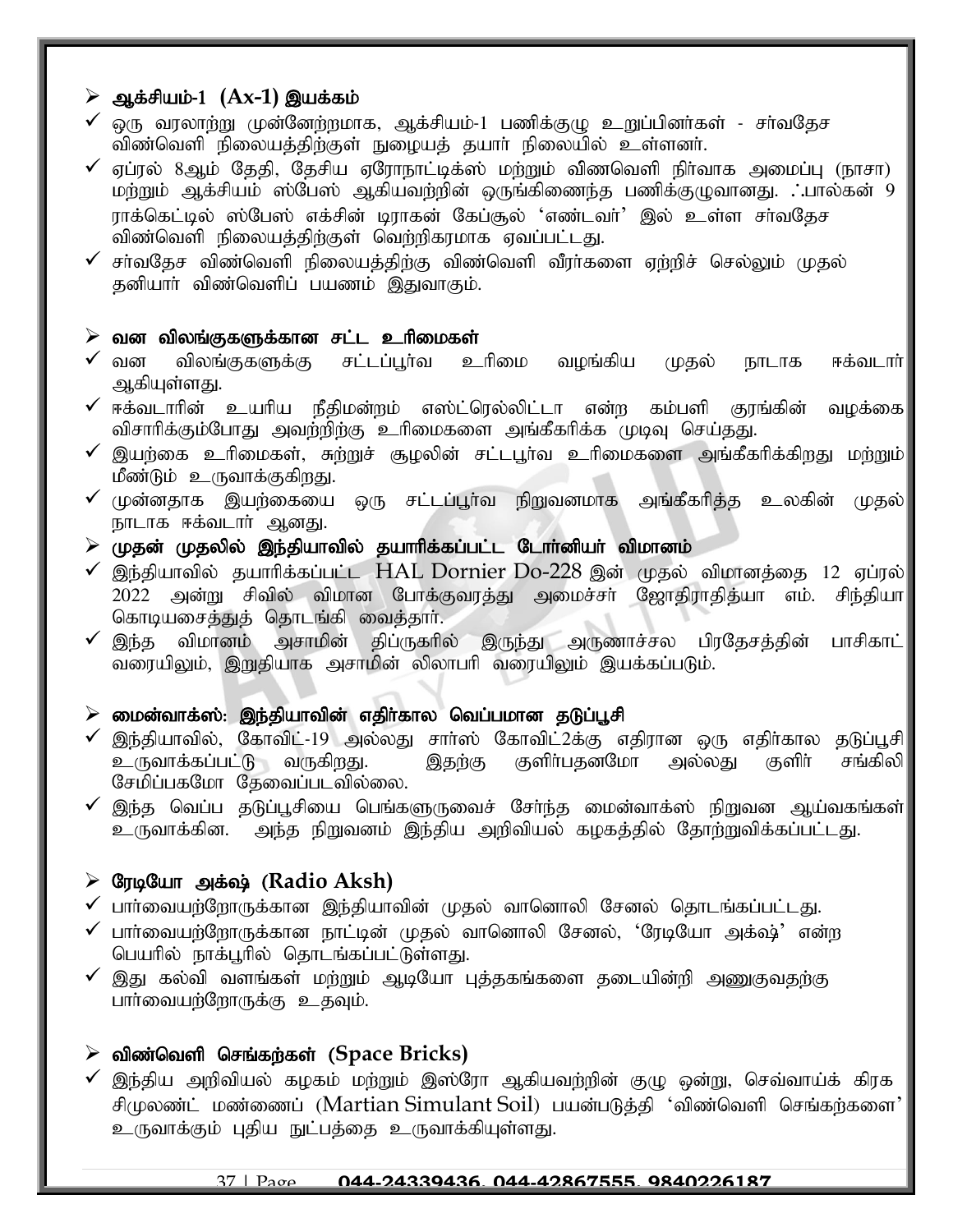- நுண்ணுயிர் தூண்டப்பட்ட கால்சைட் மழைப்பொழிவு சரியான சூழ்நிலையில், சில பாக்டீயாக்கள் கால்சியம் கார்பனேட்டைக் தாண்டுகின்றன – அவை செவ்வாய்கிரக சிமுலண்ட் மண்ணைப் பயன்படுத்தி செங்கற்களை உருவாக்க முடியும் என்பதை இந்தக் குழு நிரூபித்துக் காட்டியுள்ளது.
- $\checkmark$  இந்தக் கண்டுபிடிப்பு செவ்வாய் கிரகத்தில் எதிர்கால மனித குடியேற்றங்களை நிர்மாணிக்க $\checkmark$ உதவும் திறனைக் கொண்டுள்ளது.

### $\triangleright$  ஆக்டினிமென்ஸ் கோயாஸ் (Actinimenes koyas)

- $\checkmark$  விஞ்ஞானிகள், லட்சத்தீவில் புதிய வகை இறால் இனத்தைக் கண்டுபிடித்துள்ளனர்.
- $\checkmark$  இந்திய வேளாண் ஆராய்ச்சிக் கழகம் மீன் மரபணு வள தேசிய பணியகம் ( $ICAR$ -National Bureau of Fish Genetic Resources)ஐச் சேர்ந்த விஞ்ஞானிகள் இந்த புதிய வகை இறாலைக் கண்டுபிடித்துள்ளனர்.
- $\checkmark$  இந்தப் புதிய சிற்றினத்திற்கு, லட்சத்தீவுகளில் உள்ள உள்ளூா் சமூகத்தின் நினைவாக $\checkmark$ ்ஆக்டினிமெனெஸ் கோயாஸ்' என்று பெயரிடப்பட்டுள்ளது.

EENTR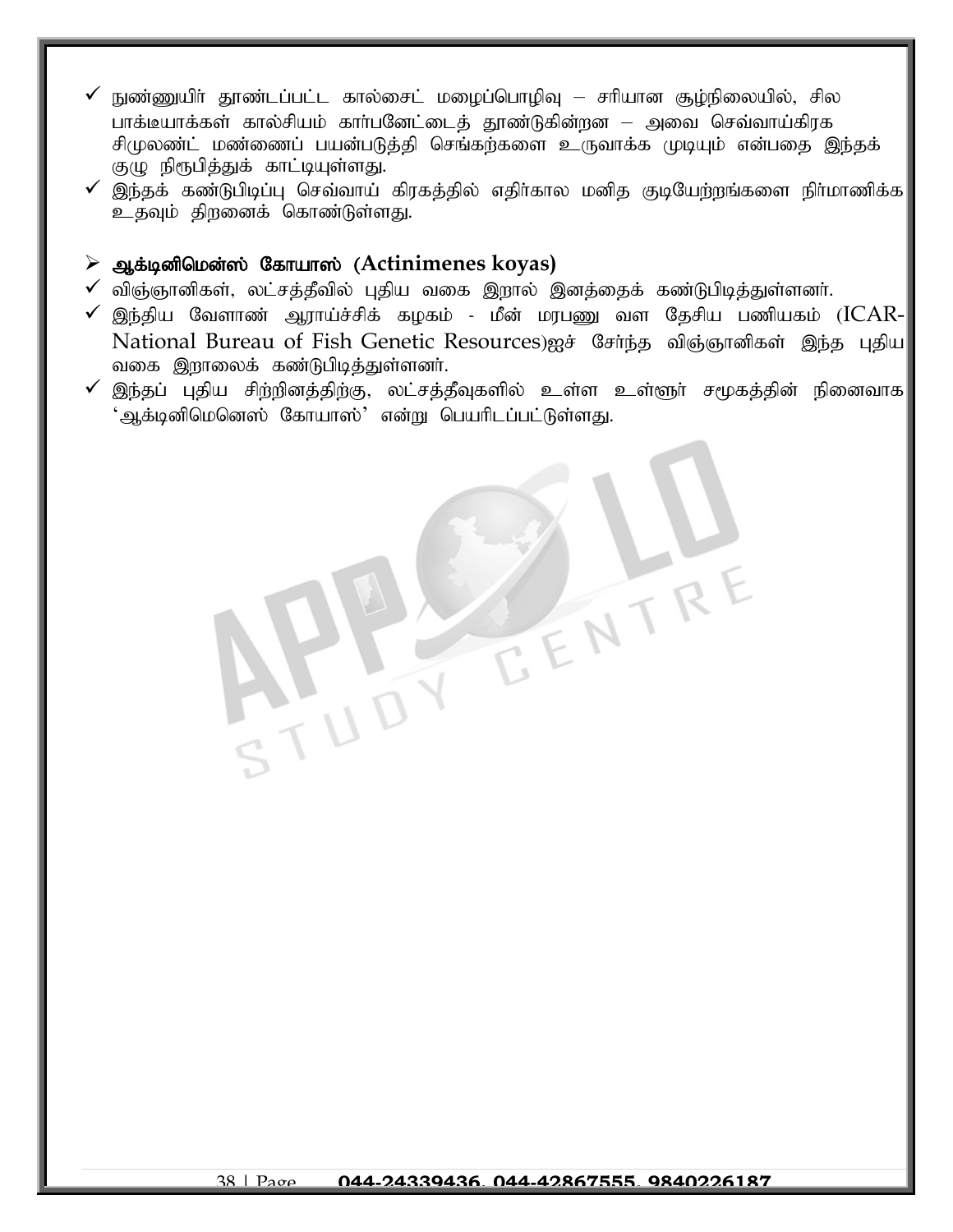# விளையாட்டுகள்

#### $\triangleright$  பீபா (FIFA) உலகக் கோப்பை 2022

- $\checkmark$  பீபா உலகக் கோப்பை 2022இன் 22வது பதிப்பை நடத்துவதற்கான குலுக்கல் ஏப்ரல் 1 அன்று, அதை நடத்தும் நாடான கத்தாரின் தலைநகரான தோஹாவில் நிறைவடைந்தது.
- $\checkmark$  கத்தாரில் நவம்பர் 21 முதல் டிசம்பர் 18 வரை இந்தப் போட்டிகள் நடத்தப்படும். மத்திய கிழக்கு நாடு முதல் முறையாக கால்பந்து உலகக் கோப்பையை இப்போதுதான் நடத்துகிறது.
- $\checkmark$  இந்த பீபா அமைப்பு, இந்த ஆண்டுக்கான பீபா உலகக் கோப்பை கத்தார் 2022க்கான அதிகாரபூர்வ சின்னமாக லயீப்-ஐ  $(La'eeb)$  வெளியிட்டுள்ளது.
- $\checkmark$  லயீப் என்பது ஒரு அரேபிய சொல் ஆகும். இதன் பொருள் மிகுந்த திறமையான வீரா் என்பதாகும்.

### $\triangleright$  ജசிசி மகளிர் கிரிக்கெட் உலகக் கோப்பை  $2022$

- $\checkmark$  2022ஆம் ஆண்டுக்கான ஐசிசி மகளிா் கிரிக்கெட் உலகக் கோப்பையை ஆஸ்திரேலியா வென்றது.
- $\checkmark$  கிறிஸ்ட் சர்ச்சில் 71 ரன்கள் வித்தியாசத்தில் இங்கிலாந்தை வீழ்த்தி ஆஸ்திரேலியா 2022 $\checkmark$ ஐசிசி மகளிர் கிரிக்கெட் உலகக் கோப்பையை வென்றது.
- மகளிா் கிரிக்கெட் போட்டியில் இதுவரை நடைபெற்ற 12 உலகக் கோப்பைப் போட்டிகளில் 7ல் ஆஸ்திரேலியா வெற்றி பெற்றுள்ளது.

### $\rho$  பிஎஸ்ஏ ( $PSA$ ) உலக இரட்டையா் ஸ்குவாஷ் சாம்பியன்ஷிப் போட்டிகள்

- $\checkmark$  ஏப்ரல் 9ஆம் தேதி ஸ்காட்லாந்தின் கிளாஸ்கோவில் நடைபெற்ற பிஎஸ்ஏ உலக இரட்டையா் ஸ்குவாஷ் சாம்பியன்ஷிப் போட்டிகளில் இந்தியா – முதல் தங்கப்பதக்கங்களை வென்றது.
- $\checkmark$  கலப்பு மற்றும் பெண்கள் இரட்டையர் பிரிவில் சவுரவ் கோசல் மற்றும் ஜோஷ்னா சின்னப்பாவுடன் இணைந்து தீபிகா பல்லிகல், நாட்டிற்காக இரட்டை தங்கப் பதக்கங்களை வென்றார்.

# $\triangleright$  சர்வதேச பள்ளி விளையாட்டுக் கூட்டமைப்பு ஜிம்னாசியாட் 2022 (International School **Sports Federation (ISF) Gymnasiade 2022)**

- $\checkmark$  மேலூர் சிறுமி வெளிநாட்டில் நடைபெறும் விளையாட்டுப் போட்டியில் கலந்து கொள்வதற்குத் தகுதி பெற்றுள்ளார்.
- $\checkmark$  மேலூரைச் சேர்ந்த பீச் வாலிபால் வீராங்கனையான ஆனந்தி, மே 13 முதல் 28 வரை பிரான்சின் நார்மண்டியில் நடைபெற உள்ள சர்வதேச பள்ளி விளையாட்டுக் கூட்டமைப்பு ஜிம்னாசியாட் 2022க்குத் தகுதி பெற்றுள்ளார்.

# $\geq 71$  சீனியா் தேசிய கூடைப்பந்து சாம்பியன்ஷிப்

- $\checkmark$  தமிழக ஆடர் அணி ஏப்ரல் 10ஆம் தேதி சென்னையில் நேரு உள்விளையாட்டு அரங்கில் நடைபெற்ற தேசிய சீனியா் கூடைப் பந்து போட்டியில் பஞ்சாப் அணிக்கு எதிராக விரிவான வெற்றியைப் பதிவு செய்து மகுடத்தை வென்றது.
- $\checkmark$  இது தமிழகத்தின் 10வது தேசிய பட்டமாகும்.
- $\checkmark$  பெண்களுக்கான போட்டியில் தமிழ்நாடு அணி மூன்றாவது இடத்தைப் பிடித்தது.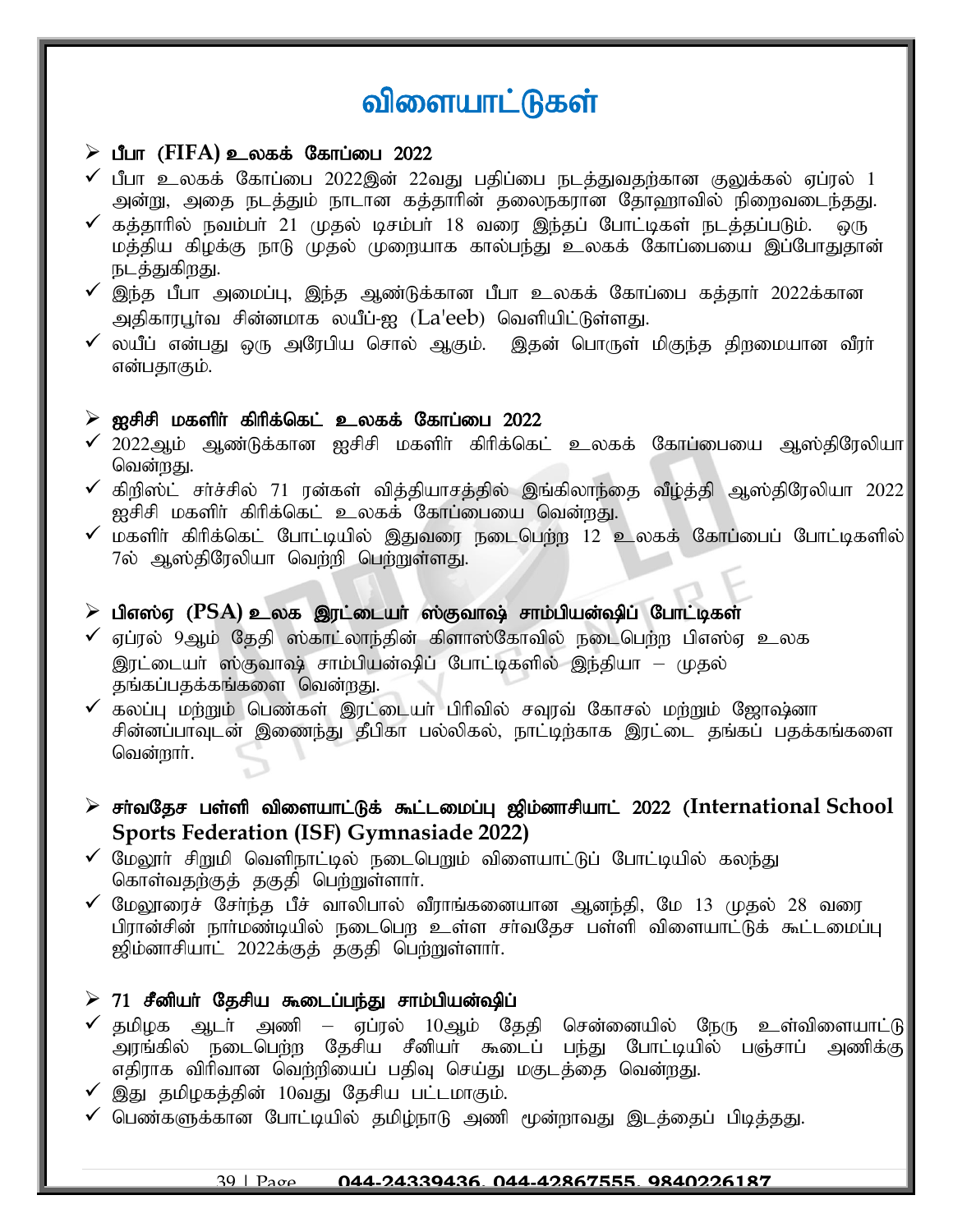# > ரெய்க்ஜாவிக் ஓபன் செஸ் போட்டி (Reykjavik Open Chess Tournament)

- $\checkmark$  ஜிஎம் பிரக்ஞானந்தா ஏப்ரல் 12 அன்று ஐஸ்லாந்தில் நடைபெற்ற பெருமைக்குரிய $\parallel$ ரெய்கஜாவிக் ஒபன் செஸ் போட்டியில் வெற்றி பெற்றார்.
- $\checkmark$  ஒன்பது சுற்றுகளாக நடைபெற்ற இந்த ஸ்விஸ் போட்டியில், ஆர். பிரஞானந்தா இறுதிச் $\parallel$ கற்றில் சக நாட்டவரான ஜிஎம் டி குகேவைத் தோற்கடித்து, 5,000 யூரோ முதல் பரிசை  $(5413$   $LT$ லா்) வென்றாா்.
- ✓ பிப்ரவரி 2022இல் நடைபெற்ற ஆன்லைன் ரேபிட் செஸ் போட்டியான ஏா்திங்ஸ் மாஸ்டரின் $\parallel$ எட்டாவது சுற்றில் உலக சாம்பியன் மேக்னஸ் காா்ல்சனை ஆா். பிரக்ஞானந்தா உலக சாம்பியன் மேக்னஸ் கார்ல்சனை ஆர். பிரக்ஞானந்தா| தோற்கடித்தார் என்பதை இங்கு நினைவு கூற வேண்டும்.

# $\geq 2026$  காமன்வெல்த் விளையாட்டுப் போட்டிகள்

- $\checkmark$  ஆஸதிரேலியாவின் விக்டோரியா மாநிலம் 2026ஆம் ஆண்டு காமன்வெல்த் போட்டிகளை $\parallel$ நடத்த உள்ளது.
- $\checkmark$  2026 காமன்வெல்த் விளையாட்டுப் போட்டிகள் விக்டோரியா மாநிலத்தில் உள்ள கீலாங், $\parallel$ பல்லாரட், பென்டிகோ மற்றும் கிப்ஸ்லேண்ட் ஆகிய நகரங்களில் நடத்தப்படும்.
- $\checkmark$  இந்த விளையாட்டுப் போட்டிகளின் தொடக்க விழா மெல்போர்ன் கிரிக்கெட் மைதானத்தில் $\parallel$ நடைபெறும்.
- $\triangleright$  தெரு குழந்தைகளுக்கான கிரிக்கெட் உலகக் கோப்பை 2023 (Street Child Cricket **World Cup 2023)**
- $\checkmark$  தெரு குழந்தைகளுக்கான கிரிக்கெட் உலகக் கோப்பை 2023 போட்டிகளை இந்தியா
- நடத்த உள்ளது.<br>✔ அடுத்த ஆண்டு அடுத்த ஆண்டு நடைபெற உள்ள தெரு குழந்தைகளுக்கான கிரிக்கெட் உலகக்<br>கோப்பை போட்டியில் பங்கேர்க 16 நாடுகளில் இருந்து 22 அணிகள் இந்தியா போட்டியில் பங்கேற்க 16 நாடுகளில் இருந்து 22 அணிகள் வரவுள்ளன.
- $\checkmark$  இந்தப் போட்டிகள், ஐசிசி உலகக் கோப்பைக்கு முன்பாக, செப்டம்பா் மாதத்தில் $\parallel$ நடைபெறும்.
- $\checkmark$  ஸ்ட்ரீட் சைல்டு யுனைடெட் (இங்கிலாந்தில் உள்ள தொண்டு நிறுவனம்) மற்றும் சேவ் தி $\parallel$ சில்ட்ரன் இந்தியா ஆகிய அமைப்புகள் உலகக் கோப்பை போட்டிகளை நடத்துகின்றன.
- > 48வது ஓபன் அஜெட்ரெஸ் லா ரோடா செஸ் போட்டி (Ajedrez La Roda Chess **Tournament)**
- $\checkmark$  உலகின் மூன்றாவது இளைய கிராண்ட் மாஸ்டராகிய டி. குகேஷ் ஸ்பெயினில் $|$ உள்ள லா ரோடாவில் நடைபெற்ற 48வது ஓபன் அஜெட்ரெஸ் லா ரோ செஸ் $\mid$ போட்டியில் வெற்றி பெற்றுள்ளார்.
- $\checkmark$  ஒன்பது சுற்றுகள் கொண்ட போட்டியில் குகேஷ் ஆட்டமிழக்காமல் இருந்தாா். அவா் $\parallel$ ஏமு ஆட்டங்களில் வெற்றி பெற்று இரண்டில் டிரா செய்தார்.

# $\triangleright$  டேனிஷ் ஓபன் நீச்சல் போட்டிகள்

- $\checkmark$  நடிகர் ஆர். மாதவனின் 16 வயது மகன் வேதாந்த் மாதவன் கோபன்வேரகனில் ் நடைபெற்று வரும் டேனிஷ் ஓபன் போட்டிகளில் 800 மீட்டர் மற்றும் 1500 மீட்டர் . ப்ரீ .<br>ஸ்டைல் நீச்சல் போட்டிகளில் தங்கம் மற்றும் வெள்ளிப் பதக்கம் வென்றார்.
- $\checkmark$  தற்போது நடைபெற்று வரும் இந்தப் போட்டியில் இந்தியா இரண்டு தங்கம் மற்றும் ஒரு வெள்ளி உட்பட மூன்று பதக்கங்களை வென்றுள்ளது.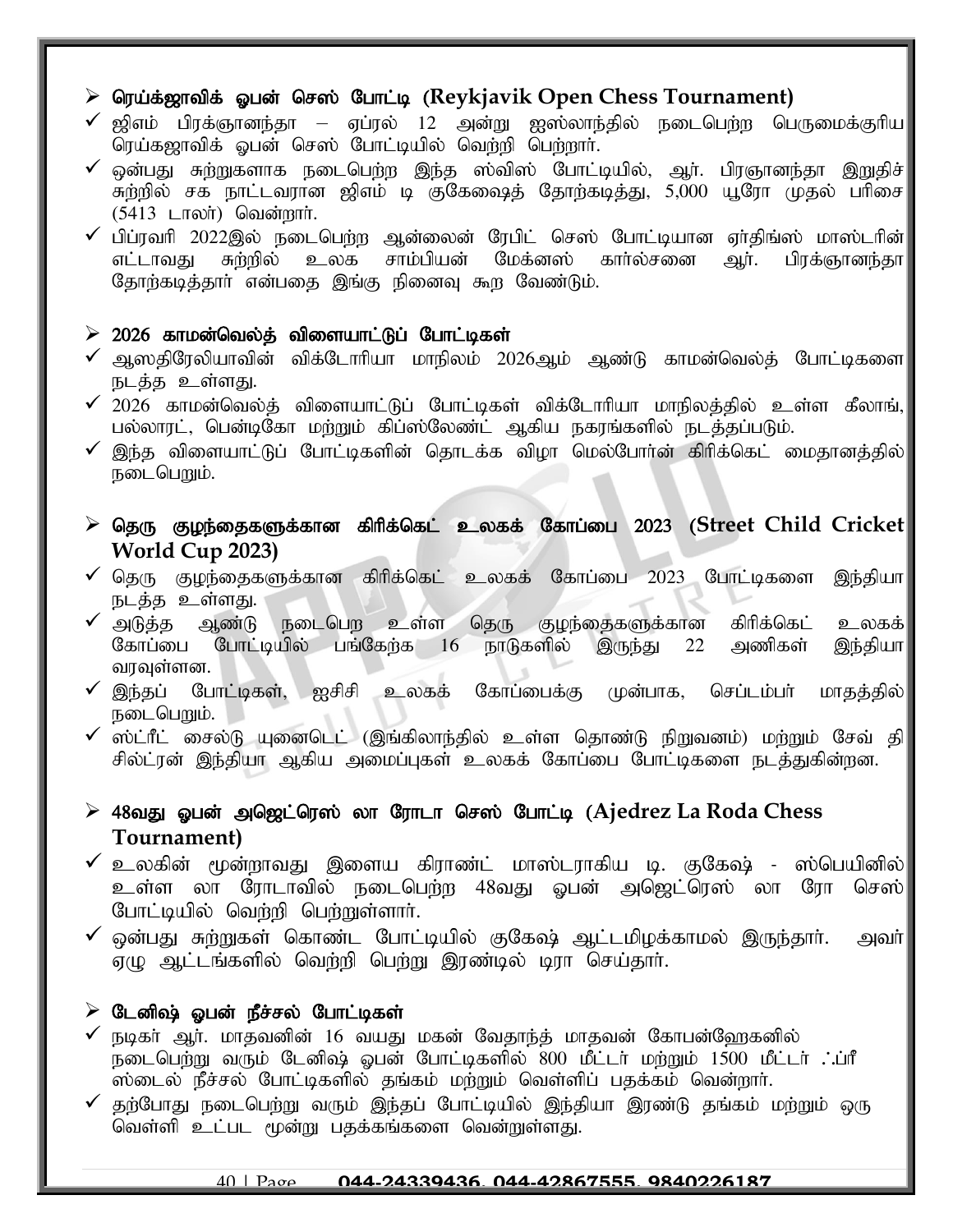#### $\triangleright$  ஆசிய சாம்பியன்ஷிப் - மல்யுத்தம்

- $\checkmark$  இந்தியாவின் சரிதா மோர் நான்காவது ஆசிய சாம்பியன்ஷிப் பதக்கம் வென்ற நாட்டின் $\parallel$ முதல் பெண் மல்யுத்த வீராங்கனை ஆனார்.
- $\checkmark$  ஹரியானாவின் சோனேபட் மாவட்டத்தைச் சேர்ந்த சரிதா, ஏப்ரல் 21 அன்று, $\parallel$ மங்கோலியாவில் நடைபெற்ற உலான்பாதா் கான்டினென்டல் போட்டியில் கஜகஸ்தானின் $\rVert$ டயானா கயுமோவாவை வீழ்த்தி வெண்கலப் பதக்கம் வென்றார்.

#### $\triangleright$  ஆசிய மல்யுத்த சாம்பியன்ஷிப்

J

- $\checkmark$  ஒலிம்பிக்கில் வெள்ளிப் பதக்கம் வென்ற ரவி குமார் தாஹியா ஏப்ரல் 23 அன்று மங்கோலியாவின் உலான்பாதரில் நடைபெற்ற ஆசிய மல்யுத்த சாம்பியன்ஷிப் போட்டியில் தொடர்ந்து மூன்று தங்கப் பதக்கங்களை வென்ற முதல் இந்திய மல்யுத்த வீரர் ஆனார்.
- $\triangleright$  83வது சீனியர் தேசிய மற்றும் மாநிலங்களுக்கு இடையேயான டேபிள் டென்னிஸ் சாம்பியன்ஷிப் போட்டிகள்
- $\checkmark$  ஏப்ரல் 25 அன்று ஷில்லாங்கில் உள்ள எஸ்ஏஐ உள்விளையாட்டு அரங்கில் முடிவடைந்த 83வது சீனியர் தேசிய மற்றும் மாநிலங்களுக்கு இடையேயான டேபிள் டென்னிஸ் சாம்பியன்ஷிப்பில் மூத்த வீரா் அச்சந்தா ஷரத் கமல் - ஆண்கள் ஒற்றையா் பிரிவில் தன்னுடைய 10வது தேசிய பட்டத்தை வென்றார்.

EENTR'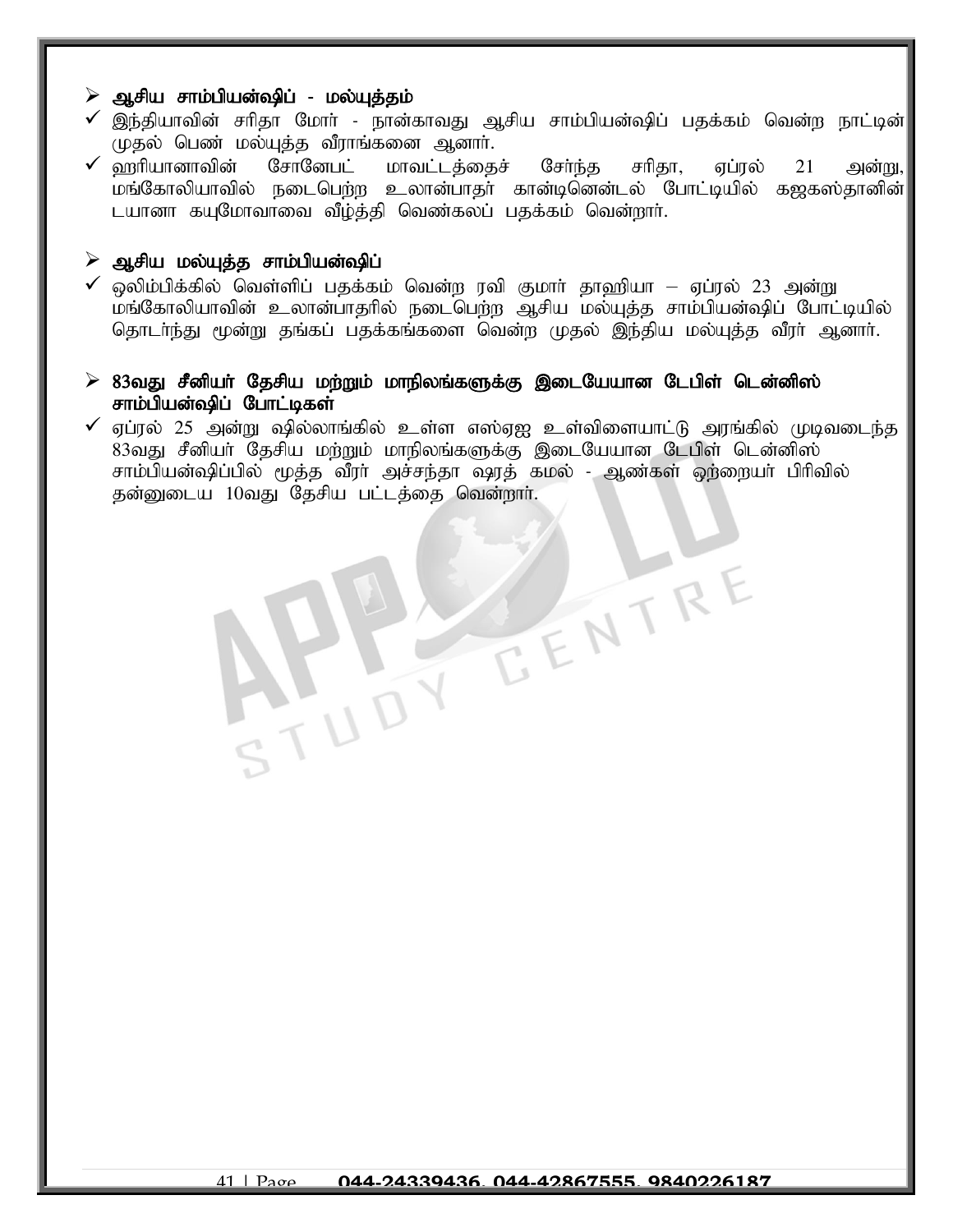# நினைவில் நின்றவர்கள்

#### $\triangleright$  விஸ்வா தீனதயாளன்

- $\checkmark$  தமிமகக்கைச் சேர்ந்த 18 வயது டேபிள் டென்னிஸ் வீரர் விஷ்வா தீனதயாளன் ஏப்ரல் $\mid$ 17ஆம் தேதி மேகாலயாவின் ரி-போய் மாவட்டத்தில் நடைபெற்ற சாலை விபத்தில் உயிரிழந்தார்.
- $\checkmark$  ஜனவரி மாதம் டோாமூனில் நடைபெற்ற தேசிய தரவரிசை நிகழ்ச்சியில் 19 வயதிற்குக் குறைவான சிறுவர்களுக்கான ஒற்றையர் பட்டத்தை விஷ்வா வென்றிருந்தார்.

#### $\triangleright$  எல்வேரா பிரிட்டோ

- $\checkmark$  புகழ்பெற்ற மகளிர் ஹாக்கி வீராங்கனையும் நிர்வாகியுமான எல்வேரா பிரிட்டோ செவ்வாய்க்கிழமை அன்று காலமானார். அவருக்கு வயது 81 ஆகும்.
- $\checkmark$  ஒரு சிறந்த வீராங்கனையாகவும் பின்னா் பெண்கள் ஹாக்கி சாம்பியனாகவும் இருந்த எல்வேரா இந்திய அணியின் மற்றும் மைசூர் அணிகளின் கேப்டனாக இருந்தார்.
- $\checkmark$  அவர் 1965ல் அர்ஜுனா விருது பெற்றார்.

# அறிக்கை

#### $\triangleright$  **உ**லக வங்கி அறிக்கை – வறுமை

- ✔ உலக வங்கியின் கொள்கை ஆய்வு அறிக்கையின்படி இந்தியாவில் தீவிர வறுமை<br>விகிதம் 2011இல் 22.5 விழுக்காடாக இருந்தது 2019இல் 10.2 விழுக்காடாகக் விகிதம் 2011இல் 22.5 விழுக்காடாக இருந்தது 2019இல் 10.2 விழுக்காடாகக் குறைந்துள்ளது.
- $\checkmark$  நாட்டில் 2011 முதல் 2019 வரையிலான காலகட்டத்தில் தீவிர வறுமை எண்ணிக்கையில் 123 விழுக்காடு புள்ளிகள் குறைந்துள்ளதை இது சுட்டிக் காட்டுகிறது.
- $\checkmark$  நகா்ப்புறங்களைவிட கிராமப்புறங்களில் சாிவு மிக அதிகமாக இருந்தது.
- $\triangleright$  மலேரியா நேர்வுகள்  $86.45$  விழுக்காடு வீழ்ச்சி
- $\checkmark$  உலக மலேரியா தினத்தன்று, சுகாதார அமைச்சர் தனது உரையில், ''நோய் கண்டறிதல் $\mid$ மர்றும் சிகிச்சை மட்டுமல்லாமல், நமது தனிப்பட்ட மற்றும் சமூக சூழலில் தூய்மை, மலேரியா கட்டுப்பாடு மற்றும் தடுப்பு பற்றிய சமூக விழிப்புணர்வு ஆகியவை நோய்க்கு எதிரான நமது கூட்டுப் போராட்டத்திலும், 2030க்குள் ஒழிக்கப்பட வேண்டும் என்ற இலக்கை அடைவதற்கும் சமமாக முக்கியம் ஆகும்''.
- $\checkmark$  இந்த ஆண்டின் கருப்பொருள், ''உலகளாவிய மலேரியா நோயின் சுமையைக் குறைக்கவும் $|$ உயிர்களைக் காப்பாற்றவும் கண்டுபிடிப்புகளைப் பயன்படுத்துங்கள்'' என்பதாகும்.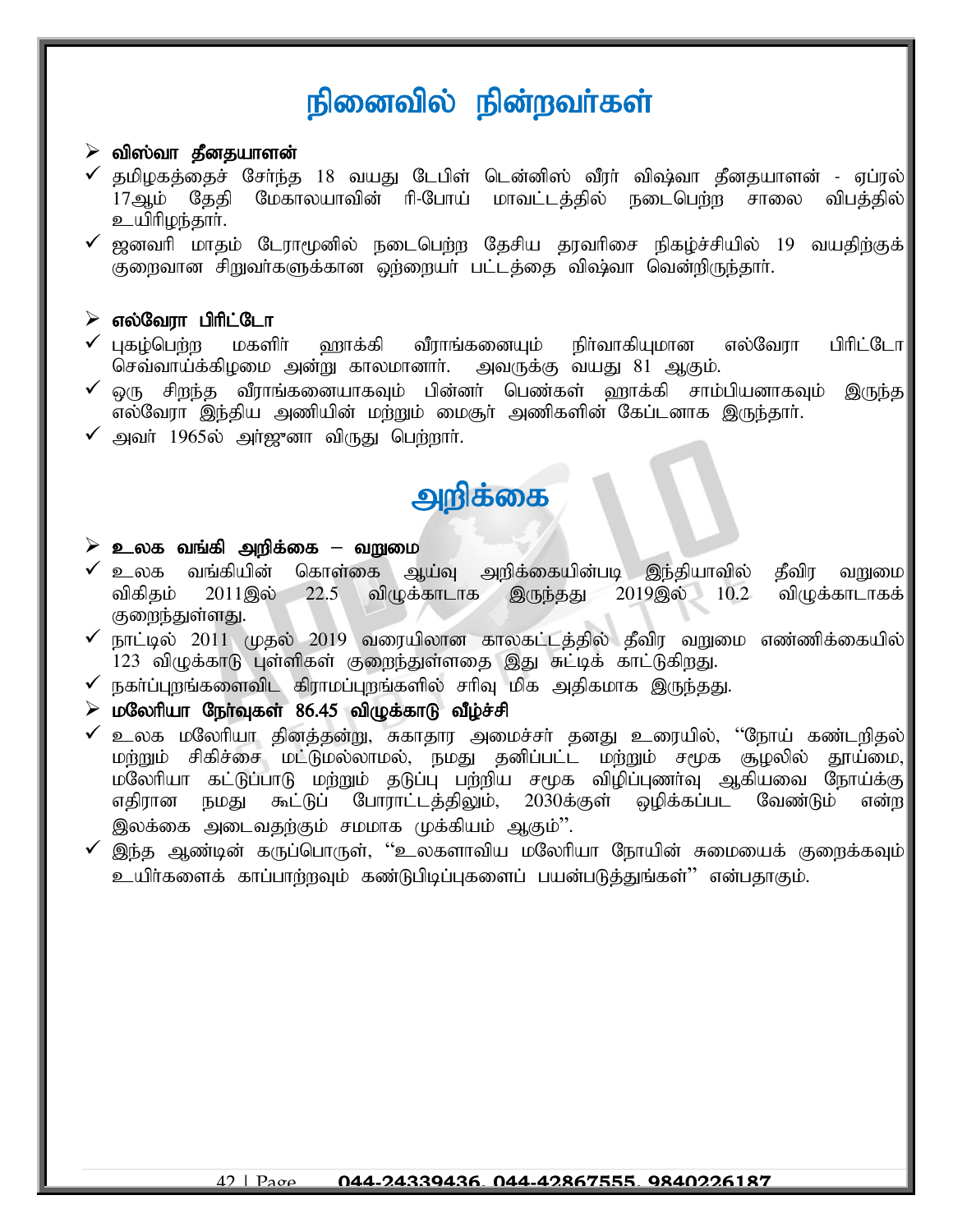# தரவரிசைப்பட்டியல்கள்

#### $\triangleright$  ஹுருன் ஆராய்ச்சி நிறுவனம்

- ் ஹுருன் ஆராய்ச்சி நிறுவனம் வெளியிட்டுள்ள உலகப் பணக்காரா்களின் பட்டியலில் மூன்று இந்தியப் பெண்கள் இடம் பெற்றுள்ளனர்.
- நைக்கா நிறுவனத்தின் நிறுவனா் .<sup>-</sup>.பால்குனி நாயா் இந்தியாவின் மிகப்பெரிய பணக்கார பெண் பில்லியனர் ஆவார். அதைத் தொடர்ந்து இரண்டாவது மற்றும் மூன்றாவது இடங்களை பயோகான் இன் கிரண் மஜும்தார் ஷா மற்றும் ஜோஹோ கார்ப்பரேஷனின் இணை நிறுவனர் ராதா வேம்பு ஆகியோர் பெற்றுள்ளனர்.
- $\triangleright$  மின்னனுவியல் ஆராய்ச்சி மற்றும் வளர்ச்சி மையங்கள் (Electronics R&D Centres) சென்னை
- $\checkmark$  உலக அளவில் முதல் 100 மின்னனுவியல் எப்டிஐ இடங்களில் மின்னனுவியல் அராய்ச்சி மர்றும் வளர்ச்சி மையங்களை இயக்குவதற்கான மலிவான இடமாக சென்னை உருவெடுத்துள்ளது.
- $\checkmark$  2000 சதுர மீட்டர் பரப்பளவில் இதே போன்ற 50 இருக்கைகள் கொண்ட ஆராய்ச்சி மற்றும் வளர்ச்சி மையத்தை இயக்குவதற்கான செலவு அடிப்படையில் 1.32 மில்லியன் டாலா் இயக்கச் செலவைக் கொண்டு பினாங்கு இரண்டாவது இடத்திலும், குா்கான் (1.52 மில்லியன் டாலா்) மற்றும் புனே (1.53 மில்லியன் டாலா்) ஆகியவை மூன்றாவது மற்றும் நான்காவது இடத்திலும் உள்ளன.
- $\checkmark$  மேலும், மின்னனுவியல் ஆராய்ச்சி மற்றும் வளர்ச்சி நடவடிக்கைகளுக்கு உலகின் மிகவும் போட்டித்தன்மை வாய்ந்த இடத்தின் அடிப்படையில் சென்னை இரண்டாவது சிறந்த இடமாக மதிப்பிடப்பட்டுள்ளது.
- ➢ epj;jp MNahf; Mw;wy; kw;Wk; fhyepiy ml;ltiz gl;bay; (**NITI Aayog - Energy and Climate Index List)**
- $\checkmark$  நித்தி ஆயோக்கின் மாநில ஆற்றல் மற்றும் காலநிலை அட்டவணையில் பெரிய $\parallel$ khepyq;fSf;fhd gl;baypy; F[uhj; Kjyplj;ijg; gpbj;Js;sJ - ,J khepyq;fs; மற்றும் யூனியன் பிரதேசங்களை டிஸ்காம்களின் செயல்திறன், ஆற்றல் திறன் மற்றும் .<br>சுற்றுச் சூமல் நிலைத்தன்மை உள்ளிட்ட ஆறு அளவுருக்களில் தரவரிசைப்படுத்தியுள்ளது.
- ✔ ஆற்றல் திறனைப் பொறுத்தவரை, தமிழ்நாடு மற்றும் மகாராஷ்டிரா மாநிலங்கள் சிறப்பாகச் $\mid$ செயல்பட்டன. அதே நேரத்தில் டிஸ்காமின் செயல்திரன் அடிப்படையில், இரண்டு சிறிய அதே நேரத்தில் டிஸ்காமின் செயல்திறன் அடிப்படையில், இரண்டு சிறிய யூனியன் பிரதேசங்களான டாமன் மற்றும் டையூ, தாத்ரா நாகர் ஹவேலி சிறப்பாகச் $\,$ செயல்பட்டன.

#### $\triangleright$  இராணுவத்திற்காக அதிகம் செலவழிக்கும் மூன்றாவது பெரிய நாடு

- $\checkmark$  இங்கிலாந்து மற்றும் ரஷ்யாவிற்கு அடுத்தபடியாக உலகின் மூன்றாவது அதிக இராணுவ செலவு செய்யும் நாடாக இந்தியா விளங்குகிறது.
- $\checkmark$  இது ஏப்ரல் 25 அன்று உலகளாவிய சிந்தனைக் குழுவான ஸ்டாக்ஹோம் சர்வதேச அமைதி ஆராய்ச்சி நிறுவனம் வெளியிட்ட சமீபத்திய தரவுகளின் அடிப்படையில் அமைந்துள்ளது.
- $\checkmark$  இருப்பினும், பாதுகாப்பு நோக்கங்களுக்காக நான்கு மடங்கு செலவழிக்கும் சீனாவையும், 10 மடங்கு செலவழிக்கும் அமெரிக்காவையும் விட இந்தியா மிகவும் பின்தங்கியே உள்ளது.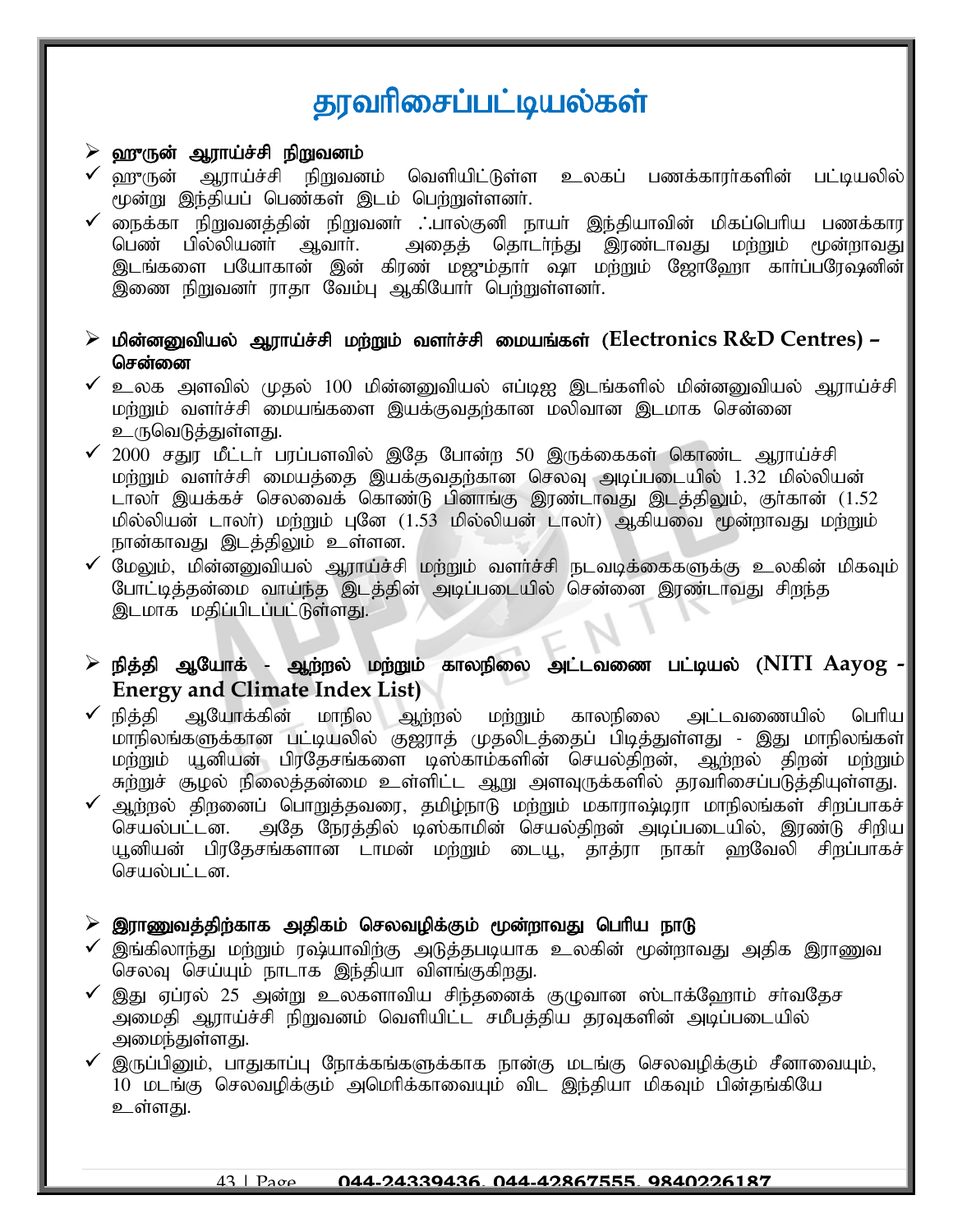# முக்கிய தினங்கள்

| நாள்      | தினம்                   | மையக்கருத்து                                                   |
|-----------|-------------------------|----------------------------------------------------------------|
| ஏப்ரல் 2  | உலக மதியிறுக்க          | உலக மதியிறுக்க விழிப்புணர்வு                                   |
|           | விழிப்புணா்வு நாள்      | தினம் 2022க்கான மையக் கருத்து,                                 |
|           |                         | 'அனைவருக்கும் உள்ளடங்கிய                                       |
|           |                         | தரமான கல்வி' என்பதாகும்.                                       |
|           |                         |                                                                |
| ஏப்ரல் 2  | சா்வதேச குழந்தைகள்      | 2022ஆம் ஆண்டில், சா்வதேச                                       |
|           | புத்தக தினம்            | குழந்தைகள் பத்தக தினத்தை                                       |
|           |                         |                                                                |
|           |                         | ஆளது முறை<br>தந்த தோந்தெடுக்கப்பட்ட<br>கருப்பொருளுடன் கனடா     |
|           |                         | நடத்துகிறது: 'கதைகள் ஒவ்வொரு                                   |
|           |                         | நாளும் நீங்கள் உயர<br>உதவும்                                   |
|           |                         | <u>சிறகுகள்''</u>                                              |
| ஏப்ரல் 4  | சுரங்க                  | சா்வதேச சுரங்க விழிப்புணா்வு                                   |
|           | விழிப்புணா்வுக்கான      | தினம் 2022இன் கருப்பொருள்,                                     |
|           | சா்வதேச தினம்           | 'பாதுகாப்பான நிலம், பாதுகாப்பான                                |
|           |                         | படிகள், பாதுகாப்பான வீடு' ஆகும்.                               |
| ஏப்ரல் 5  | தேசிய கடல்சார் தினம்    | தேசிய கடல்சாா் தினத்தின்                                       |
|           |                         | கருப்பொருள், மார்கோவிட்-19க்கு                                 |
|           |                         | அப்பால் நிலையான கப்பல்                                         |
|           |                         |                                                                |
|           |                         | போக்குவரத்து' என்பதாகும்.                                      |
| ஏப்ரல் 6  | வளர்ச்சி மற்றும்        |                                                                |
|           | அமைதிக்கான              | கருப்பொருள்<br>2022                                            |
|           | சா்வதேச விளையாட்டு      | 'அனைவருக்கும் நிலையான மற்றும்                                  |
|           | தினம்                   | அமைதியான எதிர்காலத்தைப்<br>பாதுகாப்பது. விளையாட்டின்           |
|           |                         |                                                                |
|           |                         | பங்களிப்பு'                                                    |
| ஏப்ரல் 7  | உலக சுகாதார தினம்       | <b>'</b> நமது<br>கருப்பொருள் 2022                              |
|           |                         | கிரகம், நமது ஆரோக்கியம்'                                       |
|           |                         |                                                                |
| ஏப்ரல் 7  | 1994<br>ருவாண்டா        | ருவாண்டாவில்<br>1994ஆம்<br>ஆண்டு                               |
|           | இனப்படுகொலையின்         | நடைபெற்ற<br>துட்சி                                             |
|           | பிரதிபலிப்பு<br>சா்வதேச | இனப்படுகொலைக்கு<br>எதிராக                                      |
|           | தினம்                   | உலகம் முழுவதும் ஏப்ரல் 7 ஆம்                                   |
|           |                         | சர்வதேச<br>தேதி<br>பிரதிபலிப்பு<br>தினமாக அனுசரிக்கப்படுகிறது. |
|           |                         |                                                                |
| ஏப்ரல் 10 | ஹோமியோபதி<br>உலக        | உலகத்திற்கு<br>மருத்துவ                                        |
|           | தினம்                   | ஹோமியோபதி<br>மற்றும்<br>அதன்                                   |
|           |                         | பங்களிப்பைப்<br>போற்றும் வகையில்                               |
|           |                         | ஒவ்வொரு ஆண்டும் ஏப்ரல் 10ஆம்                                   |
|           |                         | தேதி உலக ஹோமியோபதி தினம்                                       |
|           |                         | கொண்டாடப்படுகிறது.                                             |
|           |                         |                                                                |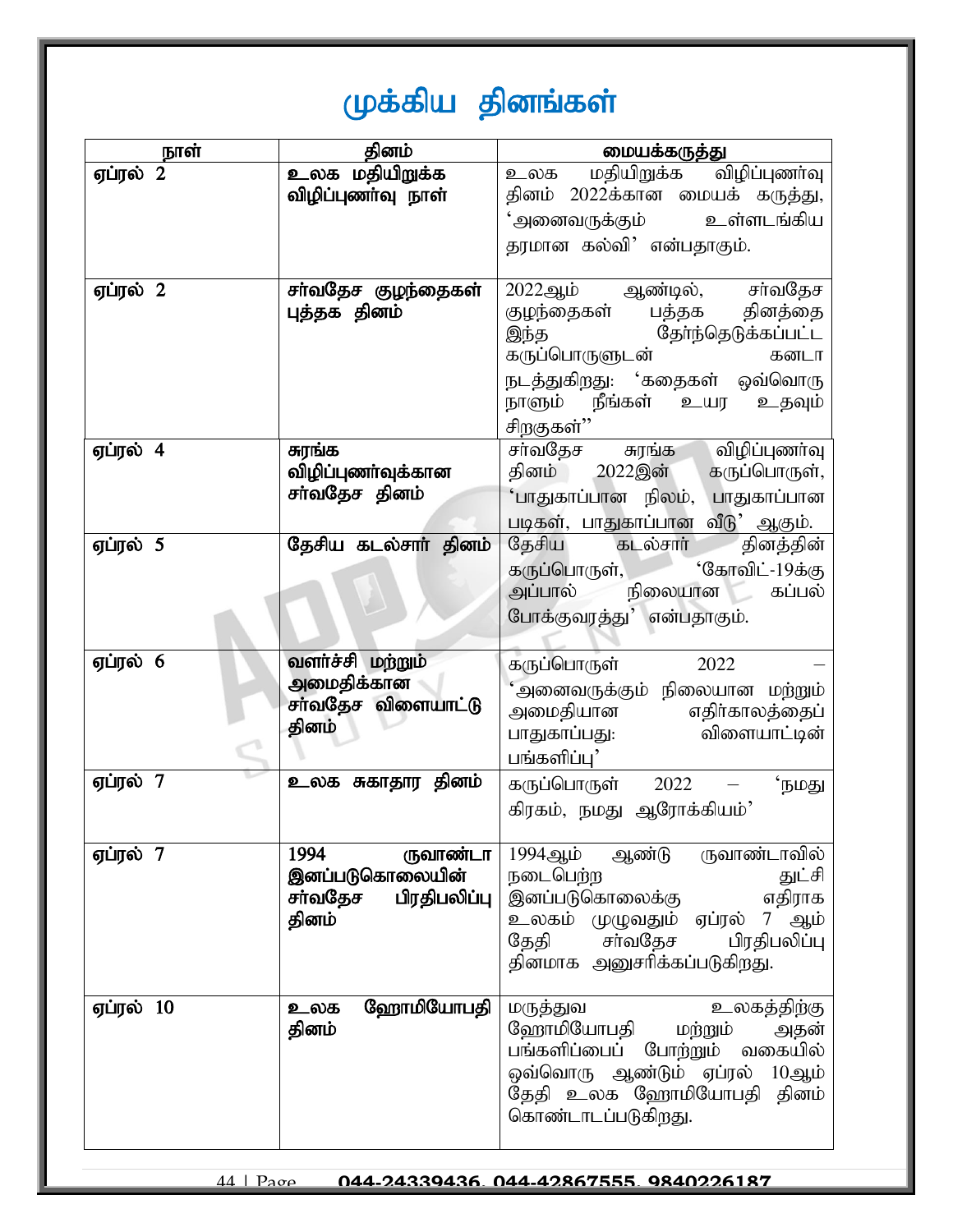| ஏப்ரல் 11 | பார்க்கின்சன்<br>உலக   | டீஜெனெரேடிவ்<br>நியூரோ<br>நோய்                   |
|-----------|------------------------|--------------------------------------------------|
|           | தினம்                  | விழிப்புணர்வை<br>பற்றிய                          |
|           |                        | ஆண்டுதோறும்<br>ஏற்படுத்துவதற்காக                 |
|           |                        | தேதி<br>ஏப்ரல்<br>11ஆம்<br>உலக                   |
|           |                        | பார்கின்சன்<br>தினம்                             |
|           |                        | அனுசரிக்கப்படுகிறது.                             |
| ஏப்ரல் 11 | தேசிய<br>பாதுகாப்பான   | இந்தியாவில்,<br>கர்ப்பம்,<br>பிரசவம்             |
|           | தாய்மை தினம்           | மற்றும் பிரசவத்திற்குப்<br>பிந்தைய               |
|           |                        | சேவைகள்<br>ஆகியவற்றின்போது<br>பெண்களைப்          |
|           |                        | பராமரிப்பதற்காக<br>அணுகலைப் பற்றிய<br>பொதுமான    |
|           |                        | விழிப்புணர்வை<br>ஏற்படுத்துவதற்காக               |
|           |                        | ஒவ்வொரு<br>ஆண்டும்<br>ஏப்ரல்<br>11               |
|           |                        | தேசிய<br>பாதுகாப்பான<br>அன்று                    |
|           |                        | தாய்மை<br>தினம்                                  |
|           |                        | அனுசரிக்கப்படுகிறது.                             |
| ஏப்ரல் 12 | விண்வெளி<br>மனித       | விண்வெளி<br>மனித<br>குலத்தின்                    |
|           | சர்வதேச<br>விமானத்தின் | சகாப்தத்தின்<br>தொடக்கத்தைக்                     |
|           | தினம்                  | விண்வெளி<br>குறிப்பதற்காகவும்,                   |
|           |                        | அறிவியல்<br>மற்றும்                              |
|           |                        | பங்களிப்பை<br>தொழில்நுட்பத்தின்                  |
|           |                        | முன்னிலைப்படுத்துவதற்காகவும்,                    |
|           |                        | விண்வெளிப் பயணத்தின்<br>மனித<br>சர்வதேச<br>தினம் |
|           |                        | ஒவ்வொரு<br>ஆண்டும் அனுசரிக்கப்படுகிறது.          |
| ஏப்ரல் 13 | சியாச்சின்<br>38வது    | ஆபரேஷன்<br>மேக்தூத்'<br>இன்கீழ்                  |
|           | தினம்                  | இந்திய<br>இராணுவத்தின்                           |
|           |                        | தைரியத்தை<br>நினைவுகூரும்                        |
|           |                        | வகையில்<br>இந்த<br>நாள்                          |
|           |                        | அனுசரிக்கப்படுகிறது.                             |
|           |                        |                                                  |
|           |                        |                                                  |
| ஏப்ரல் 13 | ஜாலியன்<br>வாலாபாக்    | காலனித்துவ<br>நிர்வாகத்திற்கு                    |
|           | படுகொலையின்            | அதிகாரங்களை<br>அடக்குமுறை                        |
|           | 103வது<br>ஆண்டு        | வழங்கிய<br>சட்டங்களுக்கு<br>ரவுலட்               |
|           | நினைவு தினம்           | முறையில்<br>எதிராக<br>அமைதியான                   |
|           |                        | போராட்டம்<br>நடத்திய                             |
|           |                        | நூற்றுக்கணக்கான<br>மக்கள்,<br>1919ஆம்<br>ஆண்டில் |
|           |                        | எந்தவித<br>பிரிட்டிஷ்<br>முன்னறிவிப்புமின்றி     |
|           |                        | படைகளால்<br>சுட்டுக்                             |
|           |                        | கொல்லப்பட்டனர்.                                  |
| ஏப்ரல் 14 | அம்பேத்காா் ஜெயந்தி    | பாபாசாகேப்<br>டாக்டர்<br>மீம்<br>ராவ்            |
|           |                        | அம்பேத்கரின்<br>பிறந்த<br>நாளை                   |
|           |                        | வகையில்<br>நினைவுகூறும்                          |
|           |                        | யீப்)<br>அம்பேத்காா்<br>ஜெயந்தி                  |
|           |                        | ஜெயந்தி<br>என்றும்                               |
|           |                        | ஏப்ரல்<br>அழைக்கப்படுகிறது)<br>14                |
|           |                        | அன்று கொண்டாடப்படுகிறது.                         |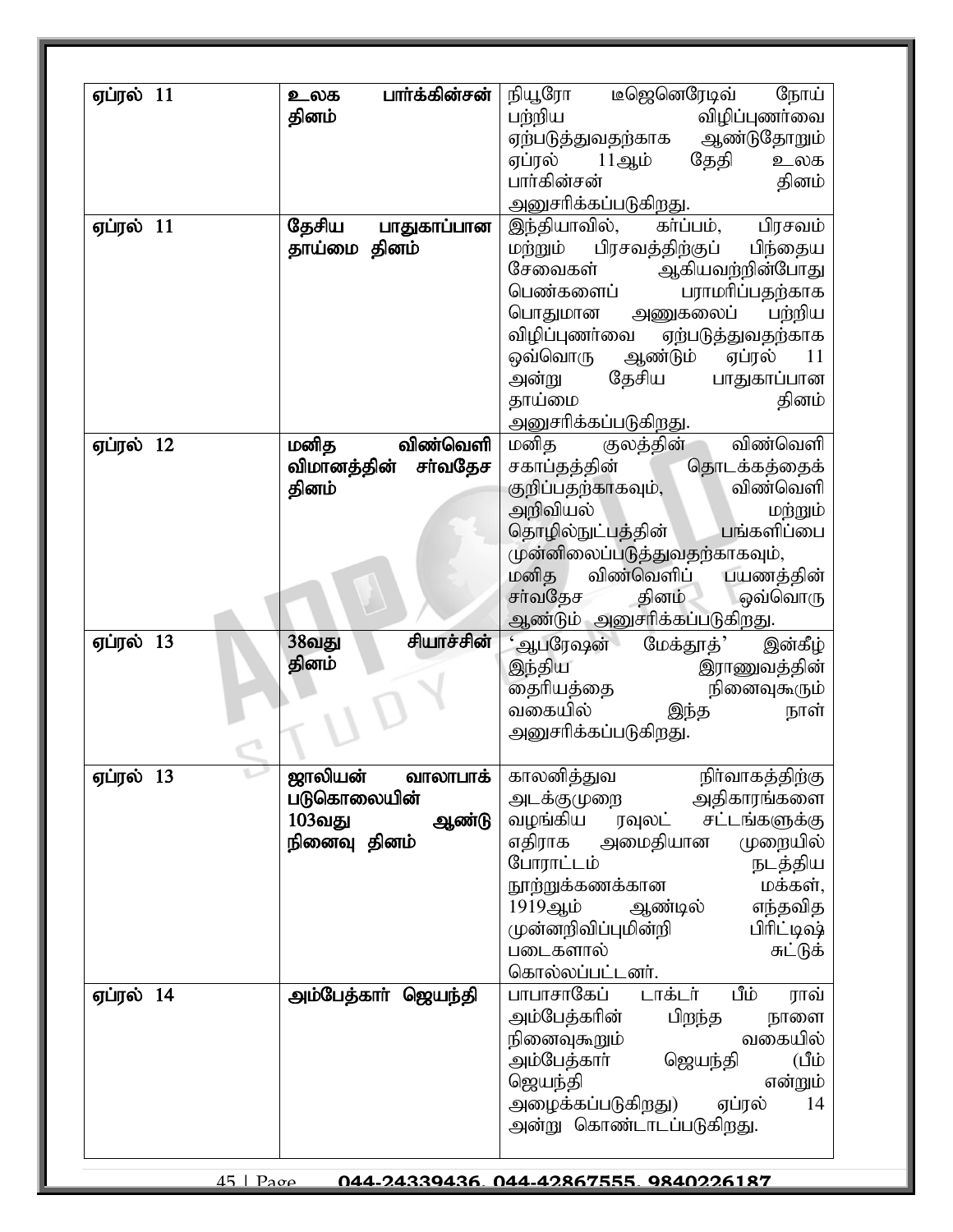| ஏப்ரல் 14              | உலக சாகஸ் தினம்           | கடுமையான இதயம் மற்றும்                                                                                                                                                                                                                                                                    |
|------------------------|---------------------------|-------------------------------------------------------------------------------------------------------------------------------------------------------------------------------------------------------------------------------------------------------------------------------------------|
|                        |                           | செரிமானப் பிரச்சினைகளுக்கு                                                                                                                                                                                                                                                                |
|                        |                           | வழிவகுக்கும் கொடிய நோயை                                                                                                                                                                                                                                                                   |
|                        |                           | முன்னிலைப்படுத்துவதற்காக                                                                                                                                                                                                                                                                  |
|                        |                           | ஒவ்வொரு ஆண்டும் இந்த தினம்                                                                                                                                                                                                                                                                |
|                        |                           | அனுசரிக்கப்படுகிறது.                                                                                                                                                                                                                                                                      |
|                        |                           | கருப்பொருள் $2022 - 4$ சாகஸ்                                                                                                                                                                                                                                                              |
|                        |                           | நோயைத் தோற்கடிக்க ஒவ்வொரு                                                                                                                                                                                                                                                                 |
|                        |                           | நேர்வையும் கண்டுபிடித்து அறிக்கை                                                                                                                                                                                                                                                          |
|                        |                           | செய்தல்'                                                                                                                                                                                                                                                                                  |
| ஏப்ரல் $15$            | பிரதேச  <br>இமாச்சலப்     | 1971இல்,<br>இமாச்சலப்<br>பிரதேசம்                                                                                                                                                                                                                                                         |
|                        | மாநில தினம்               | சிம்லாவை<br>அதன் தலைநகரமாகக்                                                                                                                                                                                                                                                              |
|                        |                           | கொண்டு<br>இந்தியாவின் 18வது                                                                                                                                                                                                                                                               |
|                        |                           | மாநிலமாக உருவானது.                                                                                                                                                                                                                                                                        |
| <b>ஏப்ரல் 15</b>       | உலக கலை தினம்             | <u>உலகெங்கிலும் உள்ள</u><br>அனைத்து                                                                                                                                                                                                                                                       |
|                        |                           | மக்களுக்கும்<br>படைப்பாற்றல்,                                                                                                                                                                                                                                                             |
|                        |                           | புதுமை மற்றும் கலாச்சார பன்முகத்                                                                                                                                                                                                                                                          |
|                        |                           | தன்மையை வளர்க்கும் கலையின்                                                                                                                                                                                                                                                                |
|                        |                           | முக்கியத்துவத்தை<br>வலியுறுத்தும்                                                                                                                                                                                                                                                         |
|                        |                           | வகையில்<br>இந்த தினம்<br>உலகம்                                                                                                                                                                                                                                                            |
|                        |                           | முழுவதும் கொண்டாடப்படுகிறது.                                                                                                                                                                                                                                                              |
| ஏப்ரல் $15$            | புனித வெள்ளி              | இயேசு<br>கிறிஸ்து<br>சிலுவையில்                                                                                                                                                                                                                                                           |
|                        |                           | அறையப்பட்டு<br><b>இறந்ததைக்</b>                                                                                                                                                                                                                                                           |
|                        |                           | குறிக்கும் வகையில்<br>இந்த<br>நாள்                                                                                                                                                                                                                                                        |
| ஏப்ரல் 16              | யானையைக்                  | அனுசரிக்கப்படுகிறது.<br>யானைகள் சந்திக்கும்                                                                                                                                                                                                                                               |
|                        | காப்பாற்றுங்கள் தினம்     | ஆபத்துகள்<br>வேண்டிய<br>மற்றும்<br>அவை<br>வாழ                                                                                                                                                                                                                                             |
|                        |                           | பல்வேறு<br>சிரமங்கள்<br>குறித்து                                                                                                                                                                                                                                                          |
|                        |                           | விழிப்புணர்வை<br>ஏற்படுத்தும்                                                                                                                                                                                                                                                             |
|                        |                           | வகையில்<br>ஒவ்வொரு<br>ஆண்டும்                                                                                                                                                                                                                                                             |
|                        |                           | ஏப்ரல் 16ஆம்<br>தேதி<br>யானையைக்                                                                                                                                                                                                                                                          |
|                        |                           | காப்பாற்றுங்கள்<br>தினம்                                                                                                                                                                                                                                                                  |
|                        |                           | கொண்டாடப்படுகிறது.                                                                                                                                                                                                                                                                        |
| ஏப்ரல் 16              | உலக குரல் தினம்           | அனைத்து மக்களின் அன்றாட                                                                                                                                                                                                                                                                   |
|                        |                           |                                                                                                                                                                                                                                                                                           |
|                        |                           |                                                                                                                                                                                                                                                                                           |
|                        |                           |                                                                                                                                                                                                                                                                                           |
|                        | உலக                       |                                                                                                                                                                                                                                                                                           |
|                        | தினம்                     |                                                                                                                                                                                                                                                                                           |
|                        |                           |                                                                                                                                                                                                                                                                                           |
|                        |                           |                                                                                                                                                                                                                                                                                           |
|                        | உலக                       | 2022ன்<br>தினம்<br>உலக                                                                                                                                                                                                                                                                    |
|                        | தினம்                     |                                                                                                                                                                                                                                                                                           |
|                        |                           |                                                                                                                                                                                                                                                                                           |
|                        |                           |                                                                                                                                                                                                                                                                                           |
| ஏப்ரல் 19              | உலக கல்லீரல் தினம்        | நோய்க்கான<br>கல்லீரல்<br>காரணங்கள்                                                                                                                                                                                                                                                        |
| ஏப்ரல் 17<br>ஏப்ரல் 18 | ஹீமோபிலியா  <br>பாரம்பரிய | வாழ்விலும் குரலின் மகத்தான<br>முக்கியத்துவத்தை நிரூபிப்பதற்காக<br>இந்த நாள் அனுசரிக்கப்படுகிறது.<br>உலக ஹீமோபிலியா தினம் 2022ன்<br>'அனைவருக்கும்<br>மையக்<br>கருத்து:<br>அணுகல்: கூட்டாண்மை, கொள்கை,<br>(முன்னேற்றம்'<br>பாரம்பரிய<br>$"$ шли<br>மையக்<br>மற்றும்<br>கருத்து,<br>காலநிலை' |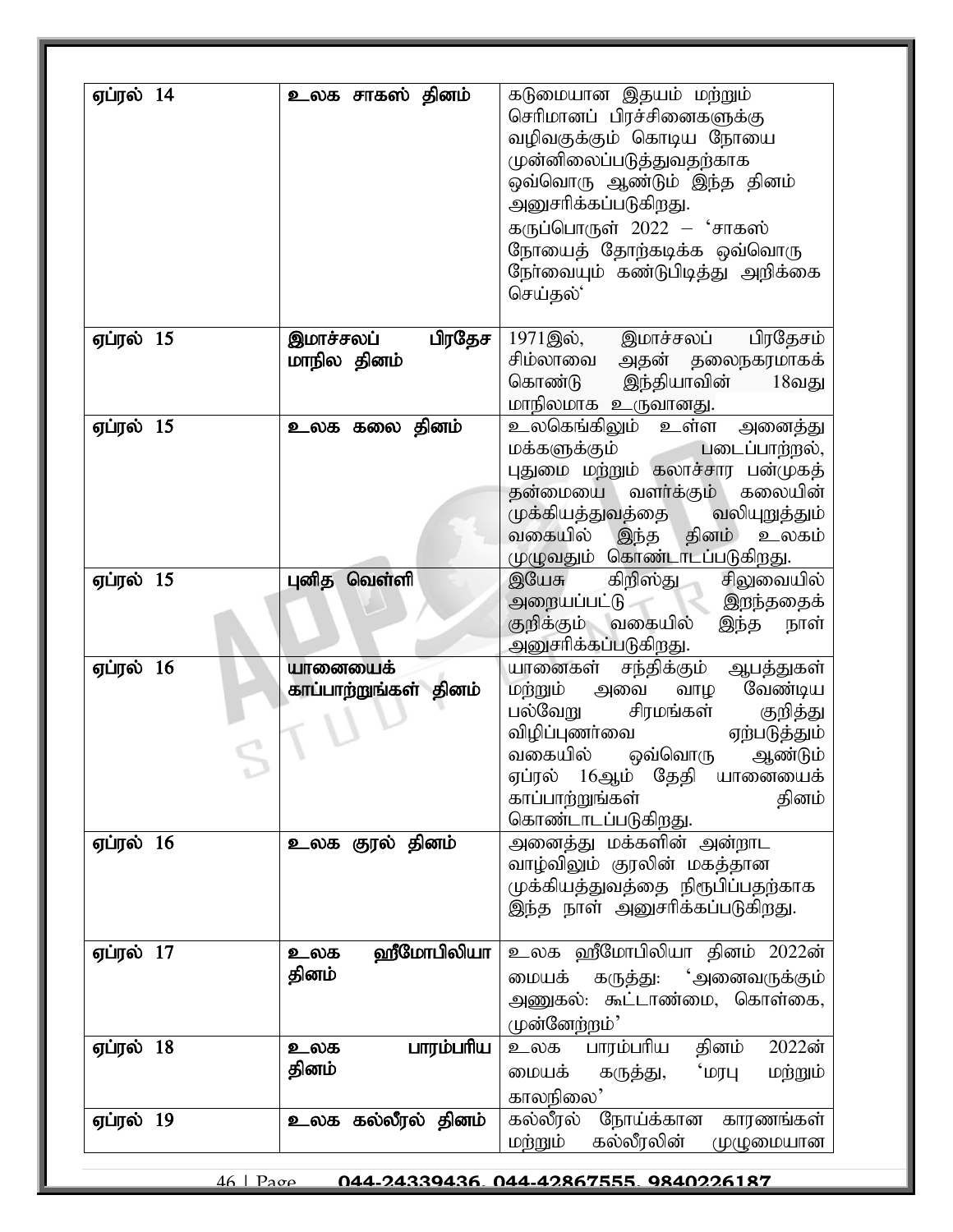|                                |                                                                     | கவனிப்பு மற்றும்<br>அதைத்<br>தடுப்பதற்கான<br>உதவிக்<br>பற்றிய<br>குறிப்புகளைப்<br>விழிப்புணர்வைப் பரப்புவதற்காக,                                                                                                       |
|--------------------------------|---------------------------------------------------------------------|------------------------------------------------------------------------------------------------------------------------------------------------------------------------------------------------------------------------|
|                                |                                                                     | உலக கல்லீரல்<br>தினம்<br>ஆண்டுதோறும்<br>ஏப்ரல்<br>19<br>அன்று<br>அனுசரிக்கப்படுகிறது.                                                                                                                                  |
| <b>ஏப்ரல் 21</b>               | உலக படைப்பாற்றல்<br>மற்றும் புதுமை தினம்                            | உலக படைப்பா <u>ற்</u> றல்<br>மற்றும்<br>புதுமை தினம் 2022ன்<br>மையக்<br>கருத்து: ஒத்துழைப்பு                                                                                                                           |
| ஏப்ரல் $21$                    | தேசிய குடிமைப்<br>பணிகள் தினம்                                      | சேவைத்<br>நாட்டில் பல<br>பொது<br>ஈடுபட்டுள்ள<br>துறைகளில்<br>அதிகாரிகளின்<br>பணிகளைப்<br>வகையில், ஒவ்வொரு<br>போற்றும்<br>ஆண்டும் ஏப்ரல் 21ஆம் நாளை<br>தேசிய குடிமைப் பணிகள் தினமாக<br>இந்தியா அனுசரித்து வருகிறது.     |
| ஏப்ரல் 22                      | சா்வதேச<br>அன்னை<br>பூமி தினம்                                      | ஆண்டு அன்னை<br>2022ஆம்<br>பூமி<br>கருப்பொருள், 'எங்கள்<br>தினத்தின்<br>கிரகத்தில்<br>முதலீடு செய்யுங்கள்'<br>என்பதாகும்.                                                                                               |
| ஏப்ரல் $23$                    | ஆங்கில மொழி தினம்                                                   | இந்த நாள் பிரபல எழுத்தாளராகிய<br>வில்லியம்<br>ஷேக்ஸ்பியரின்<br>பிறந்த<br>மற்றும் இறந்த ஆண்டு ஆகும்.                                                                                                                    |
| ஏப்ரல் 24                      | தேசிய பஞ்சாயத்து<br>ராஜ் தினம்                                      | கிராம<br>ஒவ்வொரு<br>ஆண்டும்<br>பஞ்சாயத்துகள்<br>மூலம்<br>பரவலாக்கப்பட்ட அதிகாரத்தின்<br>தொடக்கத்தைக்<br>குறிக்கும்<br>வகையில் தேசிய பஞ்சாயத்து ராஜ்<br>தினம் கொண்டாடப்படுகிறது.                                        |
| ஏப்ரல் 25                      | உலக மலேரியா தினம்                                                   | ்மலேரியா<br>மையக்<br>2022:<br>கருத்து<br>நோயின்<br>சுமையைக்<br>குறைக்கவும்,<br>உயிர்களைக்<br>காப்பாற்றவும்<br>பயன்படுத்துங்கள்'<br>புதுமையைப்<br>என்பதாகும்.                                                           |
| ஏப்ரல் 26                      | அறிவுசாா்<br>உலக<br>சொத்து தினம்                                    | ஆண்டின்<br>2022ஆம்<br>உலக<br>சொத்து தினத்தின்<br>அறிவுசார்<br>்ஐபி<br>மையக்<br>மற்றும்<br>கருத்து,<br>இளைஞர்கள்:<br>சிறந்த<br>எதிர்காலத்திற்கான<br>புதுமை'<br>என்பதாகும்.                                              |
| ஏப்ரல் 28<br>$47 \mid p_{300}$ | வேலையில்<br>பாதுகாப்பு<br>மற்றும்<br>ஆரோக்கியத்திற்கான<br>உலக தினம் | வேலையில்<br>பாதுகாப்பு<br>மற்றும்<br>ஆரோக்கியத்திற்கான<br>உலக<br>தினத்தின்<br>இந்த ஆண்டு<br>மையக்<br><b>'</b> ஒரு<br>நோ்மறையான<br>கருத்து,<br>மற்றும்<br>பாதுகாப்பு<br>சுகாதார<br>044.04330436 044.40867555 0840006187 |